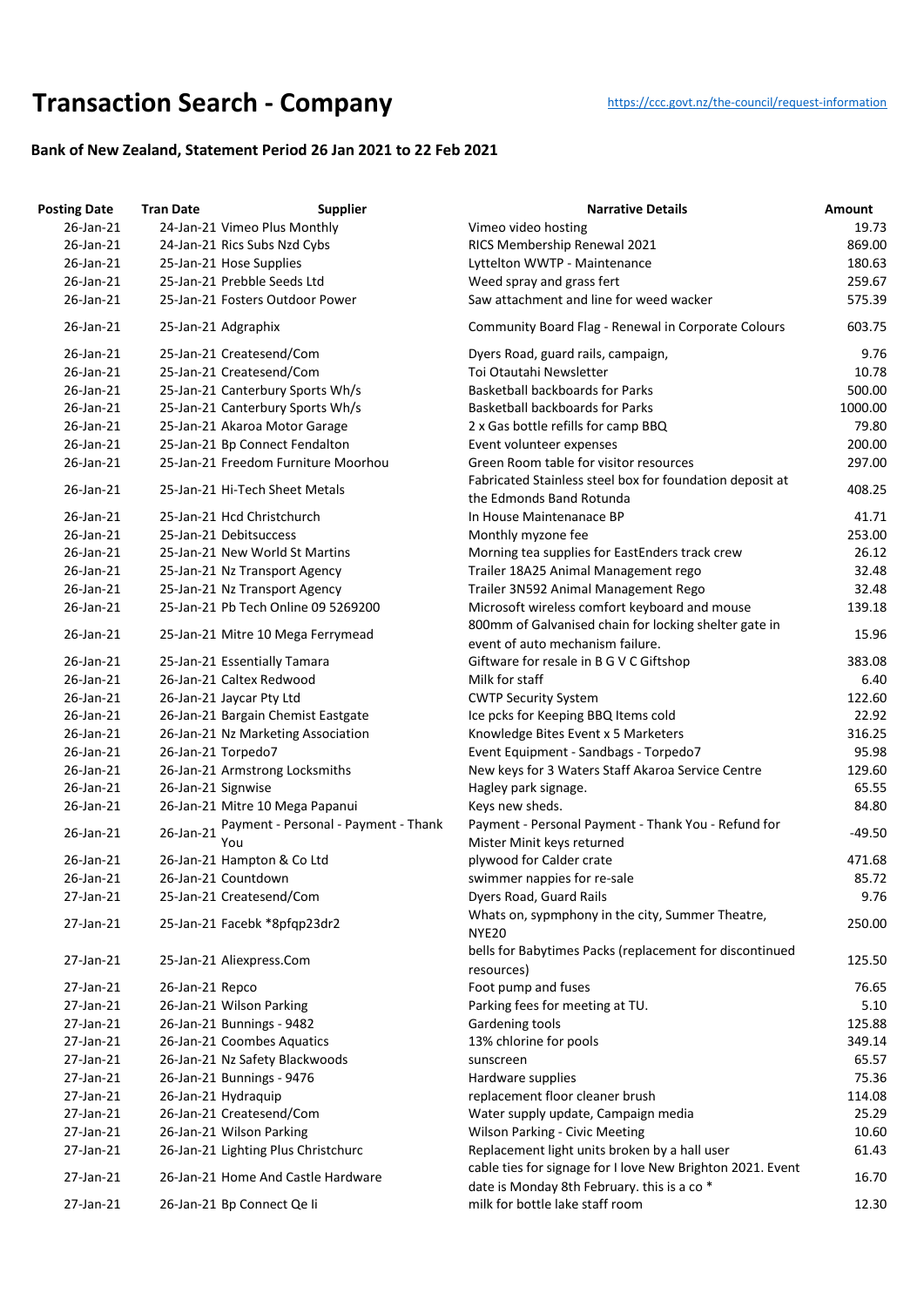| <b>Posting Date</b> | <b>Tran Date</b> | <b>Supplier</b>                             | <b>Narrative Details</b>                                                                        | Amount  |
|---------------------|------------------|---------------------------------------------|-------------------------------------------------------------------------------------------------|---------|
| 27-Jan-21           |                  | 26-Jan-21 Mainland Fasterners               | Mainland Fasteners - bolts and screws                                                           | 30.00   |
| 27-Jan-21           |                  | 26-Jan-21 Canterbury Sports Wh/s            | <b>Basketball backboards for Parks</b>                                                          | 960.00  |
| 27-Jan-21           |                  | 26-Jan-21 Bunnings - 9476                   | Event equipment                                                                                 | 29.00   |
| 27-Jan-21           |                  | 26-Jan-21 Nz Safety Blackwoods              | Event equipment                                                                                 | 92.00   |
| 27-Jan-21           |                  | 26-Jan-21 Wilson Parking                    | Parking while interviewing at Civic all day                                                     | 24.60   |
| 27-Jan-21           |                  | 26-Jan-21 Ross Galt Lock & Key              | <b>TWRF Key Cutting</b>                                                                         | 45.00   |
| 27-Jan-21           | 26-Jan-21 Repco  |                                             | new indicator bulb for gallery van                                                              | 5.59    |
| 27-Jan-21           |                  | 26-Jan-21 Pb Technologies Christchu         | External hard drives to store virtual GF classes                                                | 214.53  |
| 27-Jan-21           |                  | 26-Jan-21 Cyclone Outdoor Powe              | Pull cord for generator                                                                         | 20.00   |
| 27-Jan-21           |                  | 26-Jan-21 Ross Galt Lock & Key              | lock to replace broken one at quarry office                                                     | 67.05   |
| 27-Jan-21           |                  | 26-Jan-21 Machineryhouse Chch               | argon gas bottle                                                                                | 98.90   |
| 27-Jan-21           |                  | 26-Jan-21 Bunnings - 9482                   | Screws, tie downs and shackles                                                                  | 175.91  |
| 27-Jan-21           |                  | 26-Jan-21 Bunnings - 9482                   | Sikasil pool sealant                                                                            | 27.80   |
| 27-Jan-21           |                  | 26-Jan-21 Blacks Fasteners                  | fixings for Francis Upritchard project figures                                                  | 18.42   |
| 27-Jan-21           |                  | 26-Jan-21 Mainfreight Ltd Online            | Freight - project ex Akld                                                                       | 513.99  |
| 27-Jan-21           |                  | 26-Jan-21 Bunnings - 9476                   | 2 x CRC air spray & Sandbags                                                                    | 50.80   |
| 27-Jan-21           |                  | 26-Jan-21 George Henry & Co                 | Hagley Oval drill replacement.                                                                  | 995.00  |
| 27-Jan-21           |                  | 27-Jan-21 Mitre 10 Mega Papanui             | hat key razor tubes                                                                             | 125.96  |
| 27-Jan-21           |                  | 27-Jan-21 Action Outdoors                   | actionoutdoors rope for foyer project                                                           | 190.13  |
| 27-Jan-21           |                  | 27-Jan-21 Gordon Harris Chch                | Paper to copy pages of an ANZC book                                                             | 10.00   |
| 27-Jan-21           |                  | 27-Jan-21 Nz Institute Of Landsc            | <b>NZILA Conference fees</b>                                                                    | 345.00  |
| 27-Jan-21           |                  | 27-Jan-21 Nz Institute Of Landsc            | NZILA Membership subscription                                                                   | 605.00  |
| 27-Jan-21           |                  | 27-Jan-21 Ccc Parking                       | Parking                                                                                         | 5.15    |
| 27-Jan-21           |                  | 27-Jan-21 Mitre 10 Mega Papanui             | Spare keys Loader.                                                                              | 22.50   |
| 27-Jan-21           |                  | 27-Jan-21 Noble-Adams Machinery             | Repair to small boom sprayer oval.                                                              | 276.07  |
|                     |                  |                                             | 1 box of 5kg soap Powder and 1 x 3 pack of correction                                           |         |
| 27-Jan-21           |                  | 27-Jan-21 The Warehouse 220                 | tapes<br>3 x pipe saddles for curtain tie backs for new cabins, cable                           | 18.99   |
| 27-Jan-21           |                  | 27-Jan-21 Mitre 10 Mega Hornby              |                                                                                                 | 41.07   |
| 27-Jan-21           |                  |                                             | ties, 2 x set of 3 bungy cords for camp<br>3 x cans of paint to complete painting of new cabins | 380.76  |
|                     |                  | 27-Jan-21 Resene - Hornby 043               | ITEMS FOR SMELL MACHINE AND BATTERIES FOR                                                       |         |
| 27-Jan-21           |                  | 27-Jan-21 Freshchoice Barrington            | VIBRATINGSNAKE                                                                                  | 27.79   |
| 27-Jan-21           |                  | 27-Jan-21 The Warehouse 178                 | Smelly felts for Southern Centre                                                                | 46.97   |
| 27-Jan-21           |                  | 27-Jan-21 The Warehouse 123                 | Sunblock for Outreach van to be used for outdoor events                                         | 19.00   |
| 27-Jan-21           |                  | 27-Jan-21 Newco Events                      | Repairs for the Pioneer spin studio                                                             | 94.88   |
| 27-Jan-21           | 27-Jan-21        | Payment - Personal - Payment - Thank<br>You | Payment - Personal Payment - Thank You                                                          | $-9.50$ |
| 27-Jan-21           |                  | 27-Jan-21 Free Parking                      | Domain name reservation fees for SmartView.                                                     | 265.60  |
| 27-Jan-21           |                  | 27-Jan-21 Cadpro Systems Ltd                | <b>CAD Revit Training</b>                                                                       | 1949.25 |
| 27-Jan-21           |                  | 27-Jan-21 Masterpet Corp Ltd                | Purchase of food for Dog shelter                                                                | 989.23  |
| 28-Jan-21           |                  | 27-Jan-21 Campermate                        | Campermate subscription                                                                         | 862.50  |
| 28-Jan-21           |                  | 27-Jan-21 Wilson Parking                    | <b>Wilson Parking - Meeting Civic</b>                                                           | 10.60   |
| 28-Jan-21           |                  | 27-Jan-21 New World Fendalton               | Milk for Ranger Tea Room                                                                        | 6.00    |
| 28-Jan-21           |                  | 27-Jan-21 Wilson Parking                    | <b>Wilson Parking - Meeting Civic</b>                                                           | 6.60    |
| 28-Jan-21           |                  | 27-Jan-21 Jaycar Pty Ltd                    | Desk Grommets for new Bluestone Tile power outlets                                              | 29.80   |
| 28-Jan-21           |                  | 27-Jan-21 Sushi Time                        | Personal Use in Error (other staff member) - Reimbursed<br>at Service Desk 09/02/21             | 10.30   |
| 28-Jan-21           |                  | 27-Jan-21 Coombes Aquatics                  | 13% chlorine for pools                                                                          | 252.54  |
| 28-Jan-21           |                  | 27-Jan-21 Hcd Christchurch                  | chlorine supply hose                                                                            | 17.24   |
| 28-Jan-21           |                  | 27-Jan-21 Nz Safety Blackwoods              | Sunscreen                                                                                       | 163.94  |
| 28-Jan-21           |                  | 27-Jan-21 Createsend/Com                    | <b>CMUA Update RSU</b>                                                                          | 16.41   |
|                     |                  |                                             | Event Research 2020-2021 - Survey Winners - Westfield                                           |         |
| 28-Jan-21           |                  | 27-Jan-21 Westfield Gift Voucher            | Vouchers                                                                                        | 250.00  |
| 28-Jan-21           |                  | 27-Jan-21 Engineering New Zealand           | Principal Geotech Advisor Engineering NZ annual subs.                                           | 490.75  |
| 28-Jan-21           |                  | 27-Jan-21 New Zealand Institute Of          | Annual Institute of Architects subscription                                                     | 501.15  |
| 28-Jan-21           |                  | 27-Jan-21 Nz Safety Blackwoods              | Safety shoes for HS, DG and BP, 2x safety glases                                                | 711.73  |
| 28-Jan-21           |                  | 27-Jan-21 Nz Institute Of Landsc            | NZILA conference fees                                                                           | 400.00  |
| 28-Jan-21           |                  | 27-Jan-21 Nz Institute Of Landsc            | NZILA membership subscription                                                                   | 463.00  |
|                     |                  |                                             |                                                                                                 |         |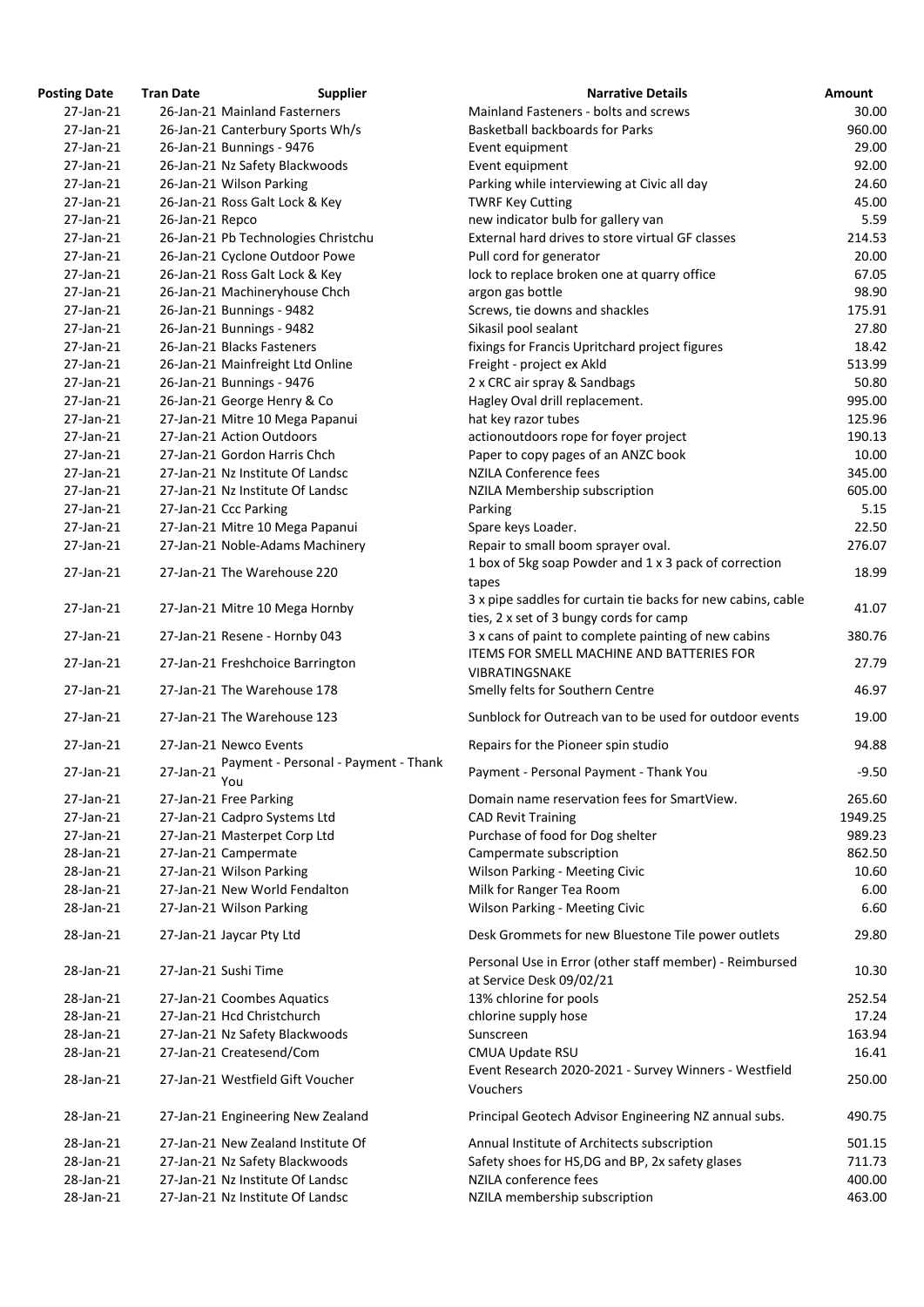| osting Date | <b>Tran Date</b>      | <b>Supplier</b>                     | <b>Narrative Details</b>                                                                         |
|-------------|-----------------------|-------------------------------------|--------------------------------------------------------------------------------------------------|
| 28-Jan-21   |                       | 27-Jan-21 Nz Institute Of Landsc    | <b>NZILA</b> subscription                                                                        |
| 28-Jan-21   |                       | 27-Jan-21 Ecodrop Parkhouse         | Discarding final tributes of Aroha.                                                              |
| 28-Jan-21   |                       | 27-Jan-21 Barrington Post Centre Pl | Gel pad posted for repairs to Palmerston North                                                   |
| 28-Jan-21   |                       | 27-Jan-21 Drills Taps & Dies Limite | In House Maintenance - WO                                                                        |
| 28-Jan-21   |                       | 27-Jan-21 Bunnings - 9482           | pool cleaning items                                                                              |
| 28-Jan-21   |                       | 27-Jan-21 The Warehouse Online      | towels for re-sale                                                                               |
| 28-Jan-21   |                       | 27-Jan-21 Wilson Parking            | parking in town for meeting                                                                      |
| 28-Jan-21   |                       | 27-Jan-21 Bridon New Zealand - Chch | Tow hook - recovery points for new vehicles                                                      |
| 28-Jan-21   |                       | 27-Jan-21 Pak N Save Northlands     | Large swim nappies to be sold at reception                                                       |
| 28-Jan-21   | 27-Jan-21 Hirepool    |                                     | Credit Voucher Hirepool                                                                          |
| 28-Jan-21   | 27-Jan-21 Hirepool    |                                     | Carpet vaccum cleaner hire                                                                       |
| 28-Jan-21   |                       | 27-Jan-21 The Service Company - Hea | Certain alcohol sanitiser & face masks                                                           |
| 28-Jan-21   |                       | 27-Jan-21 Valspar Paint (NZ) Ltd    | Clear lacquer for Andrew drummond ' room for<br>observation' artwork new component               |
| 28-Jan-21   |                       | 27-Jan-21 Briscoes Chch Salisbury   | Goods returned 01/02/20                                                                          |
| 28-Jan-21   |                       | 27-Jan-21 The Warehouse 175         | Cooktops and pots for Francis Upritchard project                                                 |
| 28-Jan-21   | 27-Jan-21 Pay My Park |                                     | Parking payment                                                                                  |
| 28-Jan-21   |                       | 27-Jan-21 Bunnings - 9482           | out of pocket expenses                                                                           |
| 28-Jan-21   | 27-Jan-21 Countdown   |                                     | Strike wipes for computer equipment cleaning                                                     |
| 28-Jan-21   |                       | 27-Jan-21 Wsl Eastgate              | Service Counter Bell for South                                                                   |
| 28-Jan-21   |                       | 27-Jan-21 Bunnings - 9482           | Tec screws, waratah caps, cable ties                                                             |
| 28-Jan-21   |                       | 27-Jan-21 Bunnings - 9482           | Impact drill bits, spirit level, fencing staples                                                 |
| 28-Jan-21   |                       | 27-Jan-21 Sign Network Ltd          | No Parking signs for Roto K                                                                      |
| 28-Jan-21   |                       | 28-Jan-21 The Warehouse 123         | Replacement Desk Phone - Control Room                                                            |
| 28-Jan-21   | 28-Jan-21 Branz       |                                     | Attendance to architectural specification and design                                             |
| 28-Jan-21   |                       | 28-Jan-21 Nz Institute Of Landsc    | NZILA membership                                                                                 |
| 28-Jan-21   |                       | 28-Jan-21 Nz Institute Of Landsc    | NZILA membership fees                                                                            |
| 28-Jan-21   | 28-Jan-21 Ccc Parking |                                     | parking                                                                                          |
| 28-Jan-21   | 28-Jan-21 Giftstation |                                     | Meeting Koha for youth representatives on Te Pae Pi<br>(Youth Advisory Committee)                |
| 28-Jan-21   |                       | 28-Jan-21 Noel Leeming 3q - Nort    | Hand held dyson vacuum for sand in reception                                                     |
| 28-Jan-21   |                       | 28-Jan-21 Freshchoice Barrington    | Office milk and cleaning towels                                                                  |
| 28-Jan-21   |                       | 28-Jan-21 Freshchoice City Mkt      | Catering for staff farewell function.                                                            |
| 28-Jan-21   |                       | 28-Jan-21 The Chain Man Ltd         | Carabiners for Francis Upritchard project                                                        |
| 28-Jan-21   |                       | 28-Jan-21 Mitre 10 Mega Papanui     | Materials for Francis Upritchard project                                                         |
| 28-Jan-21   | 28-Jan-21 Countdown   |                                     | Strike wipes for computer equipment cleaning                                                     |
| 28-Jan-21   |                       | 28-Jan-21 Mitre 10 Mega Papanui     | Storage container, drill bit 16mm                                                                |
| 28-Jan-21   |                       | 28-Jan-21 Peter Timbs Meats         | Sausages for volunteers lunch at Rongo                                                           |
| 29-Jan-21   |                       | 27-Jan-21 Fulcrumapp.Com            | <b>Fulcrum - Monthlty Subscription</b>                                                           |
|             |                       |                                     | Marketing for the I love New Brighton Event held on                                              |
| 29-Jan-21   |                       | 27-Jan-21 Facebk S7f8u2knr2         | Monday 8th February 2021                                                                         |
|             |                       |                                     | Facebook boost for children's screen printing worksh                                             |
| 29-Jan-21   |                       | 27-Jan-21 Facebk *84m2gzebt2        | with Simon Cumming.                                                                              |
| 29-Jan-21   |                       | 27-Jan-21 Onesignal Pushno          | <b>ITDPCX OneSignal mthly sub</b>                                                                |
| 29-Jan-21   |                       | 27-Jan-21 Adobe Stock               | Subscription fee for Adobe stock licence                                                         |
| 29-Jan-21   |                       | 28-Jan-21 Wsl South City            | Tape for Simon Cumings Screen Printing workshops                                                 |
| 29-Jan-21   |                       | 28-Jan-21 Bunnings - 9476           | Seal tape and grate for wharenui spouting                                                        |
| 29-Jan-21   |                       | 28-Jan-21 The Service Company Ltd C | Biozyme industrial for wharenui                                                                  |
| 29-Jan-21   |                       | 28-Jan-21 Bunnings - 9476           | Ladder                                                                                           |
| 29-Jan-21   |                       | 28-Jan-21 The Service Company Ltd C | cleaning supplies                                                                                |
| 29-Jan-21   |                       | 28-Jan-21 Hcd Christchurch          | hosing for temporary chlorine tanks                                                              |
| 29-Jan-21   |                       | 28-Jan-21 Mainland Tanks & Drums    | <b>Mainland Tanks &amp; Drums</b>                                                                |
| 29-Jan-21   |                       | 28-Jan-21 Akaroa Motor Garage       | WOF for camp trailer                                                                             |
| 29-Jan-21   |                       | 28-Jan-21 Bed Bath Papakura         | 10 x Pillow cases to replace stained worn ones                                                   |
| 29-Jan-21   |                       | 28-Jan-21 Campermate                | Renewal of Campermate subscription                                                               |
| 29-Jan-21   |                       | 28-Jan-21 Sp * Ecoware              | 4 cartons of Eco cups for The Big Gig event.                                                     |
| 29-Jan-21   |                       | 28-Jan-21 Bunnings - 9476           | Materials to undertake paint scraping to determine<br>original colours on building and bug bombs |
| 29-Jan-21   |                       | 28-Jan-21 Vtnz Lichfield St         | WoF for tandem axle trailer                                                                      |
| 29-Jan-21   |                       | 28-Jan-21 Nz Transport Agency       | Trailer 365E Okains Bay Holiday Park Rego                                                        |
| 29-Jan-21   |                       | 28-Jan-21 Nz Transport Agency       | Trailer Q410C Okains Holiday Park Rego                                                           |
|             |                       |                                     |                                                                                                  |

| <b>Posting Date</b> | <b>Tran Date</b>   | <b>Supplier</b>                     | <b>Narrative Details</b>                                                                         | Amount   |
|---------------------|--------------------|-------------------------------------|--------------------------------------------------------------------------------------------------|----------|
| 28-Jan-21           |                    | 27-Jan-21 Nz Institute Of Landsc    | <b>NZILA</b> subscription                                                                        | 605.00   |
| 28-Jan-21           |                    | 27-Jan-21 Ecodrop Parkhouse         | Discarding final tributes of Aroha.                                                              | 11.50    |
| 28-Jan-21           |                    | 27-Jan-21 Barrington Post Centre Pl | Gel pad posted for repairs to Palmerston North                                                   | 41.10    |
| 28-Jan-21           |                    | 27-Jan-21 Drills Taps & Dies Limite | In House Maintenance - WO                                                                        | 453.00   |
| 28-Jan-21           |                    | 27-Jan-21 Bunnings - 9482           | pool cleaning items                                                                              | 41.66    |
| 28-Jan-21           |                    | 27-Jan-21 The Warehouse Online      | towels for re-sale                                                                               | 199.00   |
| 28-Jan-21           |                    | 27-Jan-21 Wilson Parking            | parking in town for meeting                                                                      | 6.60     |
| 28-Jan-21           |                    | 27-Jan-21 Bridon New Zealand - Chch | Tow hook - recovery points for new vehicles                                                      | 284.63   |
| 28-Jan-21           |                    | 27-Jan-21 Pak N Save Northlands     | Large swim nappies to be sold at reception                                                       | 49.40    |
| 28-Jan-21           | 27-Jan-21 Hirepool |                                     | Credit Voucher Hirepool                                                                          | $-34.45$ |
| 28-Jan-21           | 27-Jan-21 Hirepool |                                     | Carpet vaccum cleaner hire                                                                       | 100.00   |
| 28-Jan-21           |                    | 27-Jan-21 The Service Company - Hea | Certain alcohol sanitiser & face masks                                                           | 737.15   |
| 28-Jan-21           |                    | 27-Jan-21 Valspar Paint (NZ) Ltd    | Clear lacquer for Andrew drummond ' room for<br>observation' artwork new component               | 30.34    |
| 28-Jan-21           |                    | 27-Jan-21 Briscoes Chch Salisbury   | Goods returned 01/02/20                                                                          | 79.98    |
| 28-Jan-21           |                    | 27-Jan-21 The Warehouse 175         | Cooktops and pots for Francis Upritchard project                                                 | 122.00   |
| 28-Jan-21           |                    | 27-Jan-21 Pay My Park               | Parking payment                                                                                  | 3.60     |
| 28-Jan-21           |                    | 27-Jan-21 Bunnings - 9482           | out of pocket expenses                                                                           | 50.00    |
| 28-Jan-21           |                    | 27-Jan-21 Countdown                 | Strike wipes for computer equipment cleaning                                                     | 8.00     |
| 28-Jan-21           |                    | 27-Jan-21 Wsl Eastgate              | Service Counter Bell for South                                                                   | 16.99    |
| 28-Jan-21           |                    | 27-Jan-21 Bunnings - 9482           | Tec screws, waratah caps, cable ties                                                             | 141.16   |
| 28-Jan-21           |                    | 27-Jan-21 Bunnings - 9482           | Impact drill bits, spirit level, fencing staples                                                 | 161.35   |
| 28-Jan-21           |                    | 27-Jan-21 Sign Network Ltd          | No Parking signs for Roto K                                                                      | 316.25   |
| 28-Jan-21           |                    | 28-Jan-21 The Warehouse 123         | Replacement Desk Phone - Control Room                                                            | 169.00   |
| 28-Jan-21           | 28-Jan-21 Branz    |                                     | Attendance to architectural specification and design                                             | 110.00   |
| 28-Jan-21           |                    | 28-Jan-21 Nz Institute Of Landsc    | NZILA membership                                                                                 | 605.00   |
| 28-Jan-21           |                    | 28-Jan-21 Nz Institute Of Landsc    | NZILA membership fees                                                                            | 605.00   |
| 28-Jan-21           |                    | 28-Jan-21 Ccc Parking               | parking                                                                                          | 6.70     |
| 28-Jan-21           |                    | 28-Jan-21 Giftstation               | Meeting Koha for youth representatives on Te Pae Pikari<br>(Youth Advisory Committee)            | 1385.21  |
| 28-Jan-21           |                    | 28-Jan-21 Noel Leeming 3q - Nort    | Hand held dyson vacuum for sand in reception                                                     | 508.99   |
| 28-Jan-21           |                    | 28-Jan-21 Freshchoice Barrington    | Office milk and cleaning towels                                                                  | 12.32    |
| 28-Jan-21           |                    | 28-Jan-21 Freshchoice City Mkt      | Catering for staff farewell function.                                                            | 314.29   |
| 28-Jan-21           |                    | 28-Jan-21 The Chain Man Ltd         | Carabiners for Francis Upritchard project                                                        | 73.20    |
| 28-Jan-21           |                    | 28-Jan-21 Mitre 10 Mega Papanui     | Materials for Francis Upritchard project                                                         | 86.78    |
| 28-Jan-21           |                    | 28-Jan-21 Countdown                 | Strike wipes for computer equipment cleaning                                                     | 56.00    |
| 28-Jan-21           |                    | 28-Jan-21 Mitre 10 Mega Papanui     | Storage container, drill bit 16mm                                                                | 26.55    |
| 28-Jan-21           |                    | 28-Jan-21 Peter Timbs Meats         | Sausages for volunteers lunch at Rongo                                                           | 70.16    |
| 29-Jan-21           |                    | 27-Jan-21 Fulcrumapp.Com            | Fulcrum - Monthlty Subscription                                                                  | 217.56   |
|                     |                    |                                     | Marketing for the I love New Brighton Event held on                                              |          |
| 29-Jan-21           |                    | 27-Jan-21 Facebk S7f8u2knr2         | Monday 8th February 2021                                                                         | 6.62     |
| 29-Jan-21           |                    | 27-Jan-21 Facebk *84m2gzebt2        | Facebook boost for children's screen printing workshops<br>with Simon Cumming.                   | 30.00    |
| 29-Jan-21           |                    | 27-Jan-21 Onesignal Pushno          | <b>ITDPCX OneSignal mthly sub</b>                                                                | 70.85    |
| 29-Jan-21           |                    | 27-Jan-21 Adobe Stock               | Subscription fee for Adobe stock licence                                                         | 45.36    |
| 29-Jan-21           |                    | 28-Jan-21 Wsl South City            | Tape for Simon Cumings Screen Printing workshops                                                 | 19.60    |
| 29-Jan-21           |                    | 28-Jan-21 Bunnings - 9476           | Seal tape and grate for wharenui spouting                                                        | 47.75    |
| 29-Jan-21           |                    | 28-Jan-21 The Service Company Ltd C | Biozyme industrial for wharenui                                                                  | 57.44    |
| 29-Jan-21           |                    | 28-Jan-21 Bunnings - 9476           | Ladder                                                                                           | 178.00   |
| 29-Jan-21           |                    | 28-Jan-21 The Service Company Ltd C | cleaning supplies                                                                                | 866.51   |
| 29-Jan-21           |                    | 28-Jan-21 Hcd Christchurch          | hosing for temporary chlorine tanks                                                              | 150.36   |
| 29-Jan-21           |                    | 28-Jan-21 Mainland Tanks & Drums    | <b>Mainland Tanks &amp; Drums</b>                                                                | 787.50   |
| 29-Jan-21           |                    | 28-Jan-21 Akaroa Motor Garage       | WOF for camp trailer                                                                             | 40.00    |
| 29-Jan-21           |                    | 28-Jan-21 Bed Bath Papakura         | 10 x Pillow cases to replace stained worn ones                                                   | 68.50    |
| 29-Jan-21           |                    | 28-Jan-21 Campermate                | Renewal of Campermate subscription                                                               | 862.50   |
| 29-Jan-21           |                    | 28-Jan-21 Sp * Ecoware              | 4 cartons of Eco cups for The Big Gig event.                                                     | 754.40   |
| 29-Jan-21           |                    | 28-Jan-21 Bunnings - 9476           | Materials to undertake paint scraping to determine<br>original colours on building and bug bombs | 72.38    |
| 29-Jan-21           |                    | 28-Jan-21 Vtnz Lichfield St         | WoF for tandem axle trailer                                                                      | 39.01    |
| 29-Jan-21           |                    |                                     |                                                                                                  | 32.48    |
|                     |                    | 28-Jan-21 Nz Transport Agency       | Trailer 365E Okains Bay Holiday Park Rego                                                        |          |
| 29-Jan-21           |                    | 28-Jan-21 Nz Transport Agency       | Trailer Q410C Okains Holiday Park Rego                                                           | 32.48    |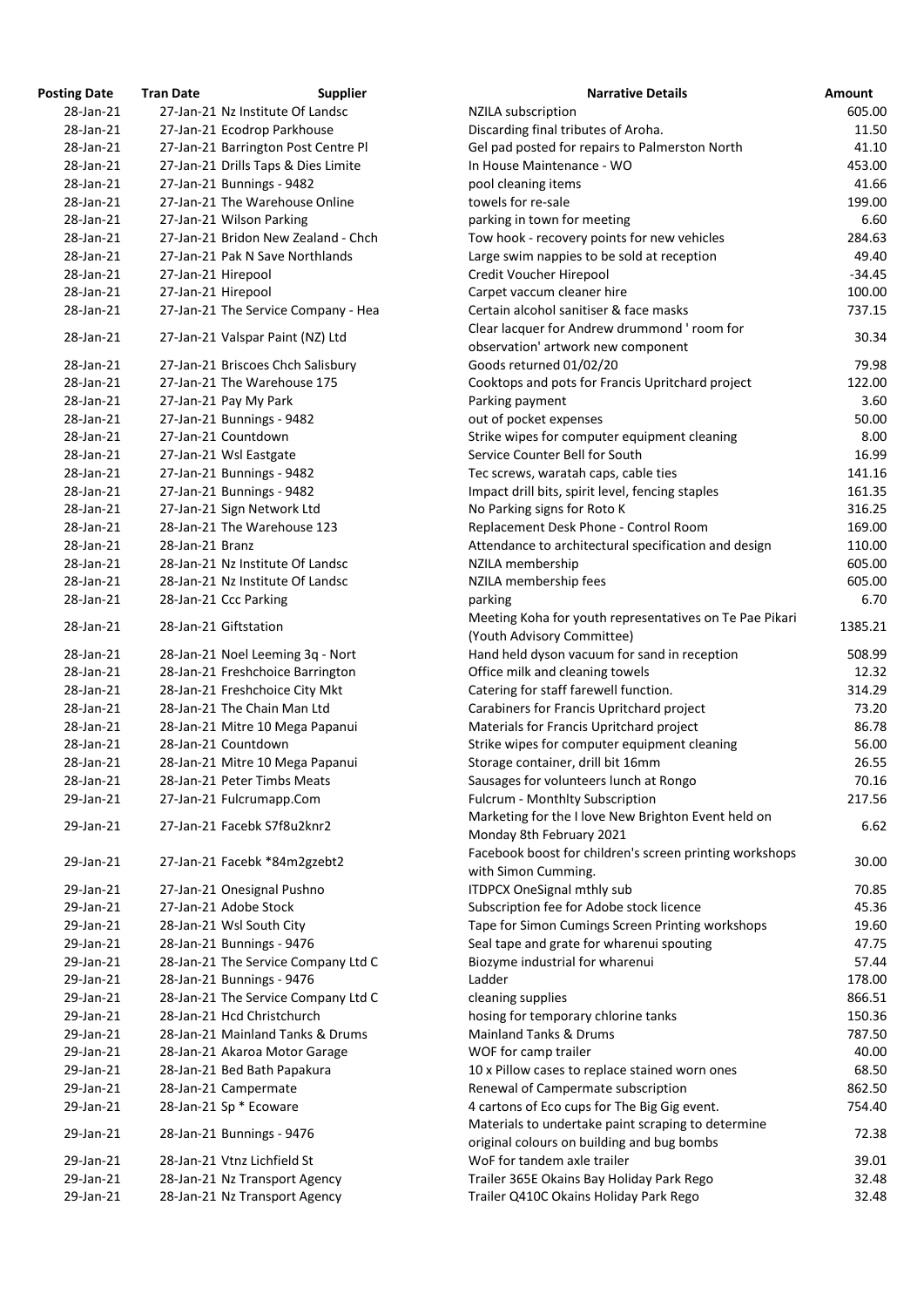| <b>Posting Date</b>       | <b>Tran Date</b>     | <b>Supplier</b>                                     | <b>Narrative Details</b>                                                                                | Amount          |
|---------------------------|----------------------|-----------------------------------------------------|---------------------------------------------------------------------------------------------------------|-----------------|
| 29-Jan-21                 |                      | 28-Jan-21 The Service Company Ltd C                 | Liquid Eco Star Laundry Detergent                                                                       | 275.98          |
| 29-Jan-21                 |                      | 29-Jan-21 Mitre 10 Beckenham                        | <b>Gardening Material</b>                                                                               | 102.22          |
| 29-Jan-21                 |                      | 29-Jan-21 Mitre 10 Mega Papanui                     | Brushes etc Oval.                                                                                       | 32.79           |
| 29-Jan-21                 |                      | 29-Jan-21 Safety & Apparel                          | <b>Annual PPE Maintenance</b>                                                                           | 569.25          |
| 29-Jan-21                 |                      | 29-Jan-21 Placemakers Riccarton                     | glue, wood filler, paintbrushes for workshop                                                            | 214.36          |
| 29-Jan-21                 |                      | 29-Jan-21 Ccc Parking                               | Civic meeting                                                                                           | 6.70            |
| 29-Jan-21                 |                      | 29-Jan-21 Ccc Art Gallery Car Prk                   | Parking for meetings at Civic                                                                           | 7.00            |
| 29-Jan-21                 |                      | 29-Jan-21 Mitre 10 Mega Ferrymead                   | Coach screws                                                                                            | 6.32            |
|                           |                      |                                                     | Accommodation to support training delivery at rural                                                     |                 |
| 29-Jan-21                 |                      | 29-Jan-21 La Rochelle                               | location.                                                                                               | 405.00          |
| 29-Jan-21                 |                      | 29-Jan-21 Briscoes Papanui                          | Towels purchased for Variety children attending the Tu<br>Manawa funded programme                       | 191.84          |
| $1-Feb-21$                |                      | 27-Jan-21 Paypal *certsystems                       | Notebooks and covers as required for AMOs                                                               | 291.53          |
| $1-Feb-21$                | 28-Jan-21 Officevibe |                                                     | ITDA Officevibe mthly sub                                                                               | 1024.94         |
| $1-Feb-21$                |                      | 28-Jan-21 Hoo*hootsuite Inc                         | Monthly Hootsuite invoice. Social media scheduling tool.<br>Original invoice in US\$.                   | 109.24          |
| $1-Feb-21$                |                      | 28-Jan-21 Ab* Abebooks.Co Ik42q5                    | Library book                                                                                            | 75.39           |
| $1-Feb-21$                |                      | 28-Jan-21 Regional Facilities Auckl                 | Library book                                                                                            | 93.39           |
| $1-Feb-21$                |                      | 29-Jan-21 Couplands Bakeries Chch                   | milk                                                                                                    | 17.10           |
| $1$ -Feb-21               |                      | 29-Jan-21 Wilson Parking                            | <b>Wilson Parking - Meeting Civic</b>                                                                   | 18.60           |
| $1-Feb-21$                |                      |                                                     | Resource for After School Zone                                                                          | 6.70            |
|                           |                      | 29-Jan-21 Redwood Pharmacy                          |                                                                                                         |                 |
| $1$ -Feb-21               |                      | 29-Jan-21 Bunnings - 9476                           | Drain rod and stainless brackets for Ute                                                                | 74.42           |
| $1-Feb-21$                | 29-Jan-21 Universo   |                                                     | Leaving Function                                                                                        | 27.00           |
| $1-Feb-21$                |                      | 29-Jan-21 Life Pharmacy Northland                   | Fatty cream for SwimSmart instructors                                                                   | 39.96           |
| $1-Feb-21$                |                      | 29-Jan-21 Bunnings - 9476                           | Event Equipment 2021 - Tables                                                                           | 466.96          |
| $1-Feb-21$                |                      | 29-Jan-21 Bunnings - 9482                           | Drill and Driver set for use at staff run and community run<br>events (signage assembly and other jobs) | 143.09          |
| 1-Feb-21                  |                      | 29-Jan-21 South Pacific Rose N                      | 10 Roses Oval.                                                                                          | 425.74          |
| $1-Feb-21$                |                      | 29-Jan-21 Facebk *I5xhqzjbt2                        | Facebook promotion for All Art All Summer                                                               | 75.00           |
| $1-Feb-21$                |                      | 29-Jan-21 Pb Tech Online 09 5269200                 | 2 x flash drives for survey and transport team (12d<br>related)                                         | 76.31           |
| $1-Feb-21$                |                      | 29-Jan-21 Westend Stories                           | Meeting with stakeholders.                                                                              | 81.30           |
| 1-Feb-21                  |                      | 29-Jan-21 Archives New Zealand                      | Archives NZ file on Mt Pleasant Anti Aircraft Battery                                                   | 25.00           |
|                           |                      |                                                     |                                                                                                         |                 |
| $1-Feb-21$                |                      | 29-Jan-21 The Service Company Ltd C                 | Gelex Hand Sanitiser refills and wipes                                                                  | 298.03          |
| $1-Feb-21$                |                      | 29-Jan-21 Steel & Tube Processing C                 | Steel rods for the manufacture of armatures for Francis<br>Uprichard to use.                            | 37.92           |
| $1-Feb-21$                |                      | 30-Jan-21 New World Prestons                        | bread and milk                                                                                          | 42.37           |
| 1-Feb-21                  |                      | 30-Jan-21 Placemakers Riccarton                     | Slate Sealer for Bluestone Tile power outlets                                                           | 75.69           |
| $1-Feb-21$                |                      | 30-Jan-21 Crema Cafe                                | Kite Day 2021 - Crew Catering - Misc                                                                    | 17.00           |
| $1$ -Feb-21               |                      | 30-Jan-21 New World Kaiapoi                         | For technology to be used in board room.                                                                | 16.98           |
| $1-Feb-21$                |                      | 30-Jan-21 Dnh*godaddy.Com Nzd                       | Annual GoDaddy standard SSL wildcard renewal for<br>*.christchurchcitylibraries.com                     | 586.49          |
| $1-Feb-21$                |                      | 30-Jan-21 Countdown                                 | Strike wipes for computer cleaning                                                                      | 40.00           |
| $1$ -Feb-21               |                      | 30-Jan-21 Bunnings - 9476                           | Hagley Oval lighting rig for northern sightscreens                                                      | 674.55          |
| $1-Feb-21$                |                      | 31-Jan-21 Mitre 10 Mega Papanui                     | Promotion corflute Children's day polyurethane to vanish                                                | 71.98           |
|                           |                      |                                                     | corflute signs                                                                                          |                 |
| $1-Feb-21$                |                      | 31-Jan-21 Countdown                                 | Instant coffee for the sister city committee meetings                                                   | 12.59           |
| $1-Feb-21$<br>$1$ -Feb-21 |                      | 31-Jan-21 Central Innovation<br>31-Jan-21 Countdown | ITDPLOB ArchiCAD mthly sub<br>more food supply for community day at the Rongoa                          | 379.50<br>32.20 |
| $1-Feb-21$                |                      | 1-Feb-21 Mitre 10 Mega Hornby                       | Maori site on styx river<br>sunscreen for grounds staff                                                 | 111.60          |
|                           |                      |                                                     | Security chain required to stop pen theft at family history                                             |                 |
| $1-Feb-21$                |                      | 1-Feb-21 Mitre 10 Beckenham                         | PC.                                                                                                     | 10.88           |
| $1-Feb-21$                |                      | 1-Feb-21 Leedsafe Limited                           | Safety shoes                                                                                            | 279.99          |
| $1$ -Feb-21               |                      | 1-Feb-21 Pak N Save Riccarton                       | Yea coffee for HHR team                                                                                 | 17.67           |
| $1-Feb-21$                |                      | 1-Feb-21 Mitre 10 Mega Papanui                      | equipment for cleaning out brine tank                                                                   | 34.05           |
| $1-Feb-21$                |                      | 1-Feb-21 Fresh Choice Parklands                     | travis wetland trust workday food                                                                       | 39.78           |
| $1-Feb-21$                |                      | 1-Feb-21 The Caxton Press                           | repro maps                                                                                              | 765.90          |
| $1-Feb-21$                |                      | 1-Feb-21 Countdown                                  | disinfectant for Micro                                                                                  | 40.50           |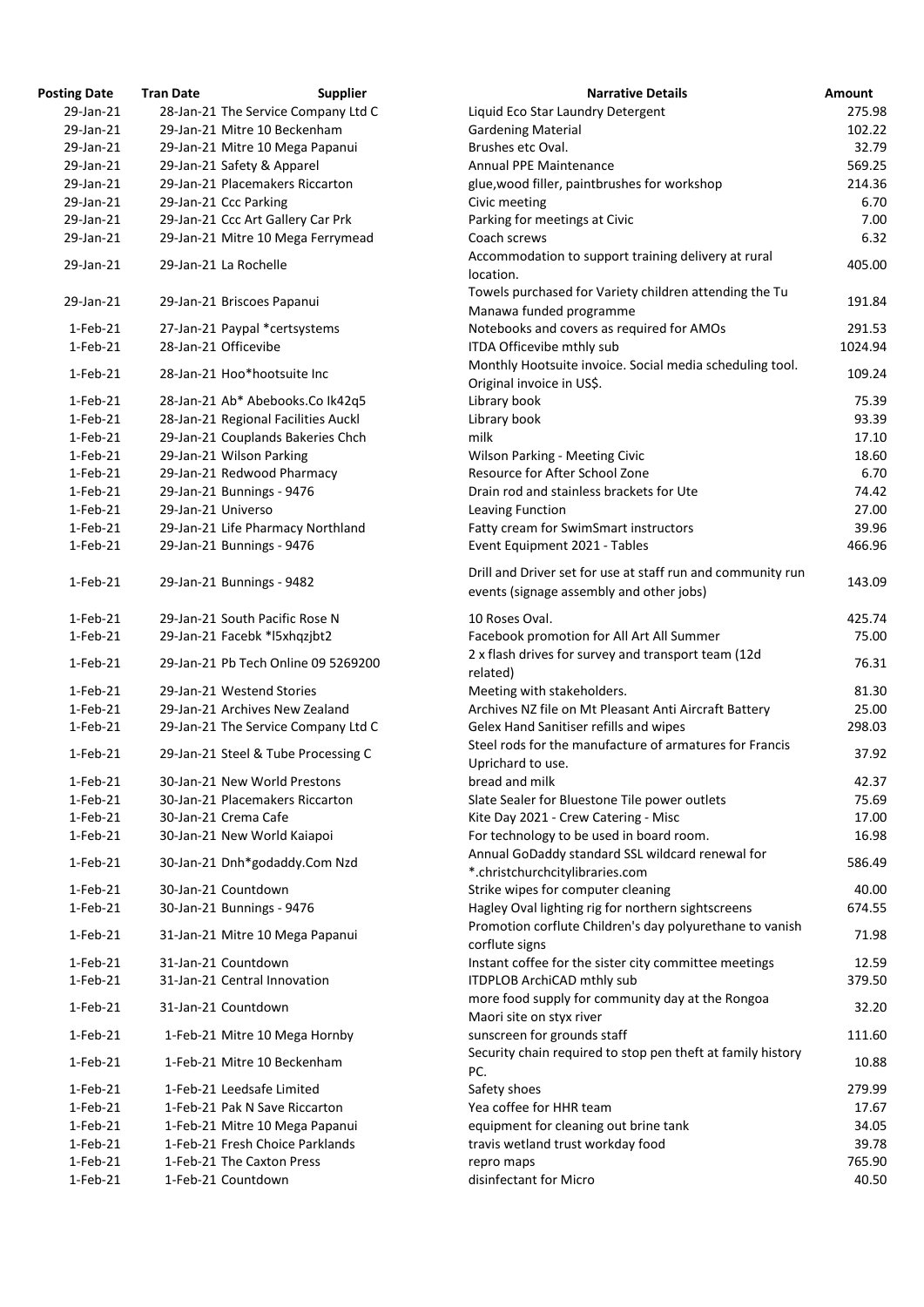| <b>Posting Date</b>        | <b>Tran Date</b>  | <b>Supplier</b>                                                | <b>Narrative Details</b>                                                                                       | Amount            |
|----------------------------|-------------------|----------------------------------------------------------------|----------------------------------------------------------------------------------------------------------------|-------------------|
| $1-Feb-21$                 |                   | 1-Feb-21 Mitre 10 Mega Papanui                                 | Repairs at Abberley and Woodham park pools plus Whale<br>Pool                                                  | 19.63             |
| $1-Feb-21$                 |                   | 1-Feb-21 The Warehouse 123                                     | Storage containers for Programme & Learning equipment<br>storage at SMith St                                   | 206.00            |
| $1-Feb-21$                 |                   | 1-Feb-21 Mitre 10 Beckenham                                    | Sign cleaner and applicator                                                                                    | 32.54             |
| $1-Feb-21$                 |                   | 1-Feb-21 Addressfinder By Ablet                                | Monthly Address Finder sub. Used in online library<br>membership registration system                           | 91.25             |
| $1-Feb-21$                 |                   | 1-Feb-21 Papanui Service Centre                                | Parking coupons for Papanui and Redwood staff use                                                              | 111.00            |
| $2$ -Feb-21                |                   | 31-Jan-21 Facebk *39npmzecr2                                   | facebook campaigns fly with us, symphony in the city,<br>anthony harper summer theatre, kit day                | 272.33            |
| $2$ -Feb-21                |                   | 31-Jan-21 Facebk *zzxnpy2t62                                   | Facebook campaigns Ch creative communities, shape<br>your place, on your bike, etc                             | 278.20            |
| $2$ -Feb-21                |                   | 31-Jan-21 Cba*kioware                                          | software                                                                                                       | 63.92             |
| $2$ -Feb-21                |                   | 31-Jan-21 Facebk *ajn9b33bt2                                   | Face book promotion for All Art All Summer                                                                     | 11.31             |
| $2$ -Feb-21                |                   | 31-Jan-21 Facebk *2eaayywbt2                                   | Facebook promotion for All Art All Summer                                                                      | 75.00             |
| 2-Feb-21                   |                   | 31-Jan-21 Volunteering Nz                                      | Volunteering books                                                                                             | 69.00             |
| $2$ -Feb-21                |                   | 1-Feb-21 Wilson Parking                                        | <b>Wilson Parking - Meeting Civic</b>                                                                          | 22.60             |
| $2$ -Feb-21                |                   | 1-Feb-21 Caltex Hornby                                         | Milk for Hornby kitchen.                                                                                       | 8.40              |
| 2-Feb-21                   |                   | 1-Feb-21 Freshchoice Merivale                                  | Milk for Ranger Tea Room                                                                                       | 4.89              |
| $2$ -Feb-21                |                   | 1-Feb-21 Bunnings - 9476                                       | Adj pliers                                                                                                     | 14.98             |
| $2$ -Feb-21                |                   | 1-Feb-21 Bunnings - 9476                                       | hardware supplies                                                                                              | 7.95              |
| $2$ -Feb-21                |                   | 1-Feb-21 Createsend/Com                                        | media campaign naval point development                                                                         | 15.28             |
| 2-Feb-21                   |                   | 1-Feb-21 Farmers Riccarton                                     | Replacement items - Shift Control Room<br>Extension cord for new staff members desk, paint and                 | 364.98            |
| $2$ -Feb-21                |                   | 1-Feb-21 Bunnings - 9482                                       | brushes                                                                                                        | 66.01             |
| 2-Feb-21                   |                   | 1-Feb-21 Ian R Little Limited                                  | Repair of Pentax 645z power socket and USB port (item<br>sent to Japan)                                        | 1081.00           |
| $2$ -Feb-21                |                   | 1-Feb-21 Pet And Garden Supplier                               | Replacement air pump bubble coloumn                                                                            | 110.00            |
| 2-Feb-21                   |                   | 1-Feb-21 Bunnings - 9476                                       | Toilet cisterns and seats                                                                                      | 583.80            |
| $2$ -Feb-21                |                   | 1-Feb-21 Campermate                                            | Campermate subscription                                                                                        | 862.50            |
| $2$ -Feb-21                |                   | 1-Feb-21 Nz Safety Blackwoods                                  | vests                                                                                                          | 31.05             |
| $2$ -Feb-21<br>$2$ -Feb-21 |                   | 1-Feb-21 The Warehouse 175<br>1-Feb-21 Briscoes Chch Salisbury | Pot for rubber moulding Francis Upritchard project<br>Credit Voucher Briscoes Chch Salisbury - Original charge | 24.00<br>$-79.98$ |
| 2-Feb-21                   |                   | 1-Feb-21 Google New Zealand Ltd Gs                             | 27/01/21<br>8 x Google licenses for 8 x Chromebooks (1 x month)                                                | 26.70             |
|                            |                   | 1-Feb-21 Ricoh New Zealand Ltd                                 | Replacement Smart Extruder Head for Makerbot 3D                                                                |                   |
| 2-Feb-21                   |                   |                                                                | printers at Tūranga.                                                                                           | 456.87            |
| $2$ -Feb-21                |                   | 1-Feb-21 Scorpio Books                                         | Library book                                                                                                   | 24.99             |
| $2$ -Feb-21                |                   | 1-Feb-21 Victoria University Book                              | Credit Voucher Victoria University Book - Original Charge<br>15/01/21                                          | $-41.99$          |
| $2$ -Feb-21                |                   | 1-Feb-21 Bunnings - 9482                                       | High vis dazzle spray paint for McCleans, padlock                                                              | 242.90            |
| $2$ -Feb-21                |                   | 2-Feb-21 Mitre 10 Mega Hornby                                  | New Hand Lawnmower to replace old mower that died<br>and needed new motor. Was cheaper to buy new              | 799.00            |
| $2$ -Feb-21                |                   | 2-Feb-21 Anzor Fasteners                                       | In House Maintenance - WO                                                                                      | 119.93            |
| $2$ -Feb-21                |                   | 2-Feb-21 Mitre 10 Beckenham                                    | Hot Pools plant second room repairs etc                                                                        | 17.82             |
| $2$ -Feb-21                |                   | 2-Feb-21 Resene Lichfield St 031                               | Wild Otautahi exhibition materials                                                                             | 4.93              |
| $2$ -Feb-21                |                   | 2-Feb-21 Mitre 10 Mega Hornby                                  | 2 x spades comerative planting                                                                                 | 149.98            |
| $2$ -Feb-21                |                   | 2-Feb-21 Supervalue Sumner                                     | Milk account for Sumner Library Supervalue                                                                     | 49.54             |
| $2$ -Feb-21                |                   | 2-Feb-21 Belfast Vet Clinic                                    | vet fees for rabbit that was sick 2 treatments                                                                 | 105.40            |
| 3-Feb-21                   | 30-Jan-21 Goformz |                                                                | ITDPBSC4 Health mthly sub                                                                                      | 108.14            |
| 3-Feb-21                   |                   | 1-Feb-21 Fulcrumapp.Com                                        | Data collection software monthly account for District<br>Planning/City Planning                                | 54.36             |
| 3-Feb-21                   |                   | 1-Feb-21 Fulcrumapp.Com                                        | Supply of data capture tool CWW assets                                                                         | 924.08            |
| 3-Feb-21                   |                   | 1-Feb-21 Google Gsuite otautahili                              | 1 x Months User license / admin license for Google<br>Chrome books (x 1)                                       | 7.09              |
| 3-Feb-21                   |                   | 1-Feb-21 Ab* Abebooks.Co Ika5le                                | Library book                                                                                                   | 148.68            |
| 3-Feb-21                   |                   | 2-Feb-21 The Warehouse 122                                     | Stationery for filing court documents                                                                          | 216.00            |
| 3-Feb-21                   |                   | 2-Feb-21 Bar Fridges Aus                                       | Akaora Sampling Fridge                                                                                         | 1091.29           |
| 3-Feb-21                   |                   | 2-Feb-21 Hcd Christchurch                                      | Chlorine generator parts                                                                                       | 150.92            |
| 3-Feb-21                   |                   | 2-Feb-21 The Service Company Ltd C                             | cleaning supplies                                                                                              | 48.92             |

| <b>Narrative Details</b>                                                                                       | <b>Amount</b>     |
|----------------------------------------------------------------------------------------------------------------|-------------------|
| Repairs at Abberley and Woodham park pools plus Whale<br>Pool                                                  | 19.63             |
| Storage containers for Programme & Learning equipment<br>storage at SMith St                                   | 206.00            |
| Sign cleaner and applicator                                                                                    | 32.54             |
| Monthly Address Finder sub. Used in online library                                                             | 91.25             |
| membership registration system                                                                                 |                   |
| Parking coupons for Papanui and Redwood staff use                                                              | 111.00            |
| facebook campaigns fly with us, symphony in the city,<br>anthony harper summer theatre, kit day                | 272.33            |
| Facebook campaigns Ch creative communities, shape                                                              | 278.20            |
| your place, on your bike, etc                                                                                  |                   |
| software                                                                                                       | 63.92<br>11.31    |
| Face book promotion for All Art All Summer<br>Facebook promotion for All Art All Summer                        | 75.00             |
| Volunteering books                                                                                             | 69.00             |
| <b>Wilson Parking - Meeting Civic</b>                                                                          | 22.60             |
| Milk for Hornby kitchen.                                                                                       | 8.40              |
| Milk for Ranger Tea Room                                                                                       | 4.89              |
| Adj pliers                                                                                                     | 14.98             |
| hardware supplies                                                                                              | 7.95              |
| media campaign naval point development                                                                         | 15.28             |
| Replacement items - Shift Control Room                                                                         | 364.98            |
| Extension cord for new staff members desk, paint and<br>brushes                                                | 66.01             |
| Repair of Pentax 645z power socket and USB port (item<br>sent to Japan)                                        | 1081.00           |
| Replacement air pump bubble coloumn                                                                            | 110.00            |
| Toilet cisterns and seats                                                                                      | 583.80            |
| Campermate subscription                                                                                        | 862.50            |
| vests                                                                                                          | 31.05             |
| Pot for rubber moulding Francis Upritchard project<br>Credit Voucher Briscoes Chch Salisbury - Original charge | 24.00<br>$-79.98$ |
| 27/01/21                                                                                                       |                   |
| 8 x Google licenses for 8 x Chromebooks (1 x month)<br>Replacement Smart Extruder Head for Makerbot 3D         | 26.70<br>456.87   |
| printers at Tūranga.<br>Library book                                                                           | 24.99             |
| Credit Voucher Victoria University Book - Original Charge<br>15/01/21                                          | $-41.99$          |
| High vis dazzle spray paint for McCleans, padlock                                                              | 242.90            |
| New Hand Lawnmower to replace old mower that died<br>and needed new motor. Was cheaper to buy new              | 799.00            |
| In House Maintenance - WO                                                                                      | 119.93            |
| Hot Pools plant second room repairs etc                                                                        | 17.82             |
| Wild Ōtautahi exhibition materials                                                                             | 4.93              |
| 2 x spades comerative planting                                                                                 | 149.98            |
| Milk account for Sumner Library Supervalue                                                                     | 49.54             |
| vet fees for rabbit that was sick 2 treatments                                                                 | 105.40            |
| ITDPBSC4 Health mthly sub                                                                                      | 108.14            |
| Data collection software monthly account for District                                                          | 54.36             |
| Planning/City Planning<br>Supply of data capture tool CWW assets                                               | 924.08            |
| 1 x Months User license / admin license for Google                                                             |                   |
| Chrome books (x 1)                                                                                             | 7.09              |
| Library book                                                                                                   | 148.68            |
| Stationery for filing court documents                                                                          | 216.00            |
| Akaora Sampling Fridge<br>Chlorine generator parts                                                             | 1091.29<br>150.92 |
| cloaning cunnlice                                                                                              | 18.07             |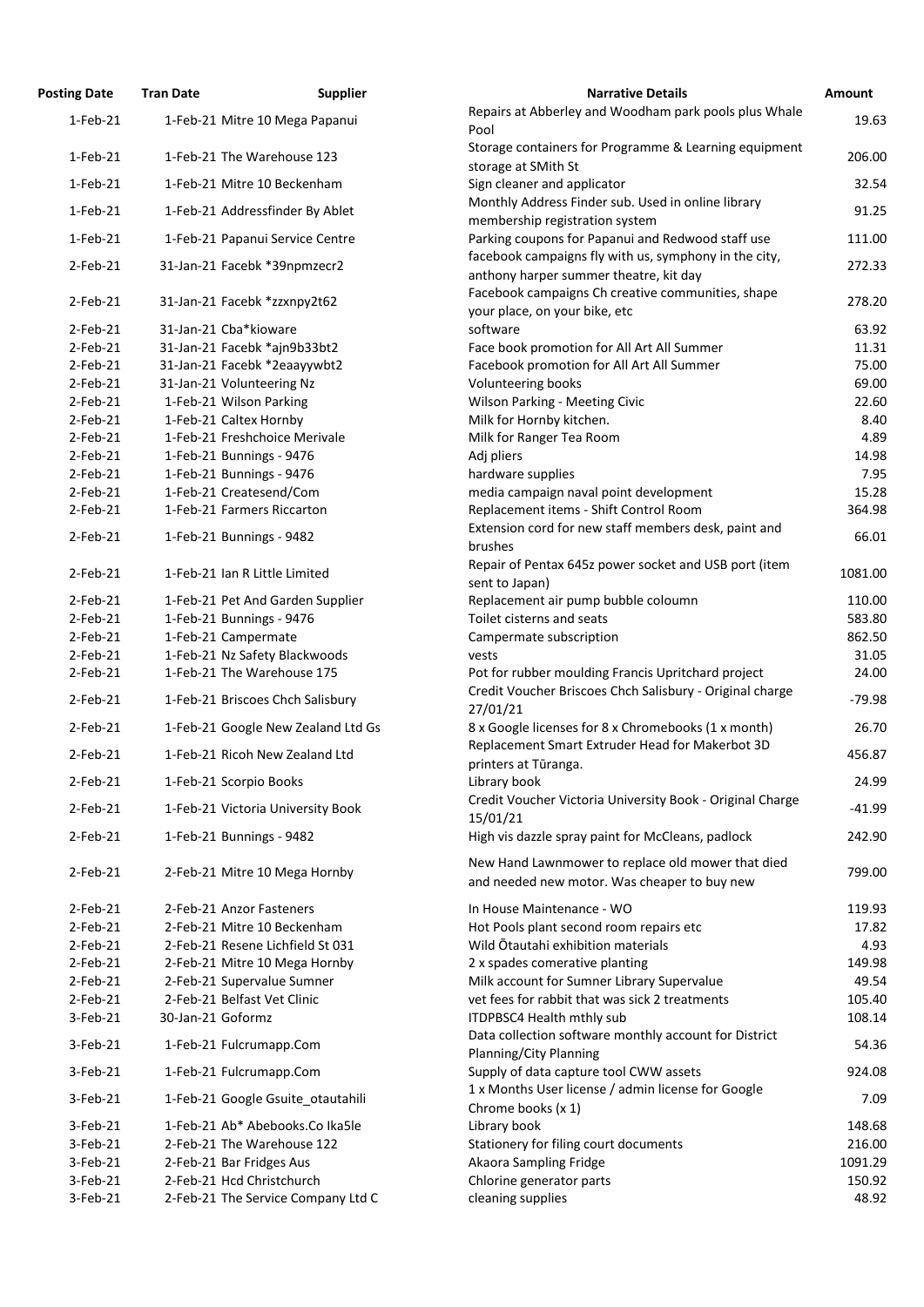| <b>Posting Date</b> | <b>Tran Date</b> | <b>Supplier</b>                                 | <b>Narrative Details</b>                                 | Amount  |
|---------------------|------------------|-------------------------------------------------|----------------------------------------------------------|---------|
| $3-Feb-21$          |                  | 2-Feb-21 Mitre 10 Beckenham                     | Hardware supplies                                        | 66.10   |
| 3-Feb-21            |                  | 2-Feb-21 The Service Company Ltd C              | cleaning supplies                                        | 96.60   |
| 3-Feb-21            |                  | 2-Feb-21 The Service Company Ltd C              | cleaning supplies                                        | 769.32  |
| 3-Feb-21            |                  | 2-Feb-21 Createsend/Com                         | <b>Woolston Village Upgrade</b>                          | 11.95   |
| 3-Feb-21            |                  | 2-Feb-21 Bar Fridges Aus                        | Akaroa Sampling Fridge                                   | 1091.29 |
| 3-Feb-21            |                  | 2-Feb-21 Armstrong Locksmiths                   | Hall key for new user Avice Hill                         | 18.00   |
| 3-Feb-21            |                  | 2-Feb-21 Armstrong Locksmiths                   | Full Building Lock change - Gaiety Hall                  | 1143.20 |
| 3-Feb-21            |                  | 2-Feb-21 Nz Safety Blackwoods                   | PPE - gloves                                             | 19.50   |
| 3-Feb-21            |                  | 2-Feb-21 Nz Safety Blackwoods                   | PPE - LED torch and battery                              | 148.88  |
|                     |                  |                                                 | Repair and service of Wet/Dry large vacum cleaner for    |         |
| 3-Feb-21            |                  | 2-Feb-21 Fosters Outdoor Power                  | <b>Holiday Park</b>                                      | 160.22  |
|                     |                  |                                                 | 10 L of Dulux Timbacryl paint for painting of outdoor    |         |
| 3-Feb-21            |                  | 2-Feb-21 Bunnings - 9476                        | picnic tables belonging to the Holiday Park              | 165.00  |
|                     |                  |                                                 |                                                          |         |
| 3-Feb-21            |                  | 2-Feb-21 Nz Safety Blackwoods                   | Shorts and shoes purchased for shelter staff member      | 237.80  |
| $3-Feb-21$          |                  | 2-Feb-21 Nationwide Books                       | books for resale in Museum shop                          | 179.90  |
| 3-Feb-21            |                  |                                                 |                                                          |         |
|                     |                  | 2-Feb-21 Plumbing World #80                     | Plumbing Maintenance - WO                                | 68.92   |
| 3-Feb-21            |                  | 2-Feb-21 Ccc Art Gallery Car Prk                | Parking for meetings at Civic                            | 12.00   |
| $3-Feb-21$          |                  | 2-Feb-21 Bunnings - 9476                        | Alpine house display container x 1                       | 89.00   |
| $3-Feb-21$          |                  | 2-Feb-21 Pb Tech Online 09 5269200              | 6 x USB ports for use in rollouts.                       | 129.21  |
| $3-Feb-21$          |                  | 2-Feb-21 Pb Technologies Christchu              | USB-C to VGA, HDMI connector for tablet/Laptop for       | 60.47   |
|                     |                  |                                                 | AMO PM                                                   |         |
| 3-Feb-21            |                  | 2-Feb-21 Jaycar Pty Ltd                         | Laptop charger for car with connection accessories       | 64.90   |
| $3-Feb-21$          |                  | 2-Feb-21 The Warehouse 123                      | Tissues for Parking appeals and operation team           | 24.00   |
| 3-Feb-21            |                  | 2-Feb-21 Ann Shelton Photo                      | Library book                                             | 75.00   |
| 3-Feb-21            |                  | 2-Feb-21 Simply Catering                        | Farewell morning tea at Taiora QEII on Thursday 21       | 150.00  |
|                     |                  |                                                 | January                                                  |         |
| 3-Feb-21            |                  | 2-Feb-21 Urban Products                         | Giftware for resale in the B G V C Gift shop             | 1126.54 |
| 3-Feb-21            |                  | 3-Feb-21 Wsl South City                         | Stationery for court filing of documents                 | 99.00   |
| $3-Feb-21$          |                  | 3-Feb-21 Caltex Redwood                         | Milk for staff                                           | 6.40    |
| 3-Feb-21            |                  | 3-Feb-21 Pak N Save Northlands                  | Popcorn for programming                                  | 3.18    |
| $3-Feb-21$          |                  | 3-Feb-21 The Warehouse 120                      | Materials for children's programming                     | 15.00   |
|                     |                  |                                                 | 8 x Padded pencil case holders for various sites to hold |         |
| 3-Feb-21            |                  | 3-Feb-21 The Warehouse 220                      | microphones given out to hall users                      | 47.94   |
| 3-Feb-21            |                  | 3-Feb-21 Mitre 10 Mega Papanui                  | Cable ties to put up corflutes for Children's day        | 16.99   |
|                     |                  |                                                 | Catering for the Meeting of the Te Tira Kāhikuhiku       |         |
| 3-Feb-21            |                  | 3-Feb-21 Freshchoice City Mkt                   | consultative group held on Wednesday 3rd February        | 135.54  |
| 3-Feb-21            |                  | 3-Feb-21 Mitre 10 Beckenham                     | Wheelbarrow spacer for Cons                              | 7.85    |
| 3-Feb-21            |                  | 3-Feb-21 Nz Institute Of Landsc                 | Additional conference fees                               | 60.00   |
| 3-Feb-21            |                  | 3-Feb-21 New World Durham Street                | <b>Staff leaving function</b>                            | 84.94   |
| $3-Feb-21$          |                  | 3-Feb-21 Hampton & Co Ltd                       | MDF for education clip boards                            | 53.13   |
| $3-Feb-21$          |                  |                                                 |                                                          | 628.91  |
|                     |                  | 3-Feb-21 Hampton & Co Ltd<br>3-Feb-21 Countdown | plywood for Calder crates                                |         |
| 3-Feb-21            |                  |                                                 | little swimmer nappies for re-sale                       | 18.00   |
| 3-Feb-21            |                  | 3-Feb-21 Irrigation Warehouse                   | Irrigation requirements BG                               | 28.88   |
| $3-Feb-21$          |                  | 3-Feb-21 Bselect - Moorhouse Ave                | repair ride on mower puncture                            | 27.59   |
| 3-Feb-21            |                  | 3-Feb-21 Resene Tower Junction34                | Optimist Paint for boards to install fans in GF room     | 57.30   |
| 3-Feb-21            |                  | 3-Feb-21 Mitre 10 Mega Papanui                  | graffiti remover, microfibre rags, screws, driver        | 182.16  |
| 4-Feb-21            |                  | 2-Feb-21 Facebk *39hld27bt2                     | Facebook promotion for All Art All Summer                | 38.69   |
| 4-Feb-21            | 2-Feb-21 Glo.Com |                                                 | Yoga training fee                                        | 25.80   |
| 4-Feb-21            |                  | 2-Feb-21 Www.Wexervirtual.Com                   | Wexer content upload set up.                             | 543.28  |
| $4$ -Feb-21         |                  | 2-Feb-21 Bookdepository.Com                     | accessions for Botanic Gardens Research Library          | 166.89  |
| $4$ -Feb-21         |                  | 3-Feb-21 Wilson Parking                         | <b>Wilson Parking - Meeting Civic</b>                    | 8.60    |
| 4-Feb-21            |                  | 3-Feb-21 Nz Planning                            | NZPI - Renewal Subscription                              | 235.00  |
| 4-Feb-21            |                  | 3-Feb-21 Nz Planning                            | NZPI - Membership Renewal                                | 235.00  |
| 4-Feb-21            |                  | 3-Feb-21 Nz Planning                            | NZPI - Renewal Membership                                | 235.00  |
| 4-Feb-21            |                  | 3-Feb-21 Nz Planning                            | NZPI - Renewal Membership                                | 235.00  |
|                     |                  |                                                 | small plant repairs to Honda 19" mower + Victa mower     |         |
| 4-Feb-21            |                  | 3-Feb-21 Kevin Daly Mowers Ltd                  | and sharpen edge clippers                                | 182.00  |
| 4-Feb-21            |                  | 3-Feb-21 Mbie-Ewrb                              | <b>Electrical Registration</b>                           | 250.00  |
|                     |                  |                                                 |                                                          |         |
| 4-Feb-21            |                  | 3-Feb-21 Bunnings - 9476                        | Materials for de-installing Areta Wilkinson installation | 35.92   |
|                     |                  |                                                 |                                                          |         |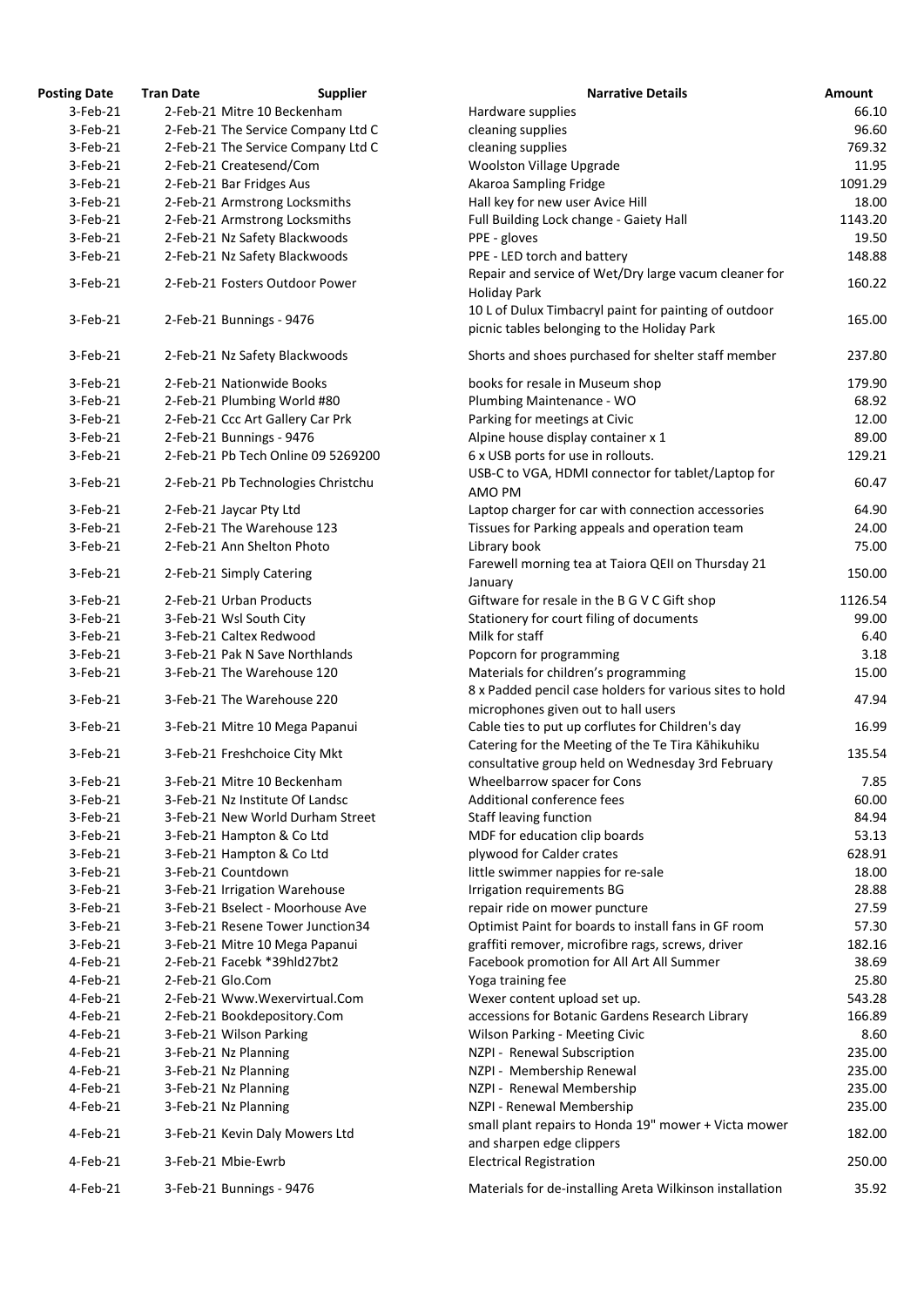| osting Date | <b>Tran Date</b> | <b>Supplier</b>                                           | <b>Narrative Details</b>                                                                         |
|-------------|------------------|-----------------------------------------------------------|--------------------------------------------------------------------------------------------------|
| $4$ -Feb-21 |                  | 3-Feb-21 Bunnings - 9476                                  | Materials for Upritchard sculptures                                                              |
| 4-Feb-21    |                  | 3-Feb-21 Nz Safety Blackwoods                             | <b>PPE</b>                                                                                       |
| 4-Feb-21    |                  | 3-Feb-21 Createsend/Com                                   | Fendalton Waimairi Harewood community news                                                       |
| 4-Feb-21    |                  | 3-Feb-21 Createsend/Com                                   | <b>Coastal Burwood Community News</b>                                                            |
| 4-Feb-21    |                  | 3-Feb-21 Pay My Park                                      | Pay My Park - Meetings Civic                                                                     |
| 4-Feb-21    |                  | 3-Feb-21 Home And Castle Hardware                         | Spray paint, padlocks and screws for signage and othe<br>event related tasks                     |
| 4-Feb-21    |                  |                                                           |                                                                                                  |
| 4-Feb-21    |                  | 3-Feb-21 Bunnings - 9476<br>3-Feb-21 South Pacific Rose N | Irrigation parts<br>2 Roses Oval.                                                                |
| 4-Feb-21    |                  | 3-Feb-21 Prestartbooks.Co.Nz                              |                                                                                                  |
| 4-Feb-21    |                  | 3-Feb-21 Nz Safety Blackwoods                             | Pre-start check books for vehicles at Pages Road<br><b>Replacement Safety Boots</b>              |
| 4-Feb-21    |                  | 3-Feb-21 Dhl Express                                      | Printed books, brochures, leaflets and similar printed                                           |
|             |                  |                                                           | matter                                                                                           |
| 4-Feb-21    |                  | 3-Feb-21 Bunnings - 9476                                  | cable ties, smoke alarm                                                                          |
| 4-Feb-21    |                  | 3-Feb-21 Createsend/Com                                   | Campain Monitor Bill Hammond invitation mailout                                                  |
| 4-Feb-21    |                  | 3-Feb-21 Bunnings - 9482                                  | Big belly bin liners                                                                             |
| 4-Feb-21    |                  | 3-Feb-21 Id Solutions                                     | Security Consumables for security transition                                                     |
| 4-Feb-21    |                  | 3-Feb-21 Id Solutions                                     | Purchase of Id consumables for the security transition                                           |
| 4-Feb-21    |                  | 3-Feb-21 Mitre 10 Mega Hornby                             | Plants BG                                                                                        |
| 4-Feb-21    |                  | 3-Feb-21 Bunnings - 9482                                  | Drill bits, WD40 & grinder discs                                                                 |
| 4-Feb-21    |                  | 3-Feb-21 Shardlows Packaging                              | Commercial grade double side tape                                                                |
| 4-Feb-21    |                  | 3-Feb-21 Bunnings - 9482                                  | item for concrete post in waimak track and pot holes<br>roads                                    |
| 4-Feb-21    |                  | 3-Feb-21 Icell The Palms                                  |                                                                                                  |
|             |                  |                                                           | safety covers for work phone, protect from dropping                                              |
| 4-Feb-21    |                  | 3-Feb-21 Bunnings - 9482                                  | Cleaning cloths                                                                                  |
| 4-Feb-21    |                  | 3-Feb-21 Simply Catering                                  | Food catering                                                                                    |
| 4-Feb-21    |                  | 3-Feb-21 Ross Galt Lock & Key                             | super 48 key reel                                                                                |
| 4-Feb-21    |                  | 3-Feb-21 Wsl Belfast                                      | jumbo wet chalk for sign boards                                                                  |
| 4-Feb-21    |                  | 3-Feb-21 Outsider Mountain Sprt                           | work boots for river staff                                                                       |
| 4-Feb-21    |                  | 4-Feb-21 Mitre 10 Beckenham                               | Materials for creation of Francis Upritchard sculpture                                           |
| 4-Feb-21    |                  | 4-Feb-21 Roofline Canterbury Ltd                          | New spouting for wharenui                                                                        |
| 4-Feb-21    |                  | 4-Feb-21 Conferences & Events 20                          | Attendance to NZ geotechnical society annual<br>symposium.                                       |
| 4-Feb-21    |                  | 4-Feb-21 Q Variety Store Palm                             | Heart stamps purchased for use at the I Love New<br>Brighton event on Monday 8th February 2021   |
| 4-Feb-21    |                  | 4-Feb-21 Unichem Cashel Pharmacy                          | Sunscreen lotion x 2 spray bottles - for staff required<br>work outside.                         |
| 4-Feb-21    |                  | 4-Feb-21 New World Durham Street                          | Tea supplies for morning teas                                                                    |
| 4-Feb-21    |                  | 4-Feb-21 Pak N Save Riccarton                             | Board Networking event                                                                           |
| 4-Feb-21    |                  | 4-Feb-21 Pak N Save Riccarton                             | <b>Community Networking Event</b>                                                                |
| 4-Feb-21    |                  | 4-Feb-21 Aarque Group Limited                             | 5 boxes(10 rolls) of Jetpro Bond 841 x 90 rolls of pape<br>HP 7200 large format printer          |
| 4-Feb-21    |                  | 4-Feb-21 Mitre 10 Mega Ferrymead                          | Light Bulbs                                                                                      |
|             |                  |                                                           |                                                                                                  |
| 4-Feb-21    |                  | 4-Feb-21 Mitre 10 Mega Hornby                             | Deck mesh, tools and materials                                                                   |
| 4-Feb-21    |                  | 4-Feb-21 The Chain Man Ltd                                | Lifting shackles for 'In Bloom' project                                                          |
| 4-Feb-21    |                  | 4-Feb-21 Rebel Sports                                     | Wetsuits for instructors when teaching at outdoor scl<br>pools                                   |
| 5-Feb-21    |                  | 2-Feb-21 Paypal *certsystems                              | 2x pouches for bite sticks                                                                       |
| 5-Feb-21    |                  | 3-Feb-21 Createsend/Com                                   | Papanui, Innes Community news                                                                    |
| 5-Feb-21    |                  | 3-Feb-21 Project Mgmt Institute                           | Project Management Institute - 3 Yearly Project<br>Management Professional Certification Renewal |
| 5-Feb-21    |                  | 3-Feb-21 Project Mgmt Institute                           | Project Management Institute - Annual Membership                                                 |
| 5-Feb-21    |                  |                                                           | Renewal                                                                                          |
|             |                  | 3-Feb-21 Amazon Web Services                              | Hosting fee for Smart Christchurch projects                                                      |
| 5-Feb-21    |                  | 4-Feb-21 Wilson Parking                                   | <b>Wilson Parking - Meeting Civic</b>                                                            |
| 5-Feb-21    |                  | 4-Feb-21 Outsider Mountain Sprt                           | <b>Work Boots</b>                                                                                |
| 5-Feb-21    |                  | 4-Feb-21 Mailchimp                                        | Greater Christchurch Partnership tracking how many                                               |

| <b>Posting Date</b> | <b>Tran Date</b> | <b>Supplier</b>                   | <b>Narrative Details</b>                                                                         | <b>Amount</b> |
|---------------------|------------------|-----------------------------------|--------------------------------------------------------------------------------------------------|---------------|
| $4$ -Feb-21         |                  | 3-Feb-21 Bunnings - 9476          | Materials for Upritchard sculptures                                                              | 79.77         |
| 4-Feb-21            |                  | 3-Feb-21 Nz Safety Blackwoods     | <b>PPE</b>                                                                                       | 143.45        |
| $4$ -Feb-21         |                  | 3-Feb-21 Createsend/Com           | Fendalton Waimairi Harewood community news                                                       | 10.32         |
| 4-Feb-21            |                  | 3-Feb-21 Createsend/Com           | <b>Coastal Burwood Community News</b>                                                            | 11.59         |
| 4-Feb-21            |                  | 3-Feb-21 Pay My Park              | Pay My Park - Meetings Civic                                                                     | 21.72         |
|                     |                  |                                   | Spray paint, padlocks and screws for signage and other                                           |               |
| 4-Feb-21            |                  | 3-Feb-21 Home And Castle Hardware | event related tasks                                                                              | 66.84         |
| 4-Feb-21            |                  | 3-Feb-21 Bunnings - 9476          | Irrigation parts                                                                                 | 28.27         |
| 4-Feb-21            |                  | 3-Feb-21 South Pacific Rose N     | 2 Roses Oval.                                                                                    | 71.98         |
| 4-Feb-21            |                  | 3-Feb-21 Prestartbooks.Co.Nz      | Pre-start check books for vehicles at Pages Road                                                 | 717.50        |
| 4-Feb-21            |                  | 3-Feb-21 Nz Safety Blackwoods     | <b>Replacement Safety Boots</b>                                                                  | 160.89        |
|                     |                  |                                   |                                                                                                  |               |
| 4-Feb-21            |                  | 3-Feb-21 Dhl Express              | Printed books, brochures, leaflets and similar printed                                           | 382.14        |
|                     |                  |                                   | matter                                                                                           |               |
| 4-Feb-21            |                  | 3-Feb-21 Bunnings - 9476          | cable ties, smoke alarm                                                                          | 84.03         |
| 4-Feb-21            |                  | 3-Feb-21 Createsend/Com           | Campain Monitor Bill Hammond invitation mailout                                                  | 164.50        |
| 4-Feb-21            |                  | 3-Feb-21 Bunnings - 9482          | Big belly bin liners                                                                             | 44.70         |
| 4-Feb-21            |                  | 3-Feb-21 Id Solutions             | Security Consumables for security transition                                                     | 154.60        |
| 4-Feb-21            |                  | 3-Feb-21 Id Solutions             | Purchase of Id consumables for the security transition.                                          | 1000.00       |
| 4-Feb-21            |                  | 3-Feb-21 Mitre 10 Mega Hornby     | Plants BG                                                                                        | 171.88        |
| 4-Feb-21            |                  | 3-Feb-21 Bunnings - 9482          |                                                                                                  | 75.46         |
|                     |                  |                                   | Drill bits, WD40 & grinder discs                                                                 |               |
| 4-Feb-21            |                  | 3-Feb-21 Shardlows Packaging      | Commercial grade double side tape                                                                | 217.70        |
| 4-Feb-21            |                  | 3-Feb-21 Bunnings - 9482          | item for concrete post in waimak track and pot holes park<br>roads                               | 56.55         |
| 4-Feb-21            |                  | 3-Feb-21 Icell The Palms          | safety covers for work phone, protect from dropping                                              | 79.95         |
| 4-Feb-21            |                  | 3-Feb-21 Bunnings - 9482          | Cleaning cloths                                                                                  | 40.00         |
| 4-Feb-21            |                  | 3-Feb-21 Simply Catering          | Food catering                                                                                    | 400.00        |
| 4-Feb-21            |                  | 3-Feb-21 Ross Galt Lock & Key     | super 48 key reel                                                                                | 31.50         |
| 4-Feb-21            |                  | 3-Feb-21 Wsl Belfast              | jumbo wet chalk for sign boards                                                                  | 32.97         |
| $4$ -Feb-21         |                  | 3-Feb-21 Outsider Mountain Sprt   | work boots for river staff                                                                       | 297.85        |
|                     |                  |                                   |                                                                                                  |               |
| 4-Feb-21            |                  | 4-Feb-21 Mitre 10 Beckenham       | Materials for creation of Francis Upritchard sculptures                                          | 146.70        |
| 4-Feb-21            |                  | 4-Feb-21 Roofline Canterbury Ltd  | New spouting for wharenui                                                                        | 106.79        |
| $4$ -Feb-21         |                  | 4-Feb-21 Conferences & Events 20  | Attendance to NZ geotechnical society annual<br>symposium.                                       | 1063.75       |
| 4-Feb-21            |                  | 4-Feb-21 Q Variety Store Palm     | Heart stamps purchased for use at the I Love New<br>Brighton event on Monday 8th February 2021   | 5.04          |
| 4-Feb-21            |                  | 4-Feb-21 Unichem Cashel Pharmacy  | Sunscreen lotion x 2 spray bottles - for staff required to<br>work outside.                      | 38.98         |
| $4$ -Feb-21         |                  | 4-Feb-21 New World Durham Street  | Tea supplies for morning teas                                                                    | 20.98         |
| 4-Feb-21            |                  | 4-Feb-21 Pak N Save Riccarton     | Board Networking event                                                                           | 14.07         |
| 4-Feb-21            |                  | 4-Feb-21 Pak N Save Riccarton     | <b>Community Networking Event</b>                                                                | 264.29        |
|                     |                  |                                   | 5 boxes(10 rolls) of Jetpro Bond 841 x 90 rolls of paper for                                     |               |
| 4-Feb-21            |                  | 4-Feb-21 Aarque Group Limited     | HP 7200 large format printer                                                                     | 857.12        |
| 4-Feb-21            |                  | 4-Feb-21 Mitre 10 Mega Ferrymead  | Light Bulbs                                                                                      | 202.49        |
| $4$ -Feb-21         |                  | 4-Feb-21 Mitre 10 Mega Hornby     | Deck mesh, tools and materials                                                                   | 188.81        |
| 4-Feb-21            |                  | 4-Feb-21 The Chain Man Ltd        | Lifting shackles for 'In Bloom' project                                                          | 55.92         |
| 4-Feb-21            |                  | 4-Feb-21 Rebel Sports             | Wetsuits for instructors when teaching at outdoor school                                         | 875.91        |
| 5-Feb-21            |                  |                                   | pools<br>2x pouches for bite sticks                                                              | 149.50        |
|                     |                  | 2-Feb-21 Paypal *certsystems      |                                                                                                  |               |
| 5-Feb-21            |                  | 3-Feb-21 Createsend/Com           | Papanui, Innes Community news                                                                    | 8.73          |
| 5-Feb-21            |                  | 3-Feb-21 Project Mgmt Institute   | Project Management Institute - 3 Yearly Project<br>Management Professional Certification Renewal | 98.23         |
| 5-Feb-21            |                  | 3-Feb-21 Project Mgmt Institute   | Project Management Institute - Annual Membership                                                 | 296.63        |
|                     |                  |                                   | Renewal                                                                                          |               |
| 5-Feb-21            |                  | 3-Feb-21 Amazon Web Services      | Hosting fee for Smart Christchurch projects                                                      | 109.52        |
| 5-Feb-21            |                  | 4-Feb-21 Wilson Parking           | <b>Wilson Parking - Meeting Civic</b>                                                            | 10.60         |
| 5-Feb-21            |                  | 4-Feb-21 Outsider Mountain Sprt   | <b>Work Boots</b>                                                                                | 297.85        |
| 5-Feb-21            |                  | 4-Feb-21 Mailchimp                | Greater Christchurch Partnership tracking how many<br>people click on links etc.                 | 28.75         |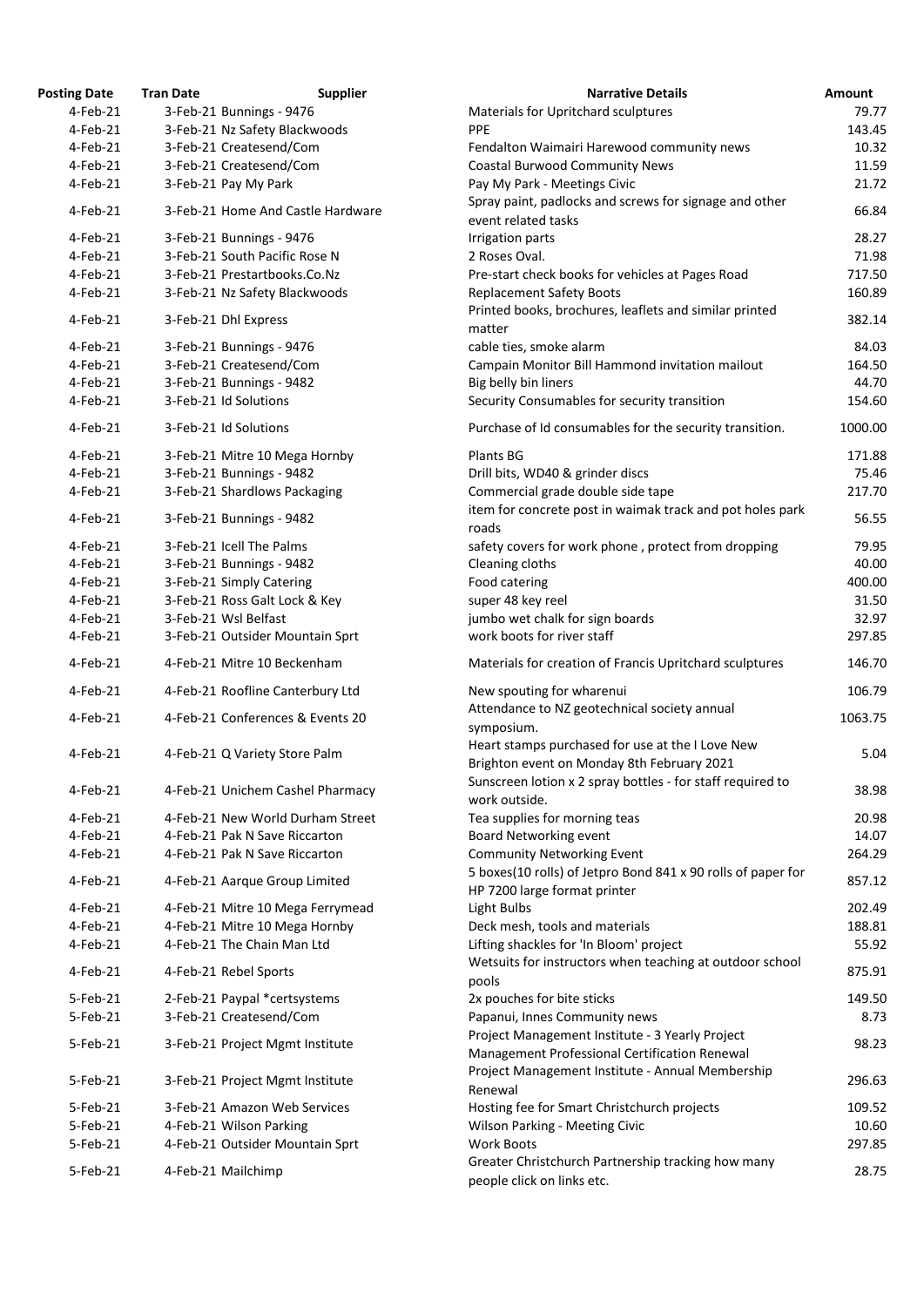| <b>Posting Date</b> | <b>Tran Date</b>               | <b>Supplier</b>                    | <b>Narrative Details</b>                                                                              | Amount    |
|---------------------|--------------------------------|------------------------------------|-------------------------------------------------------------------------------------------------------|-----------|
| 5-Feb-21            | 4-Feb-21 Look Sharp Papanui    |                                    | Materials for large group outreach booking at Paparoa<br><b>Street School</b>                         | 8.00      |
| 5-Feb-21            | 4-Feb-21 Eeny Meeny            |                                    | Potters Clay for Francis Upritchard project                                                           | 64.23     |
| 5-Feb-21            | 4-Feb-21 Konnect Riccarton     |                                    | Draw runners- pioneer group fit room stage                                                            | 47.62     |
| 5-Feb-21            | 4-Feb-21 Bunnings - 9476       |                                    | Down pipes, clips for wharenui                                                                        | 56.85     |
| 5-Feb-21            |                                | 4-Feb-21 Spectrum Lighting & Sound | Wharenui sound system repair                                                                          | 276.00    |
| 5-Feb-21            |                                | 4-Feb-21 Bunnings - 9532 Chch Arpt | Hardware supplies                                                                                     | 51.94     |
| 5-Feb-21            | 4-Feb-21 Createsend/Com        |                                    | Otakaro Avon river corridor update                                                                    | 8.74      |
| 5-Feb-21            | 4-Feb-21 Createsend/Com        |                                    | Linwood update                                                                                        | 17.50     |
| 5-Feb-21            | 4-Feb-21 Createsend/Com        |                                    | Linwood central, Heathcote community news                                                             | 17.55     |
| 5-Feb-21            | 4-Feb-21 Bunnings - 9482       |                                    | Red reflective tape                                                                                   | 33.96     |
| 5-Feb-21            | 4-Feb-21 Bunnings - 9482       |                                    | Stay chalk for intermediate programme                                                                 | 62.73     |
| 5-Feb-21            | 4-Feb-21 Wilson Parking        |                                    | Parking for attending a meeting at Turanga                                                            | 12.60     |
| 5-Feb-21            | 4-Feb-21 Wilson Parking        |                                    | Parking for meeting at Turanga                                                                        | 8.60      |
| 5-Feb-21            | 4-Feb-21 Dept Internal Affairs |                                    | image for use in exhibition - Comte de Paris 180                                                      | 30.00     |
| 5-Feb-21            | 4-Feb-21 Bp 2go Linwood        |                                    | In house Maintenance - Mobile Plant                                                                   | 53.83     |
| 5-Feb-21            |                                | 4-Feb-21 Para Rubber Christchur    | In House Maintenance                                                                                  | 375.12    |
| 5-Feb-21            | 4-Feb-21 Debitsuccess          |                                    | <b>Credit Voucher Debitsuccess</b>                                                                    | $-253.00$ |
| 5-Feb-21            | 4-Feb-21 Philip Moore & Co (S  |                                    | <b>Toilet Paper</b>                                                                                   | 751.64    |
| 5-Feb-21            |                                | 4-Feb-21 Container Waste Limited   | Skip hire C/C Merchant fee                                                                            | 5.98      |
| 5-Feb-21            |                                | 4-Feb-21 Container Waste Limited   | Skip hire for rock garden                                                                             | 239.00    |
| 5-Feb-21            | 4-Feb-21 Advance Landscape     |                                    | Deck tread safety mesh.                                                                               | 258.75    |
| 5-Feb-21            |                                | 4-Feb-21 Pb Tech Online 09 5269200 | Wireless mouse                                                                                        | 32.32     |
| 5-Feb-21            | 4-Feb-21 Wilson Parking        |                                    | Parking for Ops meeting                                                                               | 6.60      |
| 5-Feb-21            | 4-Feb-21 Smiths Hire           |                                    | chipper for fallen tree branches in picnic area                                                       | 145.00    |
| 5-Feb-21            |                                | 4-Feb-21 The Frontrunner Bushin    | PPE - Footwear                                                                                        | 180.00    |
| 5-Feb-21            |                                | 4-Feb-21 The Frontrunner Bushin    | PPE - Footwear                                                                                        | 180.00    |
| 5-Feb-21            | 4-Feb-21 Lyttelton Pharmacy    |                                    | Returning faulty items to vendor (Peter Pal)                                                          | 18.45     |
| 5-Feb-21            | 5-Feb-21 Countdown             |                                    | Non alcoholic option for a beverage for the Bill Hammond<br>Memorial                                  | 32.00     |
| 5-Feb-21            | 5-Feb-21 Rubber Monkey Sales   |                                    | Nikon slide/film strip adaptor for film digitisation                                                  | 245.90    |
|                     |                                |                                    | Farewell on Friday 5 Feb 2021 at 2:50pm in the Spark                                                  |           |
| 5-Feb-21            |                                | 5-Feb-21 New World Durham Street   | Arena in Turanga Library                                                                              | 85.00     |
| 5-Feb-21            | 5-Feb-21 Placemakers Riccarton |                                    | dowel for Upritchard                                                                                  | 27.96     |
| 5-Feb-21            |                                | 5-Feb-21 Placemakers Kaiwharawh    | ratchet straps for Francis Upritchard project                                                         | 49.94     |
| 5-Feb-21            | 5-Feb-21 Rebel Sports          |                                    | Wetsuits for instructors when teaching at outdoor pools                                               | 715.95    |
| 5-Feb-21            |                                | 5-Feb-21 Mitre 10 Mega Papanui     | extension code                                                                                        | 44.84     |
| 5-Feb-21            |                                | 5-Feb-21 Mitre 10 Mega Papanui     | Steam vac cleaner Microfibre Wipe X 2                                                                 | 59.96     |
| 5-Feb-21            | 5-Feb-21 Mitre 10 Beckenham    |                                    | Graffiti removal product                                                                              | 21.00     |
| 9-Feb-21            | 4-Feb-21 Createsend/Com        |                                    | Bromely odour                                                                                         | 7.95      |
| 9-Feb-21            | 4-Feb-21 Createsend/Com        |                                    | Banks Peninsula community news                                                                        | 10.36     |
| 9-Feb-21            | 4-Feb-21 Createsend/Com        |                                    | <b>Banks Peninsula Community news</b>                                                                 | 10.36     |
| 9-Feb-21            | 4-Feb-21 Createsend/Com        |                                    | Halswell Hornby Riccarton community news                                                              | 11.07     |
| 9-Feb-21            | 4-Feb-21 Spot                  |                                    | Credit Voucher (USD 105.40) Spot - SPOT tracker annual<br>subscriptions (1 subscription cancelled)    | $-145.82$ |
| 9-Feb-21            | 4-Feb-21 Techstreet-Clarivate  |                                    | Standards Australia - Marine Structures - required for<br>Wharf projects as there are no NZ standards | 147.03    |
| 9-Feb-21            | 5-Feb-21 Wilson Parking        |                                    | <b>Wilson Parking - Meeting Civic</b>                                                                 | 14.60     |
| 9-Feb-21            | 5-Feb-21 Caltex Hornby         |                                    | Milk for Hornby staff kitchen                                                                         | 10.40     |
| 9-Feb-21            |                                | 5-Feb-21 Zoom.Us 888-799-9666      | Zoom video communication for month of February 2021                                                   | 21.48     |
| 9-Feb-21            |                                | 5-Feb-21 Pb Technologies Christchu | Replacement phone charging cables for CJ and WW                                                       | 20.90     |
| 9-Feb-21            |                                | 5-Feb-21 Mitre 10 Mega Hornby      | Bins for handtowels in HPTF bathrooms at NPW                                                          | 56.88     |
| 9-Feb-21            | 5-Feb-21 Createsend/Com        |                                    | dyers road road                                                                                       | 9.93      |
| 9-Feb-21            | 5-Feb-21 Createsend/Com        |                                    | <b>Dyers Pass Road Works</b>                                                                          | 9.93      |
| 9-Feb-21            | 5-Feb-21 Freshchoice City Mkt  |                                    | Summertimes Marketing prezzy cards                                                                    | 111.90    |
| 9-Feb-21            | 5-Feb-21 Freshchoice Merivale  |                                    | Batteries for van key                                                                                 | 7.50      |
| 9-Feb-21            |                                | 5-Feb-21 Home And Castle Hardware  | Pegs purchased for tying down equipment at Communtiy<br>Board and community events.                   | 30.40     |
| 9-Feb-21            | 5-Feb-21 Hampton & Co Ltd      |                                    | Material for areta make good                                                                          | 198.72    |
|                     |                                |                                    |                                                                                                       |           |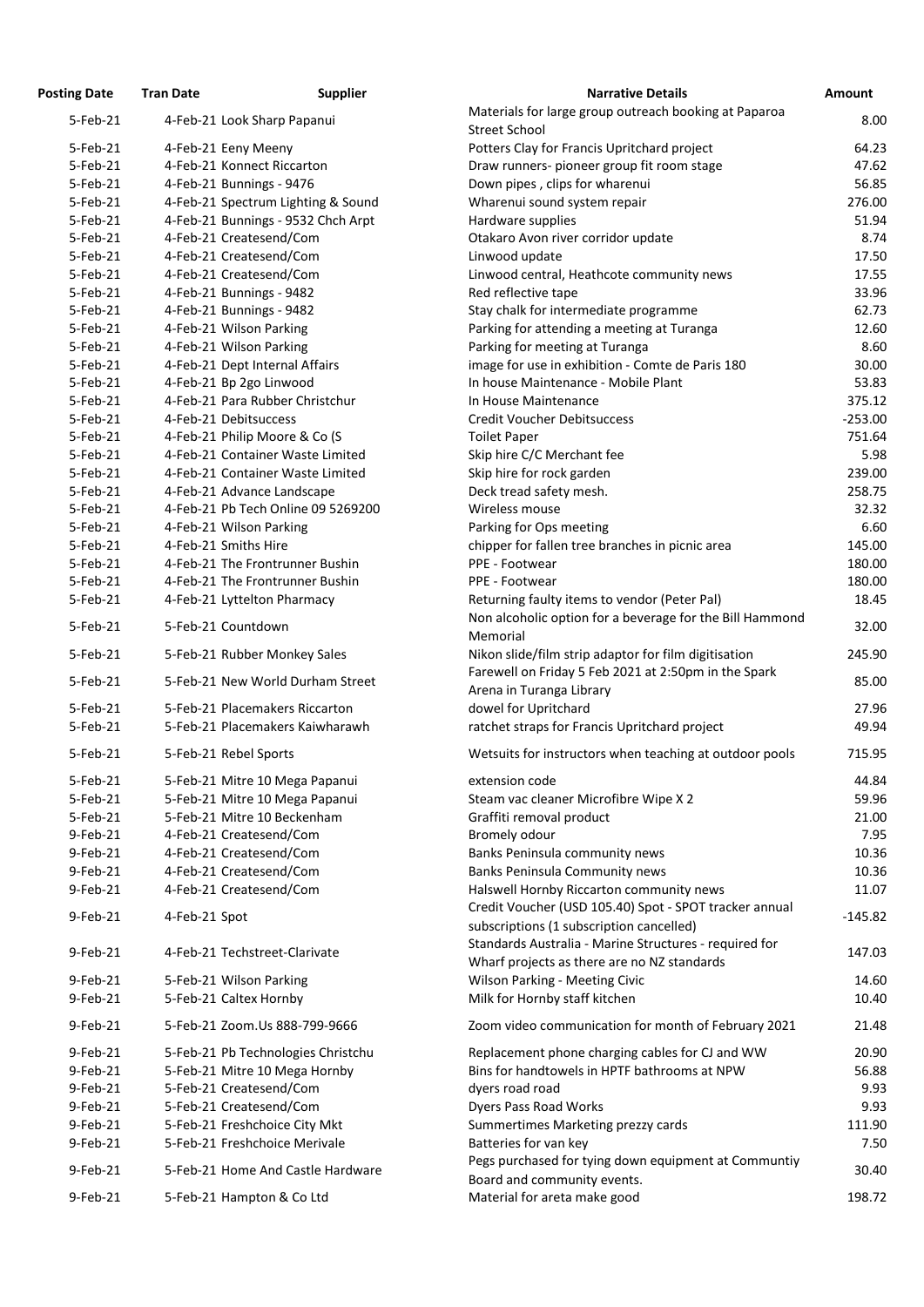| <b>Posting Date</b> | <b>Tran Date</b> | <b>Supplier</b>                    | <b>Narrative Details</b>                                                               |
|---------------------|------------------|------------------------------------|----------------------------------------------------------------------------------------|
| 9-Feb-21            |                  | 5-Feb-21 Fulcrumapp.Com            | Monthly fee for app for data collection                                                |
| 9-Feb-21            |                  | 5-Feb-21 Saecowilson - Christch    | In House Maintenance - WO                                                              |
| 9-Feb-21            |                  | 5-Feb-21 New World Wigram          | Bottled water to take to Waitangi Day Citizenship<br>Ceremony in Rapaki on 6 February. |
| 9-Feb-21            |                  | 5-Feb-21 Sign Network Ltd          | Resources for education programme                                                      |
| 9-Feb-21            |                  | 5-Feb-21 Magnets NZ Ltd            | Materials to produce displays/activities for Wild Otauta<br>exhibition                 |
| 9-Feb-21            |                  | 5-Feb-21 Pb Tech Online 09 5269200 | task 3004241 Webcam, Lyttelton SC                                                      |
| 9-Feb-21            |                  | 5-Feb-21 Cospaces                  | CO-Spaces 60 seat invoice + Merge-cube add-on. Origir<br>invoice in US\$               |
| 9-Feb-21            |                  | 5-Feb-21 Amzn Mktp Us*k25x76jq3    | new accessions for Botanic Gardens research library                                    |
| 9-Feb-21            |                  | 5-Feb-21 Csiro Publishing Int      | new accessions for Botanic Gardens Research Library                                    |
| 9-Feb-21            |                  | 6-Feb-21 New World Prestons        | bread and milk                                                                         |
| 9-Feb-21            |                  | 6-Feb-21 Spotify P135589230        | Music license for the gallery                                                          |
| 9-Feb-21            |                  | 6-Feb-21 Bp Connect Hoon Hay       | Error made with fuel - petrol instead of diesel. BP Card                               |
| 9-Feb-21            |                  | 6-Feb-21 Dnh*godaddy.Com Nzd       | only covers diesel, so petrol paid on PCard<br>ITDOWI sapver std ssl 2 yr              |
|                     |                  |                                    | Electronic monthly subscription to chart building                                      |
| 9-Feb-21            |                  | 7-Feb-21 Visual Elements As        | software for Greater Christchurch Partnership                                          |
| 9-Feb-21            |                  | 7-Feb-21 Bolt Of Cloth             | Vouchers for award winners                                                             |
| 9-Feb-21            |                  | 7-Feb-21 Stk*shutterstock          | Shutterstock music                                                                     |
| 9-Feb-21            |                  | 7-Feb-21 Page & Blackmore          | 2 x Library Books                                                                      |
| 9-Feb-21            |                  | 7-Feb-21 Bunnings - 9482           | equipment for cleaning out brine tanks                                                 |
| 9-Feb-21            | 7-Feb-21 Mocka   |                                    | Teepee for Linwood Children's area                                                     |
| 9-Feb-21            |                  | 7-Feb-21 Bunnings - 9482           | Window film for Styx, tape measure, masking tape                                       |
| 9-Feb-21            |                  | 8-Feb-21 Fendalton Supervalue      | Milk for Ranger Tea Room                                                               |
| 9-Feb-21            |                  | 8-Feb-21 New World Prestons        | Milk for re sale                                                                       |
| 9-Feb-21            |                  | 8-Feb-21 Bunnings - 9532 Chch Arpt | storage safe, hooks and hinges                                                         |
| 9-Feb-21            | 9-Feb-21 Comduc  |                                    | grease trap filter clean                                                               |
| 9-Feb-21            |                  | 9-Feb-21 Life Pharmacy Merivale    | Cleaning product for Jewellery                                                         |
|                     |                  | 9-Feb-21 Nz Institute Of Landsc    |                                                                                        |
| 9-Feb-21            |                  |                                    | <b>NZILA</b> registration                                                              |
| 9-Feb-21            |                  | 9-Feb-21 Resene - Shirley 033      | Materials to produce displays/activities for Wild Otauta<br>exhibition                 |
| 9-Feb-21            |                  | 9-Feb-21 James Bull & Co           | New Keys - one for Wasteco                                                             |
| 9-Feb-21            |                  | 9-Feb-21 Waterforce Christchurch   | tap connecter for water hoses                                                          |
| 9-Feb-21            | 9-Feb-21 Kiwigas |                                    | BBQ units refill gas bottle                                                            |
| 9-Feb-21            |                  | 9-Feb-21 New World Prestons        | Coffee beans                                                                           |
|                     |                  |                                    | Sydenham Bakery - Catering for Hoon Hay network                                        |
| 9-Feb-21            |                  | 9-Feb-21 Sydenham Bakery           | meeting 10 February 2021.                                                              |
| 10-Feb-21           |                  | 8-Feb-21 Zoom.Us 888-799-9666      | Monthly Zoom subscription for holding meetings with<br>community groups                |
|                     |                  |                                    | Credit Voucher (USD 140.45) B&h Photo 800-606-6969                                     |
| 10-Feb-21           |                  | 8-Feb-21 B&h Photo 800-606-6969    | unsupplied Nikon film copier                                                           |
| 10-Feb-21           |                  | 8-Feb-21 Garmin Austral Subscrip   | Telecommunications - Usage summary by type - Systen<br><b>Text Messaging, Tracking</b> |
| 10-Feb-21           |                  | 8-Feb-21 Myob New Zealand Lim      | ITDPLOB MYOB mthly fee                                                                 |
| 10-Feb-21           |                  | 9-Feb-21 Wilson Parking            | <b>Wilson Parking - Meeting Civic</b>                                                  |
| 10-Feb-21           |                  | 9-Feb-21 Bunnings - 9476           | 1ltr x CD50x + brushes and ground sheet to re-oil seats                                |
| 10-Feb-21           |                  | 9-Feb-21 Jemmetts Power Tool       | repairs to small plant - Dewalt weedeater                                              |
| 10-Feb-21           |                  | 9-Feb-21 Gilt Edge Sydenham        | Carpet Edging for balcony 'nook' space for video                                       |
|                     |                  |                                    | installation                                                                           |
| 10-Feb-21           |                  | 9-Feb-21 Bunnings - 9476           | Materials for de-installing Areta Wilkinson installation                               |
| 10-Feb-21           |                  | 9-Feb-21 Bunnings - 9476           | <b>Hand tools</b>                                                                      |
| 10-Feb-21           |                  | 9-Feb-21 The Service Company Ltd C | cleaning supplies                                                                      |
| 10-Feb-21           |                  | 9-Feb-21 Public Relations Ins      | PRINZ Membership                                                                       |
| 10-Feb-21           |                  | 9-Feb-21 Wilson Parking            | <b>Wilson Parking - Meeting Civic</b>                                                  |
| 10-Feb-21           |                  | 9-Feb-21 Bunnings - 9482           | 4 x square drives for travis traps                                                     |

| <b>Posting Date</b> | <b>Tran Date</b> | <b>Supplier</b>                                          | <b>Narrative Details</b>                                                                | <b>Amount</b> |
|---------------------|------------------|----------------------------------------------------------|-----------------------------------------------------------------------------------------|---------------|
| $9$ -Feb-21         |                  | 5-Feb-21 Fulcrumapp.Com                                  | Monthly fee for app for data collection                                                 | 217.85        |
| 9-Feb-21            |                  | 5-Feb-21 Saecowilson - Christch                          | In House Maintenance - WO                                                               | 343.76        |
| 9-Feb-21            |                  | 5-Feb-21 New World Wigram                                | Bottled water to take to Waitangi Day Citizenship<br>Ceremony in Rapaki on 6 February.  | 19.98         |
| 9-Feb-21            |                  | 5-Feb-21 Sign Network Ltd                                | Resources for education programme                                                       | 551.43        |
| 9-Feb-21            |                  | 5-Feb-21 Magnets NZ Ltd                                  | Materials to produce displays/activities for Wild Otautahi<br>exhibition                | 46.00         |
| 9-Feb-21            |                  | 5-Feb-21 Pb Tech Online 09 5269200                       | task 3004241 Webcam, Lyttelton SC                                                       | 67.44         |
| 9-Feb-21            |                  | 5-Feb-21 Cospaces                                        | CO-Spaces 60 seat invoice + Merge-cube add-on. Original<br>invoice in US\$              | 583.86        |
| 9-Feb-21            |                  | 5-Feb-21 Amzn Mktp Us*k25x76jq3                          | new accessions for Botanic Gardens research library                                     | 96.52         |
| 9-Feb-21            |                  | 5-Feb-21 Csiro Publishing Int                            | new accessions for Botanic Gardens Research Library                                     | 107.53        |
| 9-Feb-21            |                  | 6-Feb-21 New World Prestons                              | bread and milk                                                                          | 51.50         |
| 9-Feb-21            |                  | 6-Feb-21 Spotify P135589230                              | Music license for the gallery                                                           | 14.99         |
| 9-Feb-21            |                  | 6-Feb-21 Bp Connect Hoon Hay                             | Error made with fuel - petrol instead of diesel. BP Card                                | 69.32         |
|                     |                  |                                                          | only covers diesel, so petrol paid on PCard                                             |               |
| 9-Feb-21            |                  | 6-Feb-21 Dnh*godaddy.Com Nzd                             | ITDOWI sapver std ssl 2 yr<br>Electronic monthly subscription to chart building         | 252.98        |
| 9-Feb-21            |                  | 7-Feb-21 Visual Elements As                              | software for Greater Christchurch Partnership                                           | 84.56         |
| 9-Feb-21            |                  | 7-Feb-21 Bolt Of Cloth                                   | Vouchers for award winners                                                              | 50.00         |
| 9-Feb-21            |                  | 7-Feb-21 Stk*shutterstock                                | Shutterstock music                                                                      | 328.01        |
| 9-Feb-21            |                  | 7-Feb-21 Page & Blackmore                                | 2 x Library Books                                                                       | 210.00        |
| 9-Feb-21            |                  | 7-Feb-21 Bunnings - 9482                                 | equipment for cleaning out brine tanks                                                  | 15.70         |
| 9-Feb-21            | 7-Feb-21 Mocka   |                                                          | Teepee for Linwood Children's area                                                      | 89.95         |
| 9-Feb-21            |                  | 7-Feb-21 Bunnings - 9482                                 | Window film for Styx, tape measure, masking tape                                        | 106.75        |
| 9-Feb-21            |                  | 8-Feb-21 Fendalton Supervalue                            | Milk for Ranger Tea Room                                                                | 5.58          |
| 9-Feb-21            |                  | 8-Feb-21 New World Prestons                              | Milk for re sale                                                                        | 32.46         |
|                     |                  |                                                          |                                                                                         |               |
| 9-Feb-21            |                  | 8-Feb-21 Bunnings - 9532 Chch Arpt                       | storage safe, hooks and hinges                                                          | 67.48         |
| 9-Feb-21            | 9-Feb-21 Comduc  |                                                          | grease trap filter clean                                                                | 213.21        |
| 9-Feb-21            |                  | 9-Feb-21 Life Pharmacy Merivale                          | Cleaning product for Jewellery                                                          | 23.78         |
| 9-Feb-21            |                  | 9-Feb-21 Nz Institute Of Landsc                          | <b>NZILA</b> registration<br>Materials to produce displays/activities for Wild Otautahi | 605.00        |
| 9-Feb-21            |                  | 9-Feb-21 Resene - Shirley 033                            | exhibition                                                                              | 11.60         |
| 9-Feb-21            |                  | 9-Feb-21 James Bull & Co                                 | New Keys - one for Wasteco                                                              | 58.65         |
| 9-Feb-21            |                  | 9-Feb-21 Waterforce Christchurch                         | tap connecter for water hoses                                                           | 8.86          |
| 9-Feb-21            | 9-Feb-21 Kiwigas |                                                          | BBQ units refill gas bottle                                                             | 197.82        |
| 9-Feb-21            |                  | 9-Feb-21 New World Prestons                              | Coffee beans                                                                            | 35.98         |
| 9-Feb-21            |                  | 9-Feb-21 Sydenham Bakery                                 | Sydenham Bakery - Catering for Hoon Hay network<br>meeting 10 February 2021.            | 103.60        |
| 10-Feb-21           |                  | 8-Feb-21 Zoom.Us 888-799-9666                            | Monthly Zoom subscription for holding meetings with<br>community groups                 | 21.38         |
| 10-Feb-21           |                  | 8-Feb-21 B&h Photo 800-606-6969                          | Credit Voucher (USD 140.45) B&h Photo 800-606-6969For<br>unsupplied Nikon film copier   | $-194.13$     |
| 10-Feb-21           |                  | 8-Feb-21 Garmin Austral Subscrip                         | Telecommunications - Usage summary by type - System,<br><b>Text Messaging, Tracking</b> | 59.00         |
| 10-Feb-21           |                  |                                                          | ITDPLOB MYOB mthly fee                                                                  | 32.44         |
| 10-Feb-21           |                  | 8-Feb-21 Myob New Zealand Lim<br>9-Feb-21 Wilson Parking | <b>Wilson Parking - Meeting Civic</b>                                                   | 14.60         |
| 10-Feb-21           |                  | 9-Feb-21 Bunnings - 9476                                 | 1ltr x CD50x + brushes and ground sheet to re-oil seats                                 | 71.35         |
| 10-Feb-21           |                  | 9-Feb-21 Jemmetts Power Tool                             | repairs to small plant - Dewalt weedeater                                               | 175.05        |
| 10-Feb-21           |                  | 9-Feb-21 Gilt Edge Sydenham                              | Carpet Edging for balcony 'nook' space for video<br>installation                        | 24.40         |
| 10-Feb-21           |                  | 9-Feb-21 Bunnings - 9476                                 | Materials for de-installing Areta Wilkinson installation                                | 48.92         |
| 10-Feb-21           |                  | 9-Feb-21 Bunnings - 9476                                 | <b>Hand tools</b>                                                                       | 64.48         |
| 10-Feb-21           |                  | 9-Feb-21 The Service Company Ltd C                       | cleaning supplies                                                                       | 442.16        |
| 10-Feb-21           |                  | 9-Feb-21 Public Relations Ins                            | PRINZ Membership                                                                        | 1138.50       |
| 10-Feb-21           |                  | 9-Feb-21 Wilson Parking                                  | Wilson Parking - Meeting Civic                                                          | 12.60         |
| 10-Feb-21           |                  | 9-Feb-21 Bunnings - 9482                                 | 4 x square drives for travis traps                                                      | 19.96         |
|                     |                  |                                                          |                                                                                         |               |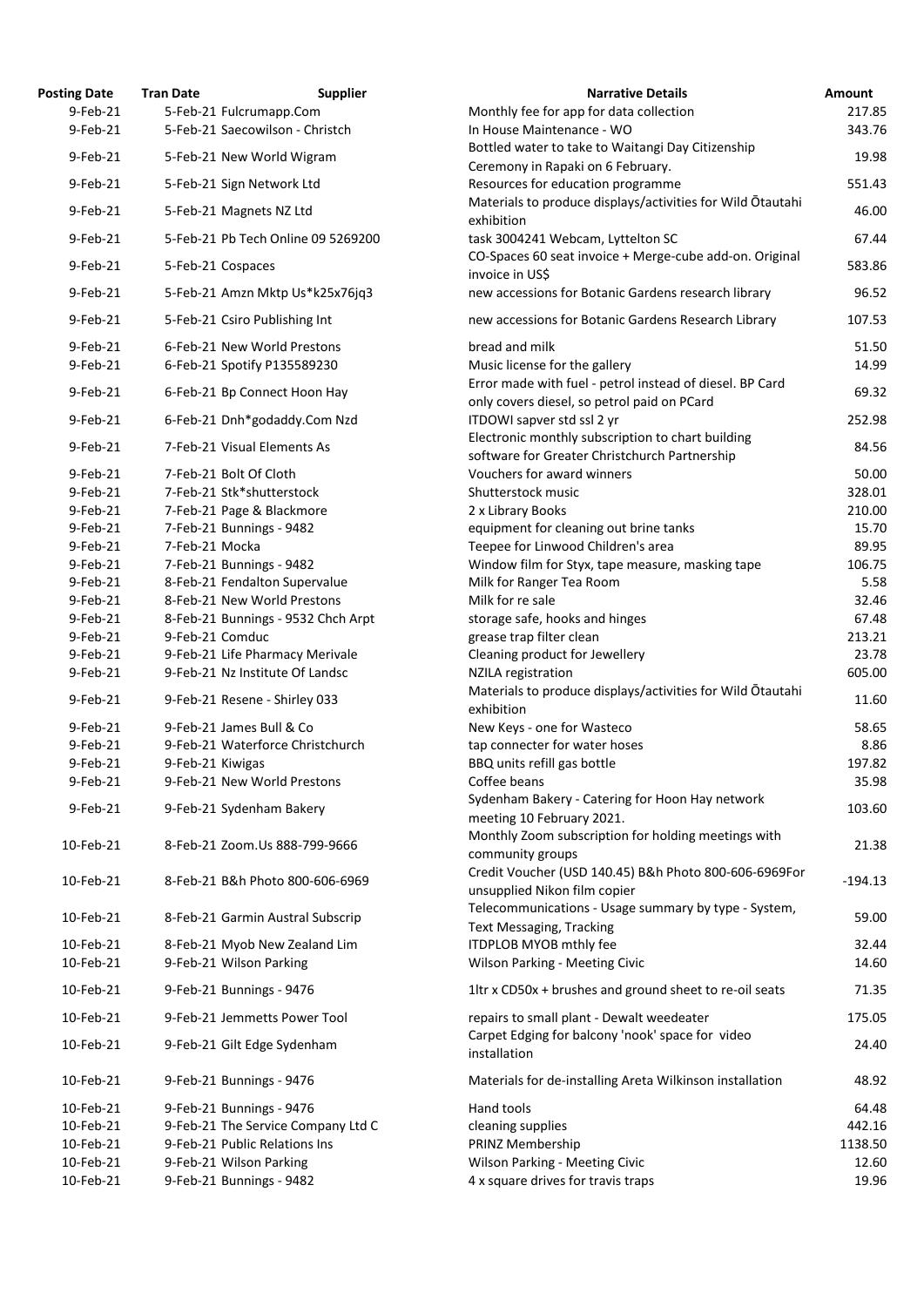| <b>Posting Date</b> | <b>Tran Date</b>    | <b>Supplier</b>                     | <b>Narrative Details</b>                                                               | Amount   |
|---------------------|---------------------|-------------------------------------|----------------------------------------------------------------------------------------|----------|
| 10-Feb-21           |                     | 9-Feb-21 Akaroa Motor Garage        | Cost of lawn mower diagnostics - result - mower needs                                  | 90.00    |
|                     |                     |                                     | new motor. Took to rubbish dump                                                        |          |
| 10-Feb-21           |                     | 9-Feb-21 Wilson Parking             | Parking while attending meetings                                                       | 12.60    |
| 10-Feb-21           |                     | 9-Feb-21 Archives New Zealand       | digital image for exhibition - CdP180                                                  | 25.00    |
| 10-Feb-21           |                     | 9-Feb-21 Hcd Christchurch           | In House Maintenance - WO                                                              | 18.80    |
| 10-Feb-21           |                     | 9-Feb-21 Plumbing World #80         | In House Maintenance - WO<br>Biscuits for sister city related meetings and civic event | 314.64   |
| 10-Feb-21           |                     | 9-Feb-21 Countdown                  | meetings with stakeholders.                                                            | 32.90    |
| 10-Feb-21           |                     | 9-Feb-21 Ross Galt Lock & Key       | Repairs/ adjustment to auto door controller                                            | 116.00   |
| 10-Feb-21           |                     | 9-Feb-21 Rebel Sports               | Item re-issued after credit                                                            | 69.99    |
|                     |                     |                                     | Credit Voucher Rebel Sports - credit applied due to being                              |          |
| 10-Feb-21           |                     | 9-Feb-21 Rebel Sports               | overcharged                                                                            | $-69.99$ |
| 10-Feb-21           |                     | 9-Feb-21 Rebel Sports               | Invoice reissued after being overcharged                                               | 79.99    |
|                     |                     |                                     | Credit Voucher Rebel Sports - invoice credited and                                     |          |
| 10-Feb-21           |                     | 9-Feb-21 Rebel Sports               | regenerated after overcharged                                                          | $-99.99$ |
| 10-Feb-21           |                     | 10-Feb-21 New World Prestons        | shop supplies bread and milk                                                           | 52.93    |
|                     |                     |                                     |                                                                                        |          |
| 10-Feb-21           |                     | 10-Feb-21 Mitre 10 Mega Hornby      | Magnetic tape purchased for Hornby collection signage                                  | 15.68    |
| 10-Feb-21           |                     | 10-Feb-21 Caltex Redwood            | Milk for staff                                                                         | 6.40     |
| 10-Feb-21           | 10-Feb-21 Hydraquip |                                     | Drain cleaning attachment                                                              | 219.22   |
| 10-Feb-21           |                     | 10-Feb-21 The Warehouse 220         | Monitor for CDEM Response Vehicle                                                      | 299.00   |
| 10-Feb-21           |                     | 10-Feb-21 Ccc Art Gallery Car Prk   | Parking for meeting in civic                                                           | 6.00     |
|                     |                     |                                     | Hire of the Flip-Out activity for I Love New Brighton Event                            |          |
| 10-Feb-21           |                     | 10-Feb-21 Clear Rock Limited        | on Monday 8th February 2021                                                            | 230.00   |
|                     |                     |                                     | Special License for a cash bar for the The Pride Special                               |          |
| 10-Feb-21           |                     | 10-Feb-21 Chch City Council Civic   | event 10 March 2020                                                                    | 63.25    |
|                     |                     |                                     | A Special License for a cash bar for the Pride Special event                           |          |
| 10-Feb-21           |                     | 10-Feb-21 Chch City Council Civic   | on 10 March, 2021                                                                      | 207.00   |
| 10-Feb-21           | 10-Feb-21 Countdown |                                     | cleaning products                                                                      | 10.00    |
| 10-Feb-21           |                     | 10-Feb-21 New World Halswell        | Credit Voucher New World Halswell                                                      | $-4.09$  |
| 10-Feb-21           |                     | 10-Feb-21 New World Halswell        | milk, sugar for staff                                                                  | 15.86    |
| 10-Feb-21           |                     | 10-Feb-21 Mitre 10 Mega Papanui     | Lighting Talanoa I Measina exhibition                                                  | 22.93    |
| 10-Feb-21           |                     | 10-Feb-21 Masterpet Corp Ltd        | Dog food for CCC dog shelter                                                           | 1083.98  |
| 11-Feb-21           | 2-Feb-21 Officemax  |                                     | chairs for new micro lab                                                               | 710.01   |
| 11-Feb-21           |                     | 9-Feb-21 Campaignmonitor            | <b>Bulk Campaign Monitor buying from Roz</b>                                           | 935.48   |
| 11-Feb-21           |                     | 9-Feb-21 Campaignmonitor            | Bulk campaign monitor buying Roz                                                       | 1275.64  |
| 11-Feb-21           |                     | 9-Feb-21 Dnh*godaddy.Com Nzd        | ITDOWI holidaypay std ssl 1yr                                                          | 88.54    |
| 11-Feb-21           |                     | 9-Feb-21 Onmerge Soft Horizn        | <b>ITDPLOB CIAG OnMerge Images</b>                                                     | 113.37   |
| 11-Feb-21           |                     | 9-Feb-21 Amzn Mktp Us*c05mv1ve3     | Library book                                                                           | 104.36   |
| 11-Feb-21           |                     | 10-Feb-21 Wilson Parking            | Wilson Parking - Meeting Civic                                                         | 14.60    |
| 11-Feb-21           |                     | 10-Feb-21 The Service Company Ltd C | Cleaning products and gloves                                                           | 341.72   |
| 11-Feb-21           |                     | 10-Feb-21 Oderings Nurseries        | vegetable plants for the Curator's House garden                                        | 27.93    |
| 11-Feb-21           |                     | 10-Feb-21 Jemmetts Power Tool       | repairs to small plant - Dewalt weedeater                                              | 252.25   |
| 11-Feb-21           |                     | 10-Feb-21 Westfield Gift Voucher    | <b>Volunteer Reimbursements for Culture Galore</b>                                     | 300.00   |
| 11-Feb-21           |                     | 10-Feb-21 Bunnings - 9476           | Rake and fertiliser                                                                    | 64.47    |
| 11-Feb-21           |                     | 10-Feb-21 Ross Galt Lock & Key      | Lock for plant room door wharenui                                                      | 200.25   |
| 11-Feb-21           |                     | 10-Feb-21 Createsend/Com            | Spreydon Cashmere news                                                                 | 8.88     |
| 11-Feb-21           |                     | 10-Feb-21 Sp * Conservation Supp    | Tissue for storage                                                                     | 591.00   |
| 11-Feb-21           |                     |                                     | Thank you cards purchased for writing thank you notes to                               | 4.00     |
|                     |                     | 10-Feb-21 Q Variety Store Palm      | volunteers and helpers at Community Board                                              |          |
|                     |                     |                                     | Two gift vouchers purchased as a koha for volunteers at                                |          |
| 11-Feb-21           |                     | 10-Feb-21 The Palms Shopping Centre |                                                                                        | 103.00   |
|                     |                     |                                     | the I love New Brighton 2021 event, 8th February                                       |          |
|                     |                     |                                     | Vouchers as koha to the Photographer for the I Love New                                | 150.00   |
| 11-Feb-21           | 10-Feb-21 Countdown |                                     | Brighton Event held on Monday 8th February                                             |          |
| 11-Feb-21           |                     | 10-Feb-21 Belfast Vet Clinic        |                                                                                        |          |
|                     |                     |                                     | Vet consult for goat Rennei possible phantom pregnancy                                 | 68.35    |
| 11-Feb-21           |                     | 10-Feb-21 Bunnings - 9482           | Tripod Work Light                                                                      | 298.00   |
| 11-Feb-21           |                     | 10-Feb-21 Oderings Nurseries        | Plants CTV site                                                                        | 124.95   |
| 11-Feb-21           |                     | 10-Feb-21 Oderings Nurseries        | Plants CTV & PGC site                                                                  | 170.92   |
| 11-Feb-21           |                     | 10-Feb-21 Sprout Social, Inc        | <b>ITDPCX Sprout Social mthly fee</b>                                                  | 316.08   |

| <b>Narrative Details</b>                                                                       | <b>Amount</b>    |
|------------------------------------------------------------------------------------------------|------------------|
| Cost of lawn mower diagnostics - result - mower needs                                          | 90.00            |
| new motor. Took to rubbish dump                                                                |                  |
| Parking while attending meetings                                                               | 12.60            |
| digital image for exhibition - CdP180                                                          | 25.00            |
| In House Maintenance - WO                                                                      | 18.80            |
| In House Maintenance - WO                                                                      | 314.64           |
| Biscuits for sister city related meetings and civic event                                      | 32.90            |
| meetings with stakeholders.                                                                    |                  |
| Repairs/adjustment to auto door controller                                                     | 116.00           |
| Item re-issued after credit                                                                    | 69.99            |
| Credit Voucher Rebel Sports - credit applied due to being                                      | $-69.99$         |
| overcharged                                                                                    | 79.99            |
| Invoice reissued after being overcharged<br>Credit Voucher Rebel Sports - invoice credited and |                  |
| regenerated after overcharged                                                                  | $-99.99$         |
| shop supplies bread and milk                                                                   | 52.93            |
|                                                                                                |                  |
| Magnetic tape purchased for Hornby collection signage                                          | 15.68            |
| Milk for staff                                                                                 | 6.40             |
| Drain cleaning attachment                                                                      | 219.22           |
| Monitor for CDEM Response Vehicle                                                              | 299.00           |
| Parking for meeting in civic                                                                   | 6.00             |
| Hire of the Flip-Out activity for I Love New Brighton Event                                    | 230.00           |
| on Monday 8th February 2021                                                                    |                  |
| Special License for a cash bar for the The Pride Special                                       | 63.25            |
| event 10 March 2020                                                                            |                  |
| A Special License for a cash bar for the Pride Special event                                   | 207.00           |
| on 10 March, 2021                                                                              |                  |
| cleaning products                                                                              | 10.00            |
| <b>Credit Voucher New World Halswell</b>                                                       | $-4.09$          |
| milk, sugar for staff                                                                          | 15.86            |
| Lighting Talanoa I Measina exhibition                                                          | 22.93            |
| Dog food for CCC dog shelter<br>chairs for new micro lab                                       | 1083.98          |
|                                                                                                | 710.01<br>935.48 |
| <b>Bulk Campaign Monitor buying from Roz</b><br>Bulk campaign monitor buying Roz               | 1275.64          |
| ITDOWI holidaypay std ssl 1yr                                                                  | 88.54            |
| <b>ITDPLOB CIAG OnMerge Images</b>                                                             | 113.37           |
| Library book                                                                                   | 104.36           |
| Wilson Parking - Meeting Civic                                                                 | 14.60            |
| Cleaning products and gloves                                                                   | 341.72           |
| vegetable plants for the Curator's House garden                                                | 27.93            |
| repairs to small plant - Dewalt weedeater                                                      | 252.25           |
| <b>Volunteer Reimbursements for Culture Galore</b>                                             | 300.00           |
| Rake and fertiliser                                                                            | 64.47            |
| Lock for plant room door wharenui                                                              | 200.25           |
| Spreydon Cashmere news                                                                         | 8.88             |
| Tissue for storage                                                                             | 591.00           |
| Thank you cards purchased for writing thank you notes to                                       |                  |
| volunteers and helpers at Community Board                                                      | 4.00             |
| Two gift vouchers purchased as a koha for volunteers at                                        | 103.00           |
| the I love New Brighton 2021 event, 8th February                                               |                  |
| Vouchers as koha to the Photographer for the I Love New                                        |                  |
| Brighton Event held on Monday 8th February                                                     | 150.00           |
|                                                                                                | 68.35            |
| Vet consult for goat Rennei possible phantom pregnancy                                         |                  |
| <b>Tripod Work Light</b>                                                                       | 298.00           |
| Plants CTV site                                                                                | 124.95           |
| Plants CTV & PGC site                                                                          | 170.92           |
| <b>ITDPCX Sprout Social mthly fee</b>                                                          | 316.08           |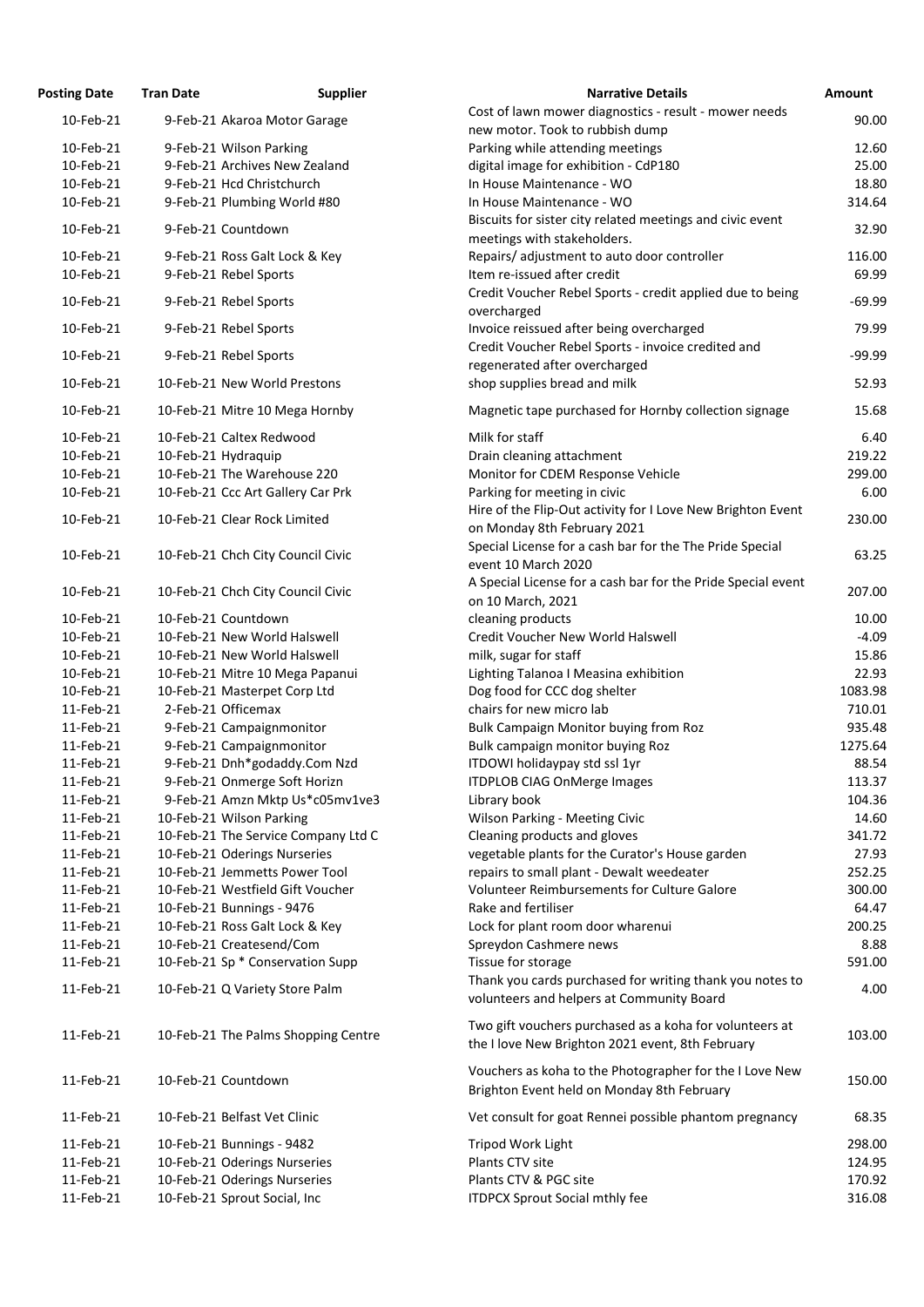| osting Date            | <b>Tran Date</b>  | <b>Supplier</b>                                                | <b>Narrative Details</b>                                                                                     |
|------------------------|-------------------|----------------------------------------------------------------|--------------------------------------------------------------------------------------------------------------|
| 11-Feb-21              |                   | 10-Feb-21 Sign Network Ltd                                     | Track work signs                                                                                             |
| 11-Feb-21              |                   | 10-Feb-21 Quotable Value Nz                                    | Asset Manager Subscription to QV Costbuilder                                                                 |
|                        |                   |                                                                | Application                                                                                                  |
| 11-Feb-21              |                   | 10-Feb-21 Nz Safety Blackwoods                                 | Safety boots                                                                                                 |
| 11-Feb-21              |                   | 10-Feb-21 Bunnings - 9482                                      | Spring clamp                                                                                                 |
| 11-Feb-21              |                   | 10-Feb-21 Marine Mail Agencies                                 | Replacement stolen life rings for B/P wharves.                                                               |
| 11-Feb-21              |                   | 10-Feb-21 Topmaq I0184 Internet                                | Wall fans x 4 for Group fit room                                                                             |
| 11-Feb-21              |                   | 10-Feb-21 The Frontrunner Bushin                               | <b>Shoes</b>                                                                                                 |
| 11-Feb-21              |                   | 10-Feb-21 Vendhq.Com                                           | Vend Software for Libraries                                                                                  |
| 11-Feb-21              |                   | 10-Feb-21 Bp Connect Dallington                                | <b>Chorus Box Application</b>                                                                                |
| 11-Feb-21              |                   | 11-Feb-21 Sanco Tooling Ltd                                    | sharpen two sawblades for workshop                                                                           |
| 11-Feb-21              |                   | 11-Feb-21 Ccc Art Gallery Car Prk                              | Parking for meetings at Civic                                                                                |
| 11-Feb-21              |                   | 11-Feb-21 Gordon Harris Chch                                   | Materials to produce displays/activities for Wild Otauta<br>exhibition                                       |
| 11-Feb-21              |                   | 11-Feb-21 Riverside Collective                                 | Riverside gift voucher incentive                                                                             |
| 11-Feb-21              | 11-Feb-21 Kiwigas |                                                                | Gas bottles for camp bbq's                                                                                   |
| 11-Feb-21              |                   | 11-Feb-21 Rebel Sports                                         | Invoice reissued with correct charge                                                                         |
| 11-Feb-21              |                   | 11-Feb-21 Rebel Sports                                         | Invoice reissued with correct charge                                                                         |
| 11-Feb-21              |                   | 11-Feb-21 Rebel Sports                                         | Invoice reissued with correct price                                                                          |
|                        |                   |                                                                | Credit Voucher Rebel Sports - credit issued after being                                                      |
| 11-Feb-21              |                   | 11-Feb-21 Rebel Sports                                         | overcharged                                                                                                  |
|                        |                   |                                                                | Credit Voucher Rebel Sports - credit for overcharged                                                         |
| 11-Feb-21              |                   | 11-Feb-21 Rebel Sports                                         | invoice                                                                                                      |
| 11-Feb-21              |                   | 11-Feb-21 Rebel Sports                                         | Credit Voucher Rebel Sports - credit issued from                                                             |
|                        |                   |                                                                | overcharged amount                                                                                           |
| 11-Feb-21<br>11-Feb-21 |                   | 11-Feb-21 Rebel Sports<br>11-Feb-21 Rebel Sports               | Invoice reissued after being overcharged<br>Credit Voucher Rebel Sport - over charged and then re-           |
|                        |                   |                                                                | invoiced                                                                                                     |
| 11-Feb-21              |                   | 11-Feb-21 Resene Tower Junction34                              | replenishment of paint                                                                                       |
| 12-Feb-21              |                   | 3-Feb-21 Officemax                                             | chairs for micro lab                                                                                         |
| 12-Feb-21              |                   | 9-Feb-21 Trumba Corporation                                    | Monthly Trumba sub invoice. Original invoice in US\$<br>Lazy Sundays 2021 - Vendor Registration Monthly Char |
| 12-Feb-21<br>12-Feb-21 |                   | 10-Feb-21 Smk*wufoo.Com Charge<br>11-Feb-21 Wilson Parking     | Wufoo                                                                                                        |
|                        |                   | 11-Feb-21 Bunnings - 9482                                      | <b>Wilson Parking - Meeting Civic</b>                                                                        |
| 12-Feb-21              |                   |                                                                | New starter safety gear                                                                                      |
| 12-Feb-21              |                   | 11-Feb-21 Scorpio Books                                        | Book - Greater Christchurch Partnership                                                                      |
| 12-Feb-21              |                   | 11-Feb-21 Nz Planning                                          | NZPI - membership renewal                                                                                    |
| 12-Feb-21              |                   | 11-Feb-21 Nz Planning                                          | NZPI - membership renewal                                                                                    |
| 12-Feb-21              |                   | 11-Feb-21 Bunnings - 9476                                      | 1ltr x CD50x to oil seats                                                                                    |
| 12-Feb-21              |                   | 11-Feb-21 Ecodrop Parkhouse                                    | Green waste                                                                                                  |
| 12-Feb-21              |                   | 11-Feb-21 Bunnings - 9476                                      | Gloves                                                                                                       |
| 12-Feb-21<br>12-Feb-21 |                   | 11-Feb-21 Bunnings - 9476<br>11-Feb-21 New World St Martins    | Hand tools<br>Dishwash liquid which was urgently required for the                                            |
| 12-Feb-21              |                   | 11-Feb-21 Blue Pacific Evnt Mgmt                               | building.<br>Attendance Design for Durability seminar                                                        |
| 12-Feb-21              |                   | 11-Feb-21 Bp 2go Sawyers Arms                                  | Fuel top up for #2029 - fuel card would not work, so pa<br>on Pcard                                          |
| 12-Feb-21              |                   | 11-Feb-21 Nz Safety Blackwoods                                 | safety pants and eye protection                                                                              |
| 12-Feb-21              |                   | 11-Feb-21 Cial Online Parking                                  | Parking at Airport whilst attending fitness conference<br>Volunteer recruitment                              |
| 12-Feb-21<br>12-Feb-21 |                   | 11-Feb-21 Subway Sydenham                                      |                                                                                                              |
| 12-Feb-21              |                   | 11-Feb-21 Bunnings - 9482<br>11-Feb-21 Mitre 10 Mega Ferrymead | shelving unit for Travis ed centre<br>Bins for volunteers to water plants for Drayton Reserve                |
|                        |                   |                                                                | These will be placed along the walk tracks                                                                   |
| 12-Feb-21              |                   | 11-Feb-21 Mitre 10 Mega Hornby                                 | Water pipe couplings and ball valve                                                                          |
| 12-Feb-21              |                   | 11-Feb-21 Resene - Hornby 043                                  | 4 Litres of blue paint for new cabins shelves                                                                |
| 12-Feb-21              |                   | 11-Feb-21 Para Rubber Christchur                               | sponge seal for Calder crates                                                                                |
| 12-Feb-21              |                   | 11-Feb-21 Bunnings - 9476                                      | chest handles for Calder crate                                                                               |
| 12-Feb-21              |                   | 11-Feb-21 Rex Wheels & Castors                                 | castors for Calder crates                                                                                    |
| 12-Feb-21              |                   | 11-Feb-21 The Warehouse 123                                    | chocolate hearts for our valentines day sessions                                                             |
| 12-Feb-21              |                   | 11-Feb-21 Nz Safety Blackwoods                                 | Safety Gear - 3 Waters                                                                                       |

| <b>Posting Date</b>    | <b>Tran Date</b>  | <b>Supplier</b>                                            | <b>Narrative Details</b>                                                                           | Amount              |
|------------------------|-------------------|------------------------------------------------------------|----------------------------------------------------------------------------------------------------|---------------------|
| 11-Feb-21              |                   | 10-Feb-21 Sign Network Ltd                                 | Track work signs                                                                                   | 132.25              |
| 11-Feb-21              |                   | 10-Feb-21 Quotable Value Nz                                | Asset Manager Subscription to QV Costbuilder                                                       | 232.00              |
|                        |                   |                                                            | Application                                                                                        |                     |
| 11-Feb-21              |                   | 10-Feb-21 Nz Safety Blackwoods                             | Safety boots                                                                                       | 679.95              |
| 11-Feb-21              |                   | 10-Feb-21 Bunnings - 9482                                  | Spring clamp                                                                                       | 4.95                |
| 11-Feb-21              |                   | 10-Feb-21 Marine Mail Agencies                             | Replacement stolen life rings for B/P wharves.                                                     | 748.72              |
| 11-Feb-21              |                   | 10-Feb-21 Topmaq I0184 Internet                            | Wall fans x 4 for Group fit room                                                                   | 679.60              |
| 11-Feb-21              |                   | 10-Feb-21 The Frontrunner Bushin                           | Shoes                                                                                              | 180.00              |
| 11-Feb-21              |                   | 10-Feb-21 Vendhq.Com                                       | Vend Software for Libraries                                                                        | 1148.20             |
| 11-Feb-21              |                   | 10-Feb-21 Bp Connect Dallington                            | <b>Chorus Box Application</b>                                                                      | 105.95              |
| 11-Feb-21              |                   | 11-Feb-21 Sanco Tooling Ltd                                | sharpen two sawblades for workshop                                                                 | 87.40               |
| 11-Feb-21              |                   | 11-Feb-21 Ccc Art Gallery Car Prk                          | Parking for meetings at Civic                                                                      | 9.00                |
| 11-Feb-21              |                   | 11-Feb-21 Gordon Harris Chch                               | Materials to produce displays/activities for Wild Otautahi<br>exhibition                           | 53.56               |
| 11-Feb-21              |                   | 11-Feb-21 Riverside Collective                             | Riverside gift voucher incentive                                                                   | 50.00               |
| 11-Feb-21              | 11-Feb-21 Kiwigas |                                                            | Gas bottles for camp bbq's                                                                         | 296.37              |
| 11-Feb-21              |                   | 11-Feb-21 Rebel Sports                                     | Invoice reissued with correct charge                                                               | 79.99               |
| 11-Feb-21              |                   | 11-Feb-21 Rebel Sports                                     | Invoice reissued with correct charge                                                               | 79.99               |
| 11-Feb-21              |                   | 11-Feb-21 Rebel Sports                                     | Invoice reissued with correct price                                                                | 79.99               |
| 11-Feb-21              |                   | 11-Feb-21 Rebel Sports                                     | Credit Voucher Rebel Sports - credit issued after being<br>overcharged                             | $-99.99$            |
|                        |                   |                                                            | Credit Voucher Rebel Sports - credit for overcharged                                               |                     |
| 11-Feb-21              |                   | 11-Feb-21 Rebel Sports                                     | invoice                                                                                            | $-99.99$            |
| 11-Feb-21              |                   | 11-Feb-21 Rebel Sports                                     | Credit Voucher Rebel Sports - credit issued from                                                   | $-99.99$            |
|                        |                   |                                                            | overcharged amount                                                                                 |                     |
| 11-Feb-21<br>11-Feb-21 |                   | 11-Feb-21 Rebel Sports<br>11-Feb-21 Rebel Sports           | Invoice reissued after being overcharged<br>Credit Voucher Rebel Sport - over charged and then re- | 159.98<br>$-199.98$ |
|                        |                   |                                                            | invoiced                                                                                           |                     |
| 11-Feb-21              |                   | 11-Feb-21 Resene Tower Junction34                          | replenishment of paint                                                                             | 292.80              |
| 12-Feb-21              |                   | 3-Feb-21 Officemax                                         | chairs for micro lab                                                                               | 749.04              |
| 12-Feb-21              |                   | 9-Feb-21 Trumba Corporation                                | Monthly Trumba sub invoice. Original invoice in US\$                                               | 141.98              |
| 12-Feb-21              |                   | 10-Feb-21 Smk*wufoo.Com Charge                             | Lazy Sundays 2021 - Vendor Registration Monthly Charge -<br>Wufoo                                  | 55.40               |
| 12-Feb-21              |                   | 11-Feb-21 Wilson Parking                                   | <b>Wilson Parking - Meeting Civic</b>                                                              | 14.60               |
| 12-Feb-21              |                   | 11-Feb-21 Bunnings - 9482                                  | New starter safety gear                                                                            | 24.46               |
| 12-Feb-21              |                   | 11-Feb-21 Scorpio Books                                    | Book - Greater Christchurch Partnership                                                            | 106.99              |
| 12-Feb-21              |                   | 11-Feb-21 Nz Planning                                      | NZPI - membership renewal                                                                          | 425.00              |
| 12-Feb-21              |                   | 11-Feb-21 Nz Planning                                      | NZPI - membership renewal                                                                          | 425.00              |
| 12-Feb-21              |                   | 11-Feb-21 Bunnings - 9476                                  | 1ltr x CD50x to oil seats                                                                          | 42.00               |
| 12-Feb-21              |                   | 11-Feb-21 Ecodrop Parkhouse                                | Green waste                                                                                        | 15.87               |
| 12-Feb-21              |                   | 11-Feb-21 Bunnings - 9476                                  | Gloves                                                                                             | 43.39               |
| 12-Feb-21              |                   | 11-Feb-21 Bunnings - 9476                                  | Hand tools                                                                                         | 60.51               |
| 12-Feb-21              |                   | 11-Feb-21 New World St Martins                             | Dishwash liquid which was urgently required for the<br>building.                                   | 7.49                |
| 12-Feb-21              |                   | 11-Feb-21 Blue Pacific Evnt Mgmt                           | Attendance Design for Durability seminar                                                           | 414.00              |
| 12-Feb-21              |                   | 11-Feb-21 Bp 2go Sawyers Arms                              | Fuel top up for #2029 - fuel card would not work, so paid<br>on Pcard                              | 67.84               |
| 12-Feb-21              |                   | 11-Feb-21 Nz Safety Blackwoods                             | safety pants and eye protection                                                                    | 224.29              |
| 12-Feb-21<br>12-Feb-21 |                   | 11-Feb-21 Cial Online Parking<br>11-Feb-21 Subway Sydenham | Parking at Airport whilst attending fitness conference<br>Volunteer recruitment                    | 28.00<br>168.00     |
| 12-Feb-21              |                   | 11-Feb-21 Bunnings - 9482                                  | shelving unit for Travis ed centre                                                                 | 128.00              |
| 12-Feb-21              |                   | 11-Feb-21 Mitre 10 Mega Ferrymead                          | Bins for volunteers to water plants for Drayton Reserve.                                           | 230.00              |
| 12-Feb-21              |                   | 11-Feb-21 Mitre 10 Mega Hornby                             | These will be placed along the walk tracks<br>Water pipe couplings and ball valve                  | 101.27              |
| 12-Feb-21              |                   | 11-Feb-21 Resene - Hornby 043                              | 4 Litres of blue paint for new cabins shelves                                                      | 142.71              |
| 12-Feb-21              |                   | 11-Feb-21 Para Rubber Christchur                           | sponge seal for Calder crates                                                                      | 87.96               |
| 12-Feb-21              |                   | 11-Feb-21 Bunnings - 9476                                  | chest handles for Calder crate                                                                     | 110.40              |
| 12-Feb-21              |                   | 11-Feb-21 Rex Wheels & Castors                             | castors for Calder crates                                                                          | 350.90              |
| 12-Feb-21              |                   | 11-Feb-21 The Warehouse 123                                | chocolate hearts for our valentines day sessions                                                   | 100.00              |
| 12-Feb-21              |                   | 11-Feb-21 Nz Safety Blackwoods                             | Safety Gear - 3 Waters                                                                             | 269.16              |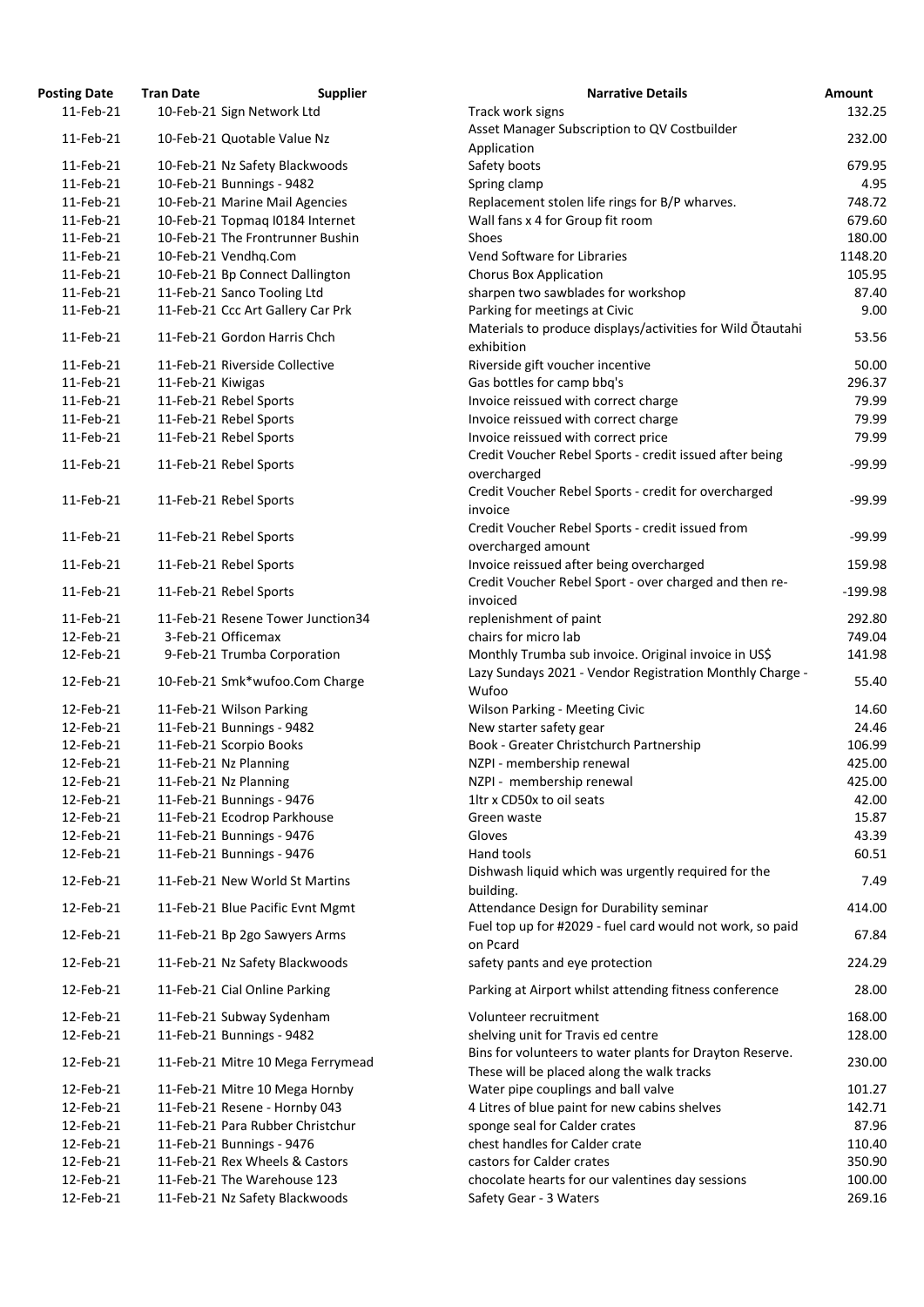| <b>Posting Date</b> | <b>Tran Date</b>     | <b>Supplier</b>                     | <b>Narrative Details</b>                                                               | Amount |
|---------------------|----------------------|-------------------------------------|----------------------------------------------------------------------------------------|--------|
| 12-Feb-21           |                      | 11-Feb-21 Bunnings - 9476           | Woody Weed Killer for convolvulus                                                      | 101.96 |
| 12-Feb-21           |                      | 11-Feb-21 Bunnings - 9482           | Stanley knife, screwdrivers                                                            | 22.67  |
| 12-Feb-21           |                      | 11-Feb-21 Bunnings - 9482           | Tools, & spring clamp                                                                  | 51.23  |
|                     |                      |                                     | Funded from Papanui-Innes Discretionary Response Fund                                  |        |
| 12-Feb-21           | 11-Feb-21 St Pierres |                                     | 2020-21: Project name - Community Liaison                                              | 23.00  |
| 12-Feb-21           |                      | 11-Feb-21 Canterbury Landscape Supp | animal area shaving for rabbits bedding                                                | 75.60  |
| 12-Feb-21           |                      | 12-Feb-21 Paper Plus Barrington     | Yellow Card for programming craft.                                                     | 6.49   |
|                     |                      |                                     |                                                                                        |        |
| 12-Feb-21           |                      | 12-Feb-21 The Warehouse 122         | Tie down ropes for mist-nets (catching birds for banding)                              | 36.00  |
| 12-Feb-21           |                      | 12-Feb-21 New World Ferry Road      | Dishwasher tabs for community facilities                                               | 21.98  |
| 12-Feb-21           |                      | 12-Feb-21 Challenge Halswell        | Fuel for weed eater                                                                    | 9.90   |
| 12-Feb-21           |                      | 12-Feb-21 Countdown                 | Biscuits for the forum members                                                         | 8.00   |
| 12-Feb-21           |                      | 12-Feb-21 Nzrc Online Shop          | Red Cross - First Aid Training for Walk n Talk                                         | 140.00 |
| 12-Feb-21           |                      | 12-Feb-21 The Warehouse 123         | Assorted resources for Events Team                                                     | 82.15  |
| 12-Feb-21           |                      | 12-Feb-21 North Beach Coffee Shed   | Coffees for volunteers at the I love New Brighton event<br>on Monday 8th February 2021 | 100.00 |
| 12-Feb-21           |                      | 12-Feb-21 New World Halswell        | Volunteer training                                                                     | 87.77  |
|                     |                      |                                     | 3 x rubbish bins for new cabins, 6 x domestos toilet                                   |        |
| 12-Feb-21           |                      | 12-Feb-21 The Warehouse 220         | cleaner, 4 x kitchen tongs for camp kitchen etc                                        | 120.94 |
| 12-Feb-21           |                      | 12-Feb-21 Shirley Service Centre    | Parking while attending meetings                                                       | 55.50  |
| 12-Feb-21           |                      | 12-Feb-21 Mitre 10 Beckenham        | watering can for workshop support                                                      | 14.98  |
| 12-Feb-21           |                      | 12-Feb-21 Hampton & Co Ltd          | plywood for Upritchard project                                                         | 314.46 |
| 12-Feb-21           |                      | 12-Feb-21 Mitre 10 Beckenham        | zip ties                                                                               | 8.40   |
| 12-Feb-21           |                      | 12-Feb-21 Cq Group Limited          | Coast to Coast banner                                                                  | 112.70 |
| 12-Feb-21           |                      | 12-Feb-21 Mitre 10 Beckenham        | Wasp control chems. Misc. tools/safety glasses                                         | 162.11 |
| 15-Feb-21           |                      | 11-Feb-21 Articheck.Co.Uk           | Articheck condition reporting software                                                 | 246.00 |
| 15-Feb-21           |                      | 11-Feb-21 Createsend/Com            | Payment for Gallery's February newsletter                                              | 165.24 |
| 15-Feb-21           |                      | 11-Feb-21 Ab* Abebooks.Co Ikv9qt    | Library book                                                                           | 21.90  |
| 15-Feb-21           |                      | 11-Feb-21 Ebay O*25-06563-87471     | Library book                                                                           | 29.42  |
| 15-Feb-21           |                      | 11-Feb-21 Ab* Abebooks.Co Ikvw3p    | Library book                                                                           | 51.88  |
| 15-Feb-21           |                      | 12-Feb-21 Wilson Parking            | <b>Wilson Parking - Meeting Civic</b>                                                  | 14.60  |
| 15-Feb-21           |                      | 12-Feb-21 Nz Planning               | NZPI Membership Renewal                                                                | 425.00 |
|                     |                      |                                     |                                                                                        |        |
| 15-Feb-21           |                      | 12-Feb-21 Nz Planning               | NZPI - Membership Renewal                                                              | 425.00 |
| 15-Feb-21           |                      | 12-Feb-21 Egmont Commercial Lt M/O  | gloves for stock handling and label cards for plant<br>identification                  | 169.14 |
| 15-Feb-21           |                      | 12-Feb-21 Bp Connect Hoon Hay       | petrol for mower                                                                       | 24.94  |
| 15-Feb-21           |                      | 12-Feb-21 Createsend/Com            | Akaroa Boil Water campaign                                                             | 10.39  |
| 15-Feb-21           |                      | 12-Feb-21 Createsend/Com            | Akaroa Boil Water Campaign                                                             | 10.39  |
|                     |                      |                                     | Event Partnerships Funded Event - Ocean Swim - Event                                   |        |
| 15-Feb-21           |                      | 12-Feb-21 Mitre 10 Mega Ferrymead   | Equipment - Mitre10                                                                    | 41.75  |
| 15-Feb-21           |                      | 12-Feb-21 The Wharf Akaroa          | Events Partnerships Funded Event - Ocean Swim - Staff                                  | 72.00  |
|                     |                      |                                     | Catering                                                                               |        |
| 15-Feb-21           |                      | 12-Feb-21 Mitre 10 Mega Hornby      | Line Trimmer Line for weed eater                                                       | 19.78  |
| 15-Feb-21           |                      | 12-Feb-21 Mitre 10 Mega Hornby      | BBQ heavy duty cleaning cloths and Paint brush                                         | 34.85  |
| 15-Feb-21           |                      | 12-Feb-21 Nz Safety Blackwoods      | <b>Supplies for Community Events</b>                                                   | 46.00  |
| 15-Feb-21           |                      | 12-Feb-21 Nz Safety Blackwoods      | Work Shorts and shoes purchased for Shelter staff                                      | 215.93 |
| 15-Feb-21           |                      | 12-Feb-21 Plumbing World #80        | In House Maintenance - WO                                                              | 395.13 |
| 15-Feb-21           |                      | 12-Feb-21 The Naked Baker Ltd       | morning tea for leaving function                                                       | 277.00 |
| 15-Feb-21           |                      | 12-Feb-21 Pb Tech Online 09 5269200 | Display box for Wild Otautahi exhibition                                               | 104.90 |
| 15-Feb-21           |                      | 12-Feb-21 Ministry Of Justice       | Unpaid fines for drivers not identified.                                               | 210.00 |
| 15-Feb-21           |                      | 12-Feb-21 Ccc Art Gallery Car Prk   | Parking - At Civic interviewing for position.                                          | 17.00  |
| 15-Feb-21           |                      | 12-Feb-21 Paypal *magnoliasoc Ma    | subscription for the Botanic Gardens Research Library                                  | 108.47 |
| 15-Feb-21           |                      | 12-Feb-21 Whitcoulls-Mrv            | purchases for the Botanic Gardens Research Library                                     | 144.97 |
| 15-Feb-21           |                      | 13-Feb-21 Icell The Palms           | mobile phone glass protector                                                           | 30.00  |
| 15-Feb-21           |                      | 13-Feb-21 Wilson Parking            | <b>Wilson Parking - Meeting Civic</b>                                                  | 6.60   |
| 15-Feb-21           |                      | 13-Feb-21 Ecodrop Parkhouse         | Rubbish to tip                                                                         | 11.50  |
| 15-Feb-21           |                      | 13-Feb-21 Facebk *l2aupzsbt2        | Facebook boost for The Big Gig event 19 Feb.                                           | 100.00 |
| 15-Feb-21           |                      | 13-Feb-21 Mitre 10 Mega Papanui     | Materials to produce displays/activities for Wild Otautahi<br>exhibition               | 22.08  |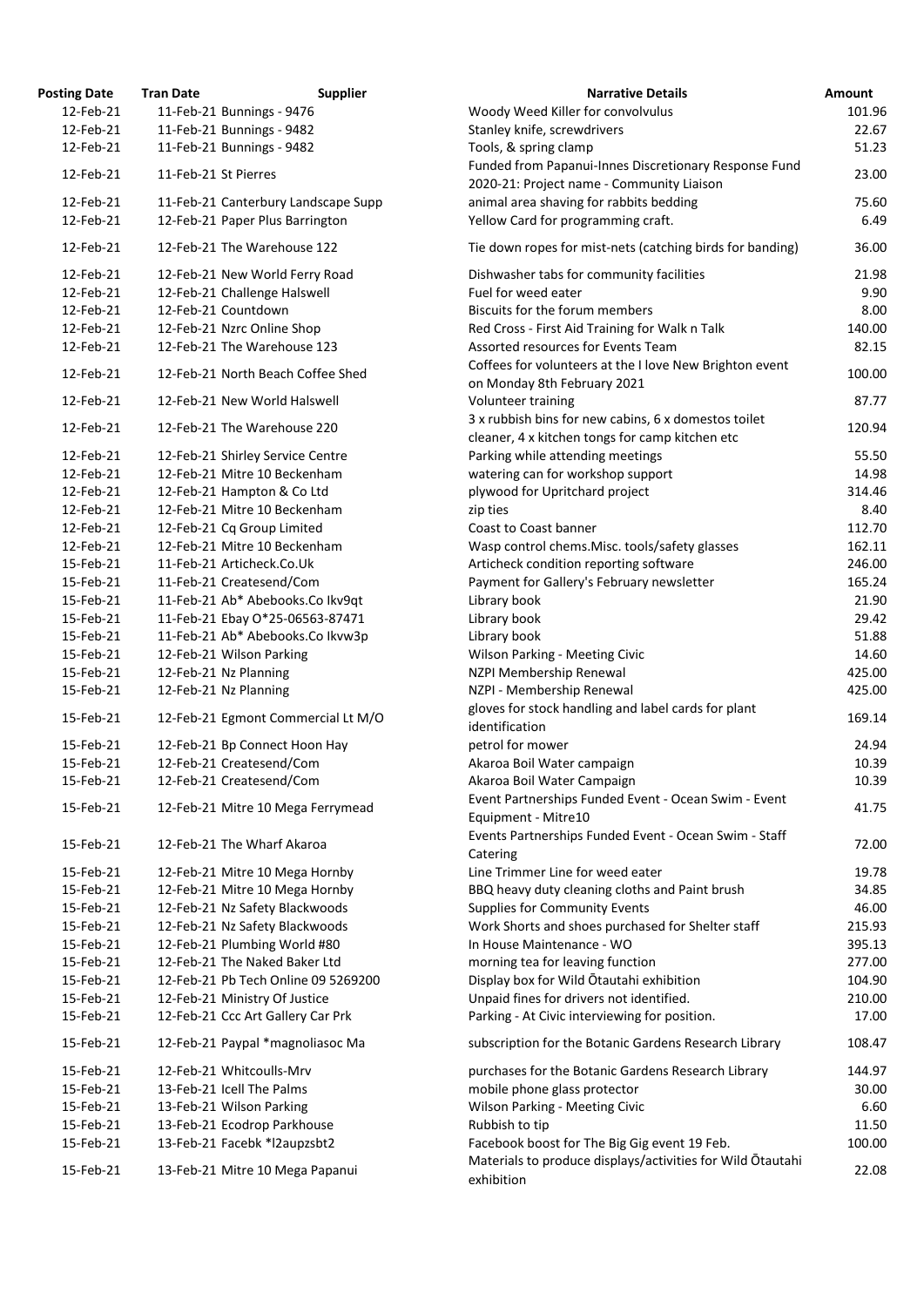| <b>Osting Date</b> | <b>Tran Date</b>                    | <b>Supplier</b> | <b>Narrative Details</b>                                                    |
|--------------------|-------------------------------------|-----------------|-----------------------------------------------------------------------------|
| 15-Feb-21          | 13-Feb-21 Thai Container            |                 | Accidental use of CCC P-card, reimbursement made to                         |
|                    |                                     |                 | cashier at Civic on 2/3/2021                                                |
| 15-Feb-21          | 13-Feb-21 Bunnings - 9476           |                 | 30x water containers                                                        |
| 15-Feb-21          | 13-Feb-21 The Warehouse 220         |                 | 26 water containers                                                         |
| 15-Feb-21          | 13-Feb-21 Amzn Mktp Us*r27rt5bl3    |                 | Library book                                                                |
| 15-Feb-21          | 14-Feb-21 Countdown                 |                 | <b>Supplies for Community Events</b>                                        |
| 15-Feb-21          | 14-Feb-21 Countdown                 |                 | <b>Biscuits for EQ Families Private Memorial Service</b>                    |
|                    |                                     |                 | refreshments at Avonhead Cemetary on 22 February.                           |
| 15-Feb-21          | 14-Feb-21 Booking.Com Bv            |                 | booking.com commission                                                      |
| 16-Feb-21          | 13-Feb-21 Mmbill.Com                |                 | Charged in error - Refunded 15/02/21                                        |
| 16-Feb-21          | 13-Feb-21 Mmbill.Com                |                 | Charged in Error - Refunded 15/02/21                                        |
| 16-Feb-21          | 14-Feb-21 Mitre 10 Mega Ferrymead   |                 | Equipment for Charlesworth Reserve Estuary Trust<br>volunteer group.        |
| 16-Feb-21          | 14-Feb-21 Mitre 10 Mega Ferrymead   |                 | Equipment for Tunnel Road Saltmarsh volunteer group                         |
| 16-Feb-21          | 14-Feb-21 Createsend/Com            |                 | Papanui Innes Community Newsletter                                          |
| 16-Feb-21          | 14-Feb-21 Createsend/Com            |                 | <b>Spreydon Cashmere Community News</b>                                     |
| 16-Feb-21          | 14-Feb-21 Createsend/Com            |                 | <b>Spreydon Cashmere Community News</b>                                     |
| 16-Feb-21          | 14-Feb-21 Createsend/Com            |                 | Fendalton Waimairi Newsletter                                               |
| 16-Feb-21          | 14-Feb-21 Createsend/Com            |                 | <b>Banks Peninsula Community News</b>                                       |
| 16-Feb-21          | 14-Feb-21 Createsend/Com            |                 | Halswell Hornby Riccarton Community News                                    |
| 16-Feb-21          | 14-Feb-21 Createsend/Com            |                 | <b>Coastal Burwood Community News</b>                                       |
| 16-Feb-21          | 14-Feb-21 Createsend/Com            |                 | Linwood Central Heathcote Community News                                    |
| 16-Feb-21          | 14-Feb-21 Createsend/Com            |                 | Parks Volunteering Newsletter                                               |
| 16-Feb-21          | 14-Feb-21 Calendly                  |                 | booking system for covid level 2                                            |
| 16-Feb-21          | 14-Feb-21 Dnh*godaddy.Com Nzd       |                 | ITDOWI unicorn std ssl 2 yrs                                                |
| 16-Feb-21          | 15-Feb-21 Wilson Parking            |                 | <b>Wilson Parking - Meeting Civic</b>                                       |
| 16-Feb-21          | 15-Feb-21 Wilson Parking            |                 | <b>Wilson Parking - Meeting Civic</b>                                       |
| 16-Feb-21          | 15-Feb-21 Caltex Hornby             |                 | Milk for Hornby kitchen.                                                    |
| 16-Feb-21          | 15-Feb-21 Freshchoice Barrington    |                 | Strike Wipes for Computer cleaning                                          |
| 16-Feb-21          | 15-Feb-21 New World Fendalton       |                 | Milk for Ranger Tea Room                                                    |
| 16-Feb-21          | 15-Feb-21 Pest Control Research     |                 | Toxin for rat control                                                       |
| 16-Feb-21          | 15-Feb-21 Fosters Outdoor Power     |                 | nylon cord for weedeaters                                                   |
| 16-Feb-21          | 15-Feb-21 Bunnings - 9476           |                 | plastic stakes x 12 for temporary signage                                   |
| 16-Feb-21          | 15-Feb-21 Mitre 10 Beckenham        |                 | Slate Sealer for new power box covers                                       |
| 16-Feb-21          | 15-Feb-21 Trowel Trades Chch        |                 | Painting materials for Ralph Hotere exhibition                              |
| 16-Feb-21          | 15-Feb-21 Ecodrop Parkhouse         |                 | Green waste                                                                 |
| 16-Feb-21          | 15-Feb-21 Nz Safety Blackwoods      |                 | Hazard/duct tape                                                            |
| 16-Feb-21          | 15-Feb-21 Philip Moore & Co (S      |                 | Hand Soap for Okains Bay Campground                                         |
| 16-Feb-21          | 15-Feb-21 Conference Innovators     |                 | Sunita Gautam Community Board Conference                                    |
| 16-Feb-21          | 15-Feb-21 The Service Company Ltd C |                 | Disinfectant spray for fitness microphones                                  |
| 16-Feb-21          | 15-Feb-21 Createsend/Com            |                 | <b>Bromely Odour</b>                                                        |
| 16-Feb-21          | 15-Feb-21 Createsend/Com            |                 | <b>Graffiti Volunteering</b>                                                |
| 16-Feb-21          | 15-Feb-21 Wilson Parking            |                 | <b>Wilson Parking - Meeting Civic</b>                                       |
| 16-Feb-21          | 15-Feb-21 Nz Safety Blackwoods      |                 | <b>PPE New Staff Member</b>                                                 |
| 16-Feb-21          | 15-Feb-21 Bishopdale Pharmacy       |                 | Latex gloves (Level 2)                                                      |
| 16-Feb-21          | 15-Feb-21 New World Bishopdale      |                 | Superwipes & hand sanitiser bottle (Level 2)                                |
| 16-Feb-21          | 15-Feb-21 New World Bishopdale      |                 | Two hand sanitiser bottles (Level 2)                                        |
| 16-Feb-21          | 15-Feb-21 Bishopdale Pharmacy       |                 | Latex gloves (Level 2)                                                      |
| 16-Feb-21          | 15-Feb-21 Dominos Estore Halswell   |                 | Support team - team leadership meeting                                      |
| 16-Feb-21          | 15-Feb-21 Nz Safety Blackwoods      |                 | Work shorts purchased for AMO Caroline Walmsley                             |
| 16-Feb-21          | 15-Feb-21 Pb Technologies           |                 | Various Data cables for TSD for home use in case we go<br>back to lockdown. |
| 16-Feb-21          | 15-Feb-21 Countdown                 |                 | draino for blocked drain                                                    |
| 16-Feb-21          | 15-Feb-21 The Warehouse Online      |                 | sunscreen & towels for re-sale                                              |
| 16-Feb-21          | 15-Feb-21 Mitre 10 Beckenham        |                 | various fasteners and concrete for Crater Rim Signs<br>installation         |
| 16-Feb-21          | 15-Feb-21 Kevin Daly Mowers Ltd     |                 | Lawn mower repair                                                           |
| 16-Feb-21          | 15-Feb-21 Mitre 10 Mega Papanui     |                 | Section E rock garden, cement, trowel, netting for rock                     |
|                    |                                     |                 | wall                                                                        |
| 16-Feb-21          | 15-Feb-21 The Warehouse 120         |                 | <b>Buckets and spray bottles</b>                                            |

| <b>Posting Date</b> | <b>Tran Date</b>   | <b>Supplier</b>                     | <b>Narrative Details</b>                                            | Amount |
|---------------------|--------------------|-------------------------------------|---------------------------------------------------------------------|--------|
| 15-Feb-21           |                    | 13-Feb-21 Thai Container            | Accidental use of CCC P-card, reimbursement made to                 | 28.00  |
|                     |                    |                                     | cashier at Civic on 2/3/2021                                        |        |
| 15-Feb-21           |                    | 13-Feb-21 Bunnings - 9476           | 30x water containers                                                | 247.37 |
| 15-Feb-21           |                    | 13-Feb-21 The Warehouse 220         | 26 water containers                                                 | 312.00 |
| 15-Feb-21           |                    | 13-Feb-21 Amzn Mktp Us*r27rt5bl3    | Library book                                                        | 85.25  |
| 15-Feb-21           |                    | 14-Feb-21 Countdown                 | <b>Supplies for Community Events</b>                                | 35.00  |
|                     |                    |                                     | <b>Biscuits for EQ Families Private Memorial Service</b>            |        |
| 15-Feb-21           |                    | 14-Feb-21 Countdown                 | refreshments at Avonhead Cemetary on 22 February.                   | 20.80  |
| 15-Feb-21           |                    | 14-Feb-21 Booking.Com Bv            | booking.com commission                                              | 650.18 |
| 16-Feb-21           |                    | 13-Feb-21 Mmbill.Com                | Charged in error - Refunded 15/02/21                                | 114.03 |
| 16-Feb-21           |                    | 13-Feb-21 Mmbill.Com                | Charged in Error - Refunded 15/02/21                                | 114.03 |
|                     |                    |                                     | Equipment for Charlesworth Reserve Estuary Trust                    |        |
| 16-Feb-21           |                    | 14-Feb-21 Mitre 10 Mega Ferrymead   | volunteer group.                                                    | 230.00 |
| 16-Feb-21           |                    | 14-Feb-21 Mitre 10 Mega Ferrymead   | Equipment for Tunnel Road Saltmarsh volunteer group                 | 770.42 |
|                     |                    |                                     |                                                                     |        |
| 16-Feb-21           |                    | 14-Feb-21 Createsend/Com            | Papanui Innes Community Newsletter                                  | 8.85   |
| 16-Feb-21           |                    | 14-Feb-21 Createsend/Com            | <b>Spreydon Cashmere Community News</b>                             | 9.24   |
| 16-Feb-21           |                    | 14-Feb-21 Createsend/Com            | <b>Spreydon Cashmere Community News</b>                             | 9.24   |
| 16-Feb-21           |                    | 14-Feb-21 Createsend/Com            | Fendalton Waimairi Newsletter                                       | 10.36  |
| 16-Feb-21           |                    | 14-Feb-21 Createsend/Com            | <b>Banks Peninsula Community News</b>                               | 10.41  |
| 16-Feb-21           |                    | 14-Feb-21 Createsend/Com            | Halswell Hornby Riccarton Community News                            | 11.07  |
| 16-Feb-21           |                    | 14-Feb-21 Createsend/Com            | <b>Coastal Burwood Community News</b>                               | 12.28  |
| 16-Feb-21           |                    | 14-Feb-21 Createsend/Com            | Linwood Central Heathcote Community News                            | 17.47  |
| 16-Feb-21           |                    | 14-Feb-21 Createsend/Com            | Parks Volunteering Newsletter                                       | 18.72  |
| 16-Feb-21           | 14-Feb-21 Calendly |                                     | booking system for covid level 2                                    | 14.25  |
| 16-Feb-21           |                    | 14-Feb-21 Dnh*godaddy.Com Nzd       | ITDOWI unicorn std ssl 2 yrs                                        | 563.48 |
| 16-Feb-21           |                    | 15-Feb-21 Wilson Parking            | <b>Wilson Parking - Meeting Civic</b>                               | 10.60  |
| 16-Feb-21           |                    | 15-Feb-21 Wilson Parking            | <b>Wilson Parking - Meeting Civic</b>                               | 16.60  |
| 16-Feb-21           |                    | 15-Feb-21 Caltex Hornby             | Milk for Hornby kitchen.                                            | 9.80   |
| 16-Feb-21           |                    | 15-Feb-21 Freshchoice Barrington    | Strike Wipes for Computer cleaning                                  | 8.00   |
| 16-Feb-21           |                    | 15-Feb-21 New World Fendalton       | Milk for Ranger Tea Room                                            | 6.00   |
| 16-Feb-21           |                    | 15-Feb-21 Pest Control Research     | Toxin for rat control                                               | 888.60 |
| 16-Feb-21           |                    | 15-Feb-21 Fosters Outdoor Power     | nylon cord for weedeaters                                           | 46.80  |
| 16-Feb-21           |                    | 15-Feb-21 Bunnings - 9476           | plastic stakes x 12 for temporary signage                           | 49.20  |
| 16-Feb-21           |                    | 15-Feb-21 Mitre 10 Beckenham        | Slate Sealer for new power box covers                               | 31.99  |
| 16-Feb-21           |                    | 15-Feb-21 Trowel Trades Chch        | Painting materials for Ralph Hotere exhibition                      | 214.14 |
| 16-Feb-21           |                    | 15-Feb-21 Ecodrop Parkhouse         | Green waste                                                         | 11.50  |
| 16-Feb-21           |                    | 15-Feb-21 Nz Safety Blackwoods      | Hazard/duct tape                                                    | 124.50 |
| 16-Feb-21           |                    | 15-Feb-21 Philip Moore & Co (S      | Hand Soap for Okains Bay Campground                                 | 481.51 |
| 16-Feb-21           |                    | 15-Feb-21 Conference Innovators     | Sunita Gautam Community Board Conference                            | 774.63 |
| 16-Feb-21           |                    | 15-Feb-21 The Service Company Ltd C | Disinfectant spray for fitness microphones                          | 96.00  |
| 16-Feb-21           |                    | 15-Feb-21 Createsend/Com            | <b>Bromely Odour</b>                                                | 7.98   |
| 16-Feb-21           |                    | 15-Feb-21 Createsend/Com            | <b>Graffiti Volunteering</b>                                        | 9.18   |
| 16-Feb-21           |                    | 15-Feb-21 Wilson Parking            | <b>Wilson Parking - Meeting Civic</b>                               | 2.60   |
| 16-Feb-21           |                    | 15-Feb-21 Nz Safety Blackwoods      | <b>PPE New Staff Member</b>                                         | 719.81 |
| 16-Feb-21           |                    | 15-Feb-21 Bishopdale Pharmacy       | Latex gloves (Level 2)                                              | 6.00   |
| 16-Feb-21           |                    | 15-Feb-21 New World Bishopdale      | Superwipes & hand sanitiser bottle (Level 2)                        | 16.98  |
| 16-Feb-21           |                    | 15-Feb-21 New World Bishopdale      | Two hand sanitiser bottles (Level 2)                                | 19.98  |
| 16-Feb-21           |                    | 15-Feb-21 Bishopdale Pharmacy       | Latex gloves (Level 2)                                              | 24.99  |
| 16-Feb-21           |                    | 15-Feb-21 Dominos Estore Halswell   | Support team - team leadership meeting                              | 72.90  |
| 16-Feb-21           |                    | 15-Feb-21 Nz Safety Blackwoods      | Work shorts purchased for AMO Caroline Walmsley                     | 196.30 |
|                     |                    |                                     | Various Data cables for TSD for home use in case we go              |        |
| 16-Feb-21           |                    | 15-Feb-21 Pb Technologies           | back to lockdown.                                                   | 110.66 |
| 16-Feb-21           |                    | 15-Feb-21 Countdown                 | draino for blocked drain                                            | 12.50  |
| 16-Feb-21           |                    | 15-Feb-21 The Warehouse Online      | sunscreen & towels for re-sale                                      | 155.00 |
| 16-Feb-21           |                    | 15-Feb-21 Mitre 10 Beckenham        | various fasteners and concrete for Crater Rim Signs<br>installation | 234.02 |
| 16-Feb-21           |                    | 15-Feb-21 Kevin Daly Mowers Ltd     | Lawn mower repair                                                   | 57.00  |
| 16-Feb-21           |                    | 15-Feb-21 Mitre 10 Mega Papanui     | Section E rock garden, cement, trowel, netting for rock<br>wall     | 130.06 |
| 16-Feb-21           |                    | 15-Feb-21 The Warehouse 120         | Buckets and spray bottles                                           | 42.00  |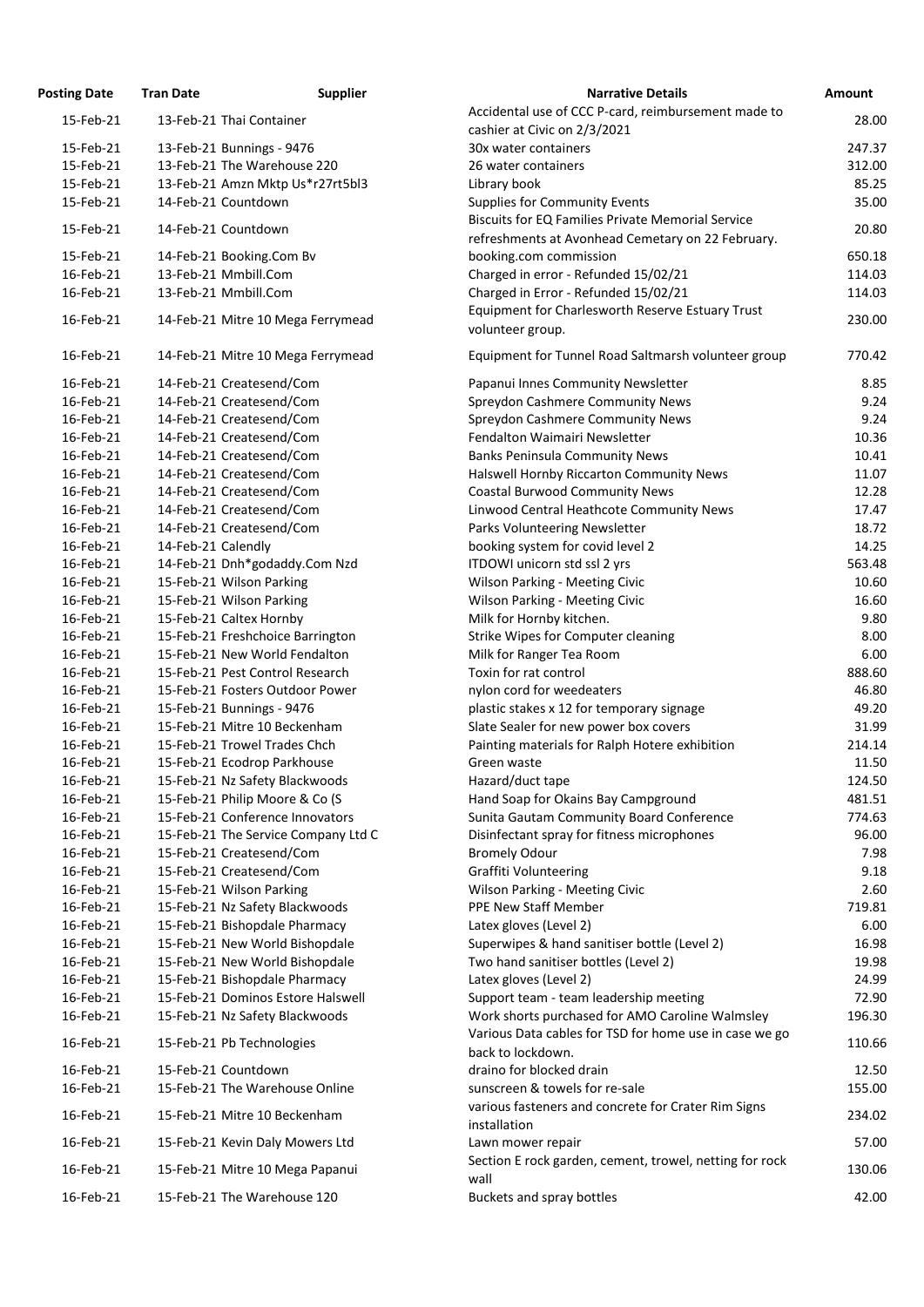| <b>Posting Date</b> | <b>Tran Date</b>   | <b>Supplier</b>                     | <b>Narrative Details</b>                                                                    | Amount  |
|---------------------|--------------------|-------------------------------------|---------------------------------------------------------------------------------------------|---------|
| 16-Feb-21           |                    | 15-Feb-21 Whitcoulls-Mrv            | books for Botanic Gardens research library                                                  | 69.99   |
| 16-Feb-21           |                    | 15-Feb-21 New World Prestons        | Milk for re sale                                                                            | 21.81   |
| 16-Feb-21           |                    | 15-Feb-21 Resene - Ferrymead        | Paint for volunteer                                                                         | 45.30   |
| 16-Feb-21           |                    | 15-Feb-21 Countdown                 | 12 packs of strike wipes for cleaning computer equipment                                    | 48.00   |
| 16-Feb-21           |                    | 15-Feb-21 Belmont Productions       | Additional tweaks to summer promo video for YouTube                                         | 284.00  |
|                     |                    |                                     | adverts                                                                                     |         |
| 16-Feb-21           |                    | 15-Feb-21 Wsl Hornby                | NPW stationery                                                                              | 84.95   |
| 16-Feb-21           |                    | 15-Feb-21 Bunnings - 9476           | <b>NPW Cable Ties</b>                                                                       | 139.86  |
| 16-Feb-21           |                    | 16-Feb-21 Noel Leeming 3h           | Chlorination                                                                                | 865.86  |
| 16-Feb-21           |                    | 16-Feb-21 Nzrc Online Shop          | <b>Staff Training</b>                                                                       | 235.00  |
| 16-Feb-21           |                    | 16-Feb-21 Spotlight Christchurch    | Thread for Tivaevae                                                                         | 16.00   |
| 16-Feb-21           | 16-Feb-21 Miro     |                                     | Catering for a meeting with Muslim community members<br>to discuss March 15 memorial event. | 16.00   |
| 16-Feb-21           |                    | 16-Feb-21 The Warehouse 123         | protozoa sampling gear- Micro Lab                                                           | 149.00  |
| 16-Feb-21           |                    | 16-Feb-21 Little River Cafe & Sto   | Milk staff room Little River                                                                | 12.80   |
| 16-Feb-21           |                    | 16-Feb-21 Mitre 10 Mega Papanui     | Water fountain filter and screws                                                            | 125.54  |
| 16-Feb-21           |                    | 16-Feb-21 Mitre 10 Beckenham        | Fork and loppers                                                                            | 95.52   |
|                     |                    |                                     | Digital clock and batteries for sign-in desk level 2 - for                                  |         |
| 16-Feb-21           |                    | 16-Feb-21 The Warehouse 123         | both MT and Linwood                                                                         | 38.00   |
| 16-Feb-21           |                    | 16-Feb-21 Burwood Produce           | animal area items for rabbit                                                                | 61.30   |
| 16-Feb-21           |                    | 16-Feb-21 Burwood Produce           | animal area bird seed food                                                                  | 223.80  |
| 17-Feb-21           |                    | 15-Feb-21 Pegasus Arms              | Farewell from Council - 24 February 2021                                                    | 150.00  |
| 17-Feb-21           |                    |                                     |                                                                                             | 16.60   |
|                     |                    | 16-Feb-21 Wilson Parking            | <b>Wilson Parking - Meeting Civic</b>                                                       |         |
| 17-Feb-21           |                    | 16-Feb-21 Nz Planning               | NZPI - Membership Renewal                                                                   | 425.00  |
| 17-Feb-21           |                    | 16-Feb-21 Nz Planning               | NZPI - Membership Renewal                                                                   | 425.00  |
| 17-Feb-21           |                    | 16-Feb-21 Bunnings - 9476           | cleaner for stainless steel memorial seat plaques                                           | 5.98    |
| 17-Feb-21           |                    | 16-Feb-21 Kevin Daly Mowers Ltd     | small plant repairs - Echo SRM 420TES weedeater                                             | 52.00   |
| 17-Feb-21           |                    | 16-Feb-21 Bunnings - 9476           | Trailer safety shackles                                                                     | 15.95   |
| 17-Feb-21           |                    | 16-Feb-21 Bunnings - 9476           | Hardware supplies                                                                           | 26.98   |
| 17-Feb-21           |                    | 16-Feb-21 Wilson Parking            | <b>Wilson Parking - Meeting Civic</b>                                                       | 2.60    |
| 17-Feb-21           | 16-Feb-21 Repco    |                                     | <b>Brake fluid</b>                                                                          | 12.99   |
| 17-Feb-21           |                    | 16-Feb-21 Mitre 10 Mega Hornby      | Spouting & down pipe fittings for new cabins                                                | 84.13   |
| 17-Feb-21           |                    | 16-Feb-21 Countdown Chch Airport    | Strike wipes purchased from countdown for cleaning<br>computer equipment                    | 56.00   |
| 17-Feb-21           |                    | 16-Feb-21 Unichem Eastgate Pha      | Thermometer                                                                                 | 131.99  |
| 17-Feb-21           |                    | 16-Feb-21 Amare Safety Christchurch | boots - micro                                                                               | 217.58  |
| 17-Feb-21           |                    | 16-Feb-21 Bunnings - 9476           | Propagation sand for addition in alpine potting mix                                         | 39.90   |
| 17-Feb-21           | 16-Feb-21 Vegeland |                                     | animal area vegge for all and rabbits                                                       | 20.92   |
| 17-Feb-21           |                    | 16-Feb-21 Bunnings - 9482           | tools for rangers, do planting wk                                                           | 24.84   |
| 17-Feb-21           |                    | 16-Feb-21 Rcs Industrial            | Cleaning supplies for Parking motor bikes                                                   | 86.25   |
| 17-Feb-21           |                    |                                     |                                                                                             | 74.00   |
|                     | 16-Feb-21 Nzgeo    |                                     | annual subscription Botanic Gardens library<br>blinds for office and flat 16                |         |
| 17-Feb-21           |                    | 16-Feb-21 Blinds Factory Direct     |                                                                                             | 690.00  |
| 17-Feb-21           |                    | 16-Feb-21 Kmart - Riccarton         | Art materials for Francis Upritchard project                                                | 15.00   |
| 17-Feb-21           |                    | 16-Feb-21 Ross Galt Lock & Key      | Safe Keys for Styx Mill                                                                     | 56.00   |
| 17-Feb-21           |                    | 16-Feb-21 The Limit Limited         | Giftware for resale in the B G V C Gift shop                                                | 361.10  |
| 17-Feb-21           |                    | 17-Feb-21 Safety N Action Limited   | Staff Training - Asbestos Awareness Webinar                                                 | 189.75  |
| 17-Feb-21           |                    | 17-Feb-21 Wsl Eastgate              | Items that are no longer sold on officemax                                                  | 25.97   |
| 17-Feb-21           |                    | 17-Feb-21 Global Survey Ltd         | Leica Disto S910                                                                            | 295.40  |
| 17-Feb-21           |                    | 17-Feb-21 Global Survey Ltd         | Leica Disto S910<br>Attendance in engineering conference by NZ Society for                  | 2000.00 |
| 17-Feb-21           |                    | 17-Feb-21 Conferences & Events 12   | Earthquake                                                                                  | 977.50  |
| 17-Feb-21           |                    | 17-Feb-21 Countdown Chch Airport    | Strike wipes purchased from countdown for cleaning<br>computer equipment                    | 24.00   |
| 17-Feb-21           |                    | 17-Feb-21 The Warehouse 175         | Tarpaulin and wet wipes for Children's Day                                                  | 32.00   |
| 17-Feb-21           |                    | 17-Feb-21 Beckenham Service Ctr     | Parking vouchers for Outreach team                                                          | 74.00   |
| 17-Feb-21           |                    | 17-Feb-21 Mitre 10 Mega Papanui     | Items to seal foundation deposit and key rings for parks<br>buildings keys                  | 54.56   |
| 17-Feb-21           |                    | 17-Feb-21 Aarque Group Limited      | Matte Black and Dark Grey 400ml ink cartridges for HP<br>7200 large format printer          | 717.76  |
| 17-Feb-21           |                    | 17-Feb-21 Mitre 10 Mega Ferrymead   | equipment for protozoa testing                                                              | 250.90  |
|                     |                    |                                     |                                                                                             |         |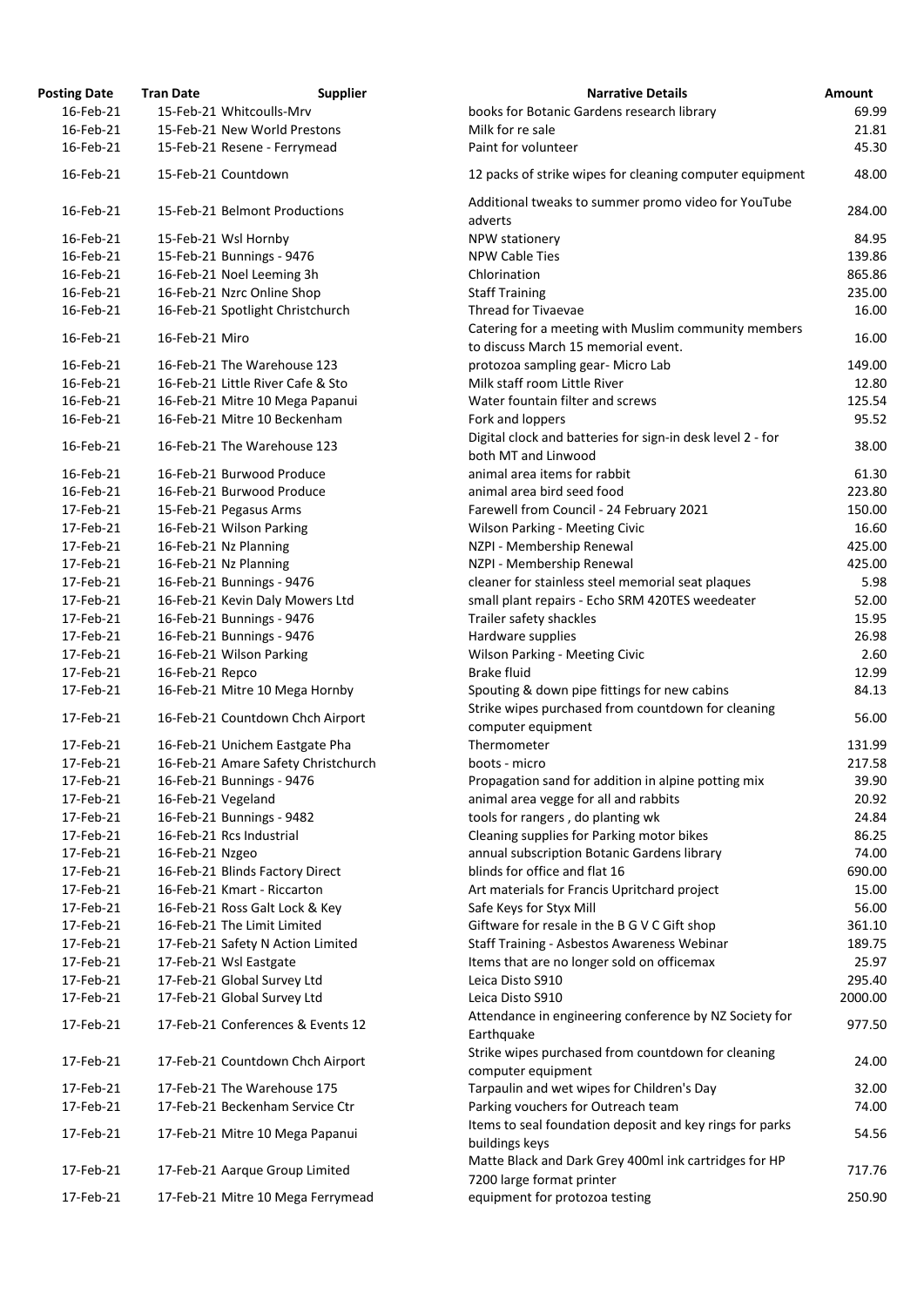| osting Date | <b>Tran Date</b> | <b>Supplier</b>                     | <b>Narrative Details</b>                                 |
|-------------|------------------|-------------------------------------|----------------------------------------------------------|
| 17-Feb-21   |                  | 17-Feb-21 Mitre 10 Beckenham        | <b>Nine Water Carriers</b>                               |
| 17-Feb-21   |                  | 17-Feb-21 Placemakers Riccarton     | Brushes Rollers for Hotere paint out.                    |
| 18-Feb-21   |                  | 15-Feb-21 Mmbill.Com                | Credit Voucher (USD 79.99) Mmbill.Com - Charged in       |
|             |                  |                                     | Error 13/02/21                                           |
| 18-Feb-21   |                  | 15-Feb-21 Mmbill.Com                | Credit Voucher (USD 79.99) Mmbill.Com - Charged in       |
|             |                  |                                     | Error 13/02/21                                           |
| 18-Feb-21   |                  | 16-Feb-21 Zoom.Us 888-799-9666      | Zoom membership for HHR                                  |
| 18-Feb-21   |                  | 16-Feb-21 Axure Software            | <b>ITDPCX Axure RP mthly</b>                             |
| 18-Feb-21   |                  | 16-Feb-21 Swiftype.Com              | <b>ITDPCX Swiftype mthly</b>                             |
| 18-Feb-21   |                  | 16-Feb-21 Amzn Mktp Us*ho6t71t13    | book purchase for Botanic Gardens library                |
| 18-Feb-21   |                  | 16-Feb-21 Paypal *redfern Nat       | purchases for Botanic Gardens lobrary                    |
| 18-Feb-21   |                  | 17-Feb-21 Wilson Parking            | <b>Wilson Parking - Meeting Civic</b>                    |
| 18-Feb-21   |                  | 17-Feb-21 Bunnings - 9476           | Batteries for sound meter                                |
| 18-Feb-21   |                  | 17-Feb-21 Nz Planning               | NZPI Membership Renewal                                  |
| 18-Feb-21   |                  | 17-Feb-21 Nz Planning               | NZPI Membership renewal                                  |
| 18-Feb-21   |                  | 17-Feb-21 Bunnings - 9476           | Items for setting up AL2 service delivery in Tuuranga    |
| 18-Feb-21   |                  | 17-Feb-21 Bunnings - 9476           | Items for setting up AL2 service delivery in Tuuranga    |
| 18-Feb-21   |                  | 17-Feb-21 Bunnings - 9476           | Paint brushes and lock cable for tools                   |
|             |                  |                                     |                                                          |
| 18-Feb-21   |                  | 17-Feb-21 Ross Galt Lock & Key      | Safe located in the Main Office at TQEII - door repair   |
| 18-Feb-21   |                  | 17-Feb-21 Zoom.Us 888-799-9666      | Zoom Licences for Mayor and Community support tea        |
| 18-Feb-21   |                  | 17-Feb-21 Ewart Douglas Ltd         | syringes for water testing                               |
| 18-Feb-21   |                  | 17-Feb-21 Wilson Parking            | Wilson Parking - Meeting Civic                           |
| 18-Feb-21   |                  | 17-Feb-21 Couplands Bakeries Coach  | Couplands shopping for leaving function                  |
| 18-Feb-21   |                  | 17-Feb-21 Wilson Parking            | Staff member parking for a meeting at Civic Offices      |
|             |                  |                                     | Tri pod for mini projector for room themes and           |
| 18-Feb-21   |                  | 17-Feb-21 Kens Cameras & Video      | particpants                                              |
| 18-Feb-21   |                  | 17-Feb-21 Plumbing World #80        | In House Maintenance - WO                                |
| 18-Feb-21   |                  | 17-Feb-21 Shardlows Packaging       | foil tape for Calder crate                               |
| 18-Feb-21   |                  | 17-Feb-21 Bunnings - 9532 Chch Arpt | painters tap for workshop support                        |
| 18-Feb-21   |                  | 17-Feb-21 Bunnings - 9532 Chch Arpt | 100mm plastic pipe for Calder crate                      |
| 18-Feb-21   |                  | 17-Feb-21 Devine Fitness Ltd        | Replacement step clips                                   |
| 18-Feb-21   |                  | 17-Feb-21 Devine Fitness Ltd        | Replacement pump collars                                 |
| 18-Feb-21   | 17-Feb-21 Alga   |                                     | Online ALGA                                              |
| 18-Feb-21   |                  | 17-Feb-21 Stowers Containment Solut | equipment for protozoa sampling                          |
| 18-Feb-21   |                  | 17-Feb-21 Burnsco Marine            | equipment for protozoa sampling                          |
| 18-Feb-21   |                  | 17-Feb-21 Smc Pneumatics (NZ)       | Pneumatic system repairs indoor hydroslide               |
| 18-Feb-21   |                  | 17-Feb-21 Nz Safety Blackwoods      | Work clothes                                             |
|             |                  |                                     | Ball pump for Francis Upritchard sculpture making        |
| 18-Feb-21   |                  | 17-Feb-21 Rebel Christchurch        | purposes                                                 |
| 18-Feb-21   |                  | 17-Feb-21 George Henry & Co Ltd     | safety eyewear for exhibitions and workshop use          |
|             |                  |                                     | Water Carriers collapsible x 20 and Water Carrier plast  |
| 18-Feb-21   |                  | 17-Feb-21 Mitre 10 Mega Hornby      | 4                                                        |
| 18-Feb-21   |                  | 17-Feb-21 Gun City Sockburn         | LEd Lenser Torch x 2                                     |
|             |                  |                                     | Clear hose to cut up for Dashper 'Blue Circles' hanging  |
| 18-Feb-21   |                  | 17-Feb-21 Bunnings - 9476           |                                                          |
| 18-Feb-21   |                  | 17-Feb-21 Blacks Fasteners          | pins.                                                    |
|             |                  |                                     | Screws washers, for hanging pictures etc                 |
| 18-Feb-21   |                  | 17-Feb-21 Oborns Nautical Rcctn     | Rope for foyer Spinnaker sail project.                   |
| 18-Feb-21   |                  | 17-Feb-21 Bunnings - 9476           | Extra ladder for hanging high works, lighting, wall prep |
| 18-Feb-21   |                  | 17-Feb-21 Storage Box-Tower Junctio | Plastic tubs for artwork transport and storage.          |
| 18-Feb-21   |                  | 17-Feb-21 Harvey Norman Moorhouse   | NPW CV1 fridge                                           |
| 18-Feb-21   |                  | 17-Feb-21 Trade Depot Limited       | NPW Hub Fridge                                           |
| 18-Feb-21   |                  | 18-Feb-21 Irrigation Warehouse      | k-line poly pipe                                         |
| 18-Feb-21   |                  | 18-Feb-21 New World Prestons        | Milk for Ranger Tea Room                                 |
| 18-Feb-21   |                  | 18-Feb-21 Air NZ Online             | <b>Community Board Conference Flights</b>                |
| 18-Feb-21   |                  | 18-Feb-21 Pak N Save Riccarton      | Staff Consumables for Rarakau Riccarton Centre           |
| 18-Feb-21   |                  | 18-Feb-21 Mitre 10 Mega Ferrymead   | Lyttelton WWTP - Maintenance                             |
| 18-Feb-21   |                  | 18-Feb-21 Placemakers Riccarton     | Lyttelton WWTP Maintenance                               |
| 18-Feb-21   |                  | 18-Feb-21 Mitre 10 Mega Ferrymead   | Washers                                                  |
|             |                  |                                     |                                                          |

| <b>Posting Date</b> | <b>Tran Date</b> | <b>Supplier</b>                     | <b>Narrative Details</b>                                         | <b>Amount</b> |
|---------------------|------------------|-------------------------------------|------------------------------------------------------------------|---------------|
| 17-Feb-21           |                  | 17-Feb-21 Mitre 10 Beckenham        | <b>Nine Water Carriers</b>                                       | 79.91         |
| 17-Feb-21           |                  | 17-Feb-21 Placemakers Riccarton     | Brushes Rollers for Hotere paint out.                            | 155.89        |
|                     |                  |                                     | Credit Voucher (USD 79.99) Mmbill.Com - Charged in               |               |
| 18-Feb-21           |                  | 15-Feb-21 Mmbill.Com                | Error 13/02/21                                                   | $-110.01$     |
|                     |                  |                                     | Credit Voucher (USD 79.99) Mmbill.Com - Charged in               |               |
| 18-Feb-21           |                  | 15-Feb-21 Mmbill.Com                | Error 13/02/21                                                   | $-110.01$     |
| 18-Feb-21           |                  | 16-Feb-21 Zoom.Us 888-799-9666      | Zoom membership for HHR                                          | 213.03        |
| 18-Feb-21           |                  | 16-Feb-21 Axure Software            | <b>ITDPCX Axure RP mthly</b>                                     | 139.27        |
| 18-Feb-21           |                  | 16-Feb-21 Swiftype.Com              | <b>ITDPCX Swiftype mthly</b>                                     | 360.96        |
| 18-Feb-21           |                  | 16-Feb-21 Amzn Mktp Us*ho6t71t13    | book purchase for Botanic Gardens library                        | 159.26        |
| 18-Feb-21           |                  | 16-Feb-21 Paypal *redfern Nat       | purchases for Botanic Gardens lobrary                            | 352.30        |
| 18-Feb-21           |                  | 17-Feb-21 Wilson Parking            | <b>Wilson Parking - Meeting Civic</b>                            | 2.60          |
| 18-Feb-21           |                  | 17-Feb-21 Bunnings - 9476           | Batteries for sound meter                                        | 89.84         |
| 18-Feb-21           |                  | 17-Feb-21 Nz Planning               | NZPI Membership Renewal                                          | 425.00        |
| 18-Feb-21           |                  | 17-Feb-21 Nz Planning               | NZPI Membership renewal                                          | 425.00        |
| 18-Feb-21           |                  | 17-Feb-21 Bunnings - 9476           | Items for setting up AL2 service delivery in Tuuranga            | 2.47          |
| 18-Feb-21           |                  | 17-Feb-21 Bunnings - 9476           | Items for setting up AL2 service delivery in Tuuranga            | 197.25        |
|                     |                  |                                     |                                                                  |               |
| 18-Feb-21           |                  | 17-Feb-21 Bunnings - 9476           | Paint brushes and lock cable for tools                           | 56.87         |
| 18-Feb-21           |                  | 17-Feb-21 Ross Galt Lock & Key      | Safe located in the Main Office at TQEII - door repair           | 150.00        |
| 18-Feb-21           |                  | 17-Feb-21 Zoom.Us 888-799-9666      | Zoom Licences for Mayor and Community support team               | 476.92        |
| 18-Feb-21           |                  | 17-Feb-21 Ewart Douglas Ltd         | syringes for water testing                                       | 6.00          |
| 18-Feb-21           |                  | 17-Feb-21 Wilson Parking            | Wilson Parking - Meeting Civic                                   | 6.60          |
| 18-Feb-21           |                  | 17-Feb-21 Couplands Bakeries Coach  | Couplands shopping for leaving function                          | 61.84         |
| 18-Feb-21           |                  | 17-Feb-21 Wilson Parking            |                                                                  | 12.60         |
|                     |                  |                                     | Staff member parking for a meeting at Civic Offices              |               |
| 18-Feb-21           |                  | 17-Feb-21 Kens Cameras & Video      | Tri pod for mini projector for room themes and<br>particpants    | 49.90         |
| 18-Feb-21           |                  | 17-Feb-21 Plumbing World #80        | In House Maintenance - WO                                        | 209.06        |
| 18-Feb-21           |                  | 17-Feb-21 Shardlows Packaging       | foil tape for Calder crate                                       | 29.33         |
| 18-Feb-21           |                  | 17-Feb-21 Bunnings - 9532 Chch Arpt | painters tap for workshop support                                | 35.76         |
| 18-Feb-21           |                  | 17-Feb-21 Bunnings - 9532 Chch Arpt | 100mm plastic pipe for Calder crate                              | 99.96         |
| 18-Feb-21           |                  | 17-Feb-21 Devine Fitness Ltd        | Replacement step clips                                           | 191.71        |
| 18-Feb-21           |                  | 17-Feb-21 Devine Fitness Ltd        | Replacement pump collars                                         | 467.36        |
| 18-Feb-21           | 17-Feb-21 Alga   |                                     | Online ALGA                                                      | 69.00         |
| 18-Feb-21           |                  | 17-Feb-21 Stowers Containment Solut | equipment for protozoa sampling                                  | 106.89        |
| 18-Feb-21           |                  | 17-Feb-21 Burnsco Marine            | equipment for protozoa sampling                                  | 239.98        |
| 18-Feb-21           |                  | 17-Feb-21 Smc Pneumatics (NZ)       | Pneumatic system repairs indoor hydroslide                       | 82.87         |
| 18-Feb-21           |                  | 17-Feb-21 Nz Safety Blackwoods      | Work clothes                                                     | 82.10         |
|                     |                  |                                     | Ball pump for Francis Upritchard sculpture making                |               |
| 18-Feb-21           |                  | 17-Feb-21 Rebel Christchurch        | purposes                                                         | 19.99         |
| 18-Feb-21           |                  | 17-Feb-21 George Henry & Co Ltd     | safety eyewear for exhibitions and workshop use                  | 101.53        |
| 18-Feb-21           |                  | 17-Feb-21 Mitre 10 Mega Hornby      | Water Carriers collapsible x 20 and Water Carrier plastic x<br>4 | 271.76        |
| 18-Feb-21           |                  | 17-Feb-21 Gun City Sockburn         | LEd Lenser Torch x 2                                             | 498.00        |
| 18-Feb-21           |                  | 17-Feb-21 Bunnings - 9476           | Clear hose to cut up for Dashper 'Blue Circles' hanging<br>pins. | 1.98          |
| 18-Feb-21           |                  | 17-Feb-21 Blacks Fasteners          | Screws washers, for hanging pictures etc                         | 52.44         |
| 18-Feb-21           |                  | 17-Feb-21 Oborns Nautical Rcctn     | Rope for foyer Spinnaker sail project.                           | 121.50        |
|                     |                  |                                     |                                                                  |               |
| 18-Feb-21           |                  | 17-Feb-21 Bunnings - 9476           | Extra ladder for hanging high works, lighting, wall prep.        | 264.00        |
| 18-Feb-21           |                  | 17-Feb-21 Storage Box-Tower Junctio | Plastic tubs for artwork transport and storage.                  | 329.90        |
| 18-Feb-21           |                  | 17-Feb-21 Harvey Norman Moorhouse   | NPW CV1 fridge                                                   | 447.00        |
| 18-Feb-21           |                  | 17-Feb-21 Trade Depot Limited       | NPW Hub Fridge                                                   | 699.00        |
| 18-Feb-21           |                  | 18-Feb-21 Irrigation Warehouse      | k-line poly pipe                                                 | 1147.64       |
| 18-Feb-21           |                  | 18-Feb-21 New World Prestons        | Milk for Ranger Tea Room                                         | 3.55          |
| 18-Feb-21           |                  | 18-Feb-21 Air NZ Online             | <b>Community Board Conference Flights</b>                        | 343.60        |
| 18-Feb-21           |                  | 18-Feb-21 Pak N Save Riccarton      | Staff Consumables for Rarakau Riccarton Centre                   | 13.01         |
| 18-Feb-21           |                  | 18-Feb-21 Mitre 10 Mega Ferrymead   | Lyttelton WWTP - Maintenance                                     | 44.37         |
| 18-Feb-21           |                  | 18-Feb-21 Placemakers Riccarton     | Lyttelton WWTP Maintenance                                       | 120.28        |
| 18-Feb-21           |                  | 18-Feb-21 Mitre 10 Mega Ferrymead   | Washers                                                          | 3.96          |
|                     |                  |                                     |                                                                  |               |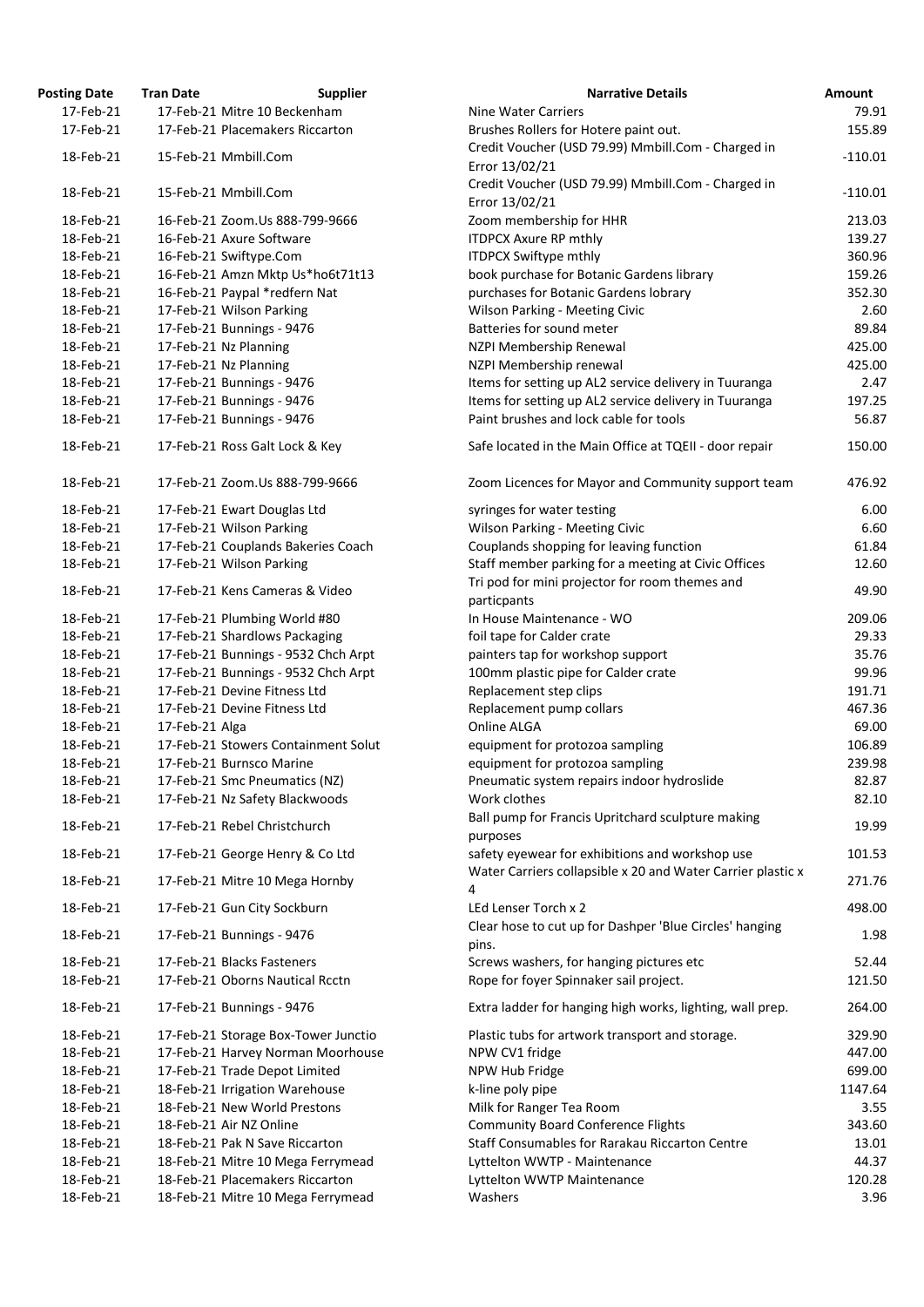| <b>Posting Date</b> | <b>Tran Date</b>   | <b>Supplier</b>                             | <b>Narrative Details</b>                                                                     | Amount    |
|---------------------|--------------------|---------------------------------------------|----------------------------------------------------------------------------------------------|-----------|
| 18-Feb-21           |                    | 18-Feb-21 Battery Masta Ltd                 | BBQ units, battery replacements for stuffed ones                                             | 138.00    |
| 18-Feb-21           |                    | 18-Feb-21 Xcm Group Limited                 | Trousers for staff                                                                           | 1000.00   |
| 18-Feb-21           |                    | 18-Feb-21 Pak N Save Hornby                 | Ice cream for manu Competition (Waltham Pool)                                                | 15.57     |
| 18-Feb-21           |                    | 18-Feb-21 Mitre 10 Mega Papanui             | Disposal Overalls(PPE)                                                                       | 58.24     |
| 18-Feb-21           |                    | 18-Feb-21 Trailcom Christchurch             | NPW Wheel Clamp replacement                                                                  | 141.36    |
| 19-Feb-21           |                    | 17-Feb-21 Createsend/Com                    | Walk or wheel wednesday                                                                      | 8.07      |
| 19-Feb-21           |                    | 17-Feb-21 Createsend/Com                    | <b>Graffiti Volunteering</b>                                                                 | 9.15      |
| 19-Feb-21           |                    | 17-Feb-21 Officemax                         | Materials - gloves, pens, erasers                                                            | 52.51     |
| 19-Feb-21           |                    | 17-Feb-21 Www.Shein.Com                     | Bam bags for first aid                                                                       | 71.09     |
| 19-Feb-21           |                    | 18-Feb-21 Wilson Parking                    | Wilson Parking - Meeting Civic                                                               | 6.60      |
| 19-Feb-21           |                    | 18-Feb-21 Ross Galt Lock & Key              | security keys cut for new staff and contractor access                                        | 28.90     |
| 19-Feb-21           |                    | 18-Feb-21 Bunnings - 9476                   | Spouting grates and drain covers                                                             | 73.31     |
| 19-Feb-21           |                    | 18-Feb-21 Magnetic Solutions (Nz            | Magnetic Mop for Immigrant Sewers Collective                                                 | 157.55    |
| 19-Feb-21           |                    | 18-Feb-21 Westfield Gift Card               | Costs for events - photographer voucher                                                      | 205.00    |
| 19-Feb-21           |                    | 18-Feb-21 The Service Company Ltd C         | cleaning supplies                                                                            | 516.70    |
| 19-Feb-21           |                    | 18-Feb-21 Createsend/Com                    | <b>Bromely Odour</b>                                                                         | 7.99      |
| 19-Feb-21           |                    | 18-Feb-21 Createsend/Com                    | Akaroa Boil Water Notice                                                                     | 10.78     |
| 19-Feb-21           |                    | 18-Feb-21 Createsend/Com                    | <b>Banks Peninsula Community News</b>                                                        | 11.08     |
| 19-Feb-21           |                    | 18-Feb-21 New World Durham Street           | New world Shopping for leaving function                                                      | 89.76     |
|                     |                    |                                             |                                                                                              |           |
| 19-Feb-21           |                    | 18-Feb-21 Akaroa Motor Garage               | 2 x 9kg Gas bottle Refill for Tourist Flat and Camp BBQ's                                    | 79.80     |
| 19-Feb-21           |                    | 18-Feb-21 New World Durham Street           | Green catering for performers at The Big Gig 19 Feb 2021.                                    | 140.85    |
| 19-Feb-21           | 18-Feb-21 2 Cheap  |                                             | <b>Materials for Community Events</b>                                                        | 36.00     |
| 19-Feb-21           |                    | 18-Feb-21 Mitre 10 Mega Papanui             | <b>Equipment for Community Events Trailer</b>                                                | 59.98     |
| 19-Feb-21           |                    | 18-Feb-21 Paknsave Moorhouse                | Staff member leaving function WZ                                                             | 47.75     |
| 19-Feb-21           |                    | 18-Feb-21 Kmart Online                      | Rainbow decorations for pride party                                                          | 92.00     |
| 19-Feb-21           |                    | 18-Feb-21 Fulton Hogan Sign Shop            | Replacement signs for Thomson Shared use Track                                               | 70.20     |
| 19-Feb-21           |                    | 18-Feb-21 Nz Safety Blackwoods              | P.P.E                                                                                        | 180.61    |
| 19-Feb-21           |                    | 18-Feb-21 Ballingers Hunting & Fish         | Security camera for dog park                                                                 | 499.97    |
| 19-Feb-21           | 18-Feb-21 Hirepool |                                             | Hire concrete mixer                                                                          | 90.00     |
| 19-Feb-21           |                    | 18-Feb-21 Bunnings - 9482                   | Cleaning equipment, hooks, glue & tape                                                       | 68.03     |
| 19-Feb-21           |                    | 18-Feb-21 Vtnz Lichfield St                 | Registration of new LUV trailer                                                              | 100.52    |
|                     |                    |                                             | Paper cups, frozen berries and milk for the smoothie bike                                    |           |
| 19-Feb-21           |                    | 18-Feb-21 Countdown                         | for Ori-market cycling promotions                                                            | 55.83     |
| 19-Feb-21           |                    | 18-Feb-21 Pb Tech Online 09 5269200         | 4 SD card fro new camera equipment for Library Learning                                      | 205.75    |
|                     |                    |                                             | Centres                                                                                      |           |
| 19-Feb-21           |                    | 18-Feb-21 The Service Company Ltd C         | Biozyme, Masks and wipes                                                                     | 303.60    |
| 19-Feb-21           |                    | 18-Feb-21 Blacks Fasteners                  | signs items for lookout /viewing platforms screws                                            | 1.81      |
| 19-Feb-21           |                    | 18-Feb-21 Nz Safety Blackwoods              | Hazard tapes, disposal coveralls and face masks                                              | 117.67    |
| 19-Feb-21           |                    | 18-Feb-21 Bp Connect Moorhouse              | expencies                                                                                    | 50.00     |
| 19-Feb-21           |                    | 18-Feb-21 Bp Connect Moorhouse              | Chorus box expencies                                                                         | 155.95    |
| 19-Feb-21           |                    | 18-Feb-21 Whitcoulls Riccarton 50           | Card pouches                                                                                 | 27.96     |
| 19-Feb-21           | 19-Feb-21 Gun City |                                             | Ammunition for use in pest control                                                           | 360.00    |
| 19-Feb-21           |                    | 19-Feb-21 Level One                         | Koha to volunteer who provided a trailer for the I Love<br>New Brighton 2021 Community event | 20.40     |
| 19-Feb-21           |                    | 19-Feb-21 Mitre 10 Beckenham                | Areldite                                                                                     | 27.90     |
| 19-Feb-21           |                    | 19-Feb-21 Hampton & Co Ltd                  | 9mm mdf - ceiling panels                                                                     | 252.49    |
| 19-Feb-21           |                    | 19-Feb-21 Sydenham Bakery                   | Catering for leaving morning tea- over 15 years service                                      | 382.50    |
| 19-Feb-21           | 19-Feb-21          | Payment - Personal - Payment - Thank<br>You | Payment - Personal Payment - Thank You - Original<br>Charge 28/01 overcharged.               | $-500.00$ |
| 19-Feb-21           |                    | 19-Feb-21 T & S Opticians Limited           | <b>Prescription Safety glasses</b>                                                           | 549.70    |
| 19-Feb-21           |                    | 19-Feb-21 New World Fendalton               | <b>Volunteer Expenses</b>                                                                    | 10.35     |
| 19-Feb-21           |                    | 19-Feb-21 Four Square Akaroa                | tea, coffee, milk etc                                                                        | 12.16     |
| 19-Feb-21           |                    | 19-Feb-21 Original Foods Cafe               | Food for staff leaving function WZ                                                           | 60.00     |
| 19-Feb-21           |                    | 19-Feb-21 Mitre 10 Mega Ferrymead           | ice blocks for micro lab                                                                     | 55.86     |
| 19-Feb-21           |                    | 19-Feb-21 Mitre 10 Beckenham                | Resources for education programmes                                                           | 129.36    |
| 19-Feb-21           |                    | 19-Feb-21 Mitre 10 Mega Papanui             | Section E requirements, cement, Fert, wire brush                                             | 52.06     |
| 19-Feb-21           |                    | 19-Feb-21 Newco Events                      | Repairs to HDMI - spin room pioneer                                                          | 346.48    |
| 19-Feb-21           |                    | 19-Feb-21 Big Boyz NZ Limited               | 2 x trousers                                                                                 | 198.00    |
|                     |                    |                                             |                                                                                              |           |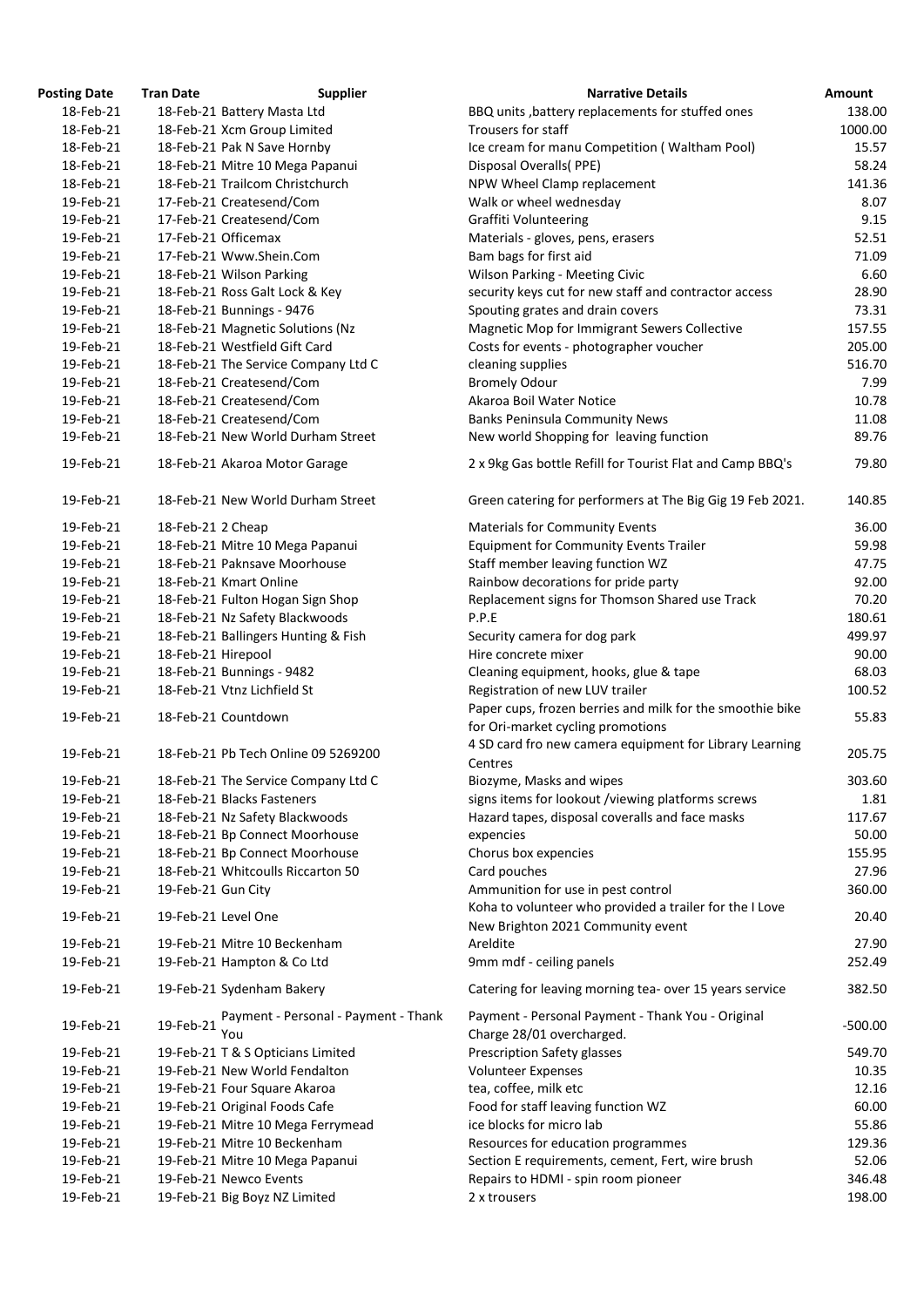| <b>Posting Date</b>    | <b>Tran Date</b>   | <b>Supplier</b>                                                | <b>Narrative Details</b>                                                                              |
|------------------------|--------------------|----------------------------------------------------------------|-------------------------------------------------------------------------------------------------------|
| 19-Feb-21              |                    | 19-Feb-21 The Warehouse Online                                 | Glue for mats on the rec pool                                                                         |
| 22-Feb-21              |                    | 17-Feb-21 Officemax                                            | Materials - gloves, pens, erasers                                                                     |
| 22-Feb-21              | 17-Feb-21 Calendly |                                                                | Calendly charge Jellie Park February                                                                  |
| 22-Feb-21              | 17-Feb-21 Calendly |                                                                | Graham Condon Calendly charge February                                                                |
| 22-Feb-21              | 17-Feb-21 Calendly |                                                                | <b>TQEII Calendly charge February</b>                                                                 |
| 22-Feb-21              | 17-Feb-21 Calendly |                                                                | Pioneer Calendly charge February                                                                      |
| 22-Feb-21              |                    | 17-Feb-21 Paypal *digitalconf                                  | <b>CSTS BatchPurifier Lifetime license</b>                                                            |
| 22-Feb-21              |                    | 17-Feb-21 Prusa Research                                       | Prusa replacement feeder tube: 3D printing R&R                                                        |
| 22-Feb-21              |                    | 18-Feb-21 Createsend/Com                                       | Toi Otautahi Feb                                                                                      |
| 22-Feb-21              |                    | 18-Feb-21 Paypal *frankenberg                                  | Wood stain for Francis Upritchard project                                                             |
| 22-Feb-21              |                    | 18-Feb-21 Paypal *gloriabooks                                  | Library book                                                                                          |
| 22-Feb-21              |                    | 19-Feb-21 Irrigation Warehouse                                 | irrigation k-line                                                                                     |
| 22-Feb-21              |                    | 19-Feb-21 Wilson Parking                                       | <b>Wilson Parking - Meeting Civic</b>                                                                 |
| 22-Feb-21              |                    | 19-Feb-21 Nz Planning                                          | NZPI Renewal membership                                                                               |
| 22-Feb-21              |                    | 19-Feb-21 Nz Tint Limited                                      | Building Maintenance - Electrical Workshop Door                                                       |
|                        |                    |                                                                | air pump for inflating tyres of trolleys and nursery                                                  |
| 22-Feb-21              |                    | 19-Feb-21 Super Cheap Auto                                     | vehicles. lubricant for nursery tools                                                                 |
| 22-Feb-21              |                    | 19-Feb-21 Courier Post Christchurch                            | Delivery of packing materials for Francis Upritchard<br>ceramics                                      |
| 22-Feb-21              |                    | 19-Feb-21 Bunnings - 9476                                      | Hardware supplies                                                                                     |
| 22-Feb-21              |                    | 19-Feb-21 Wilson Parking                                       | <b>Wilson Parking - Civic Meeting</b>                                                                 |
| 22-Feb-21              |                    | 19-Feb-21 Kmart - Riccarton                                    | <b>Board games for Hapori</b>                                                                         |
| 22-Feb-21              |                    | 19-Feb-21 Farmers Riccarton                                    | Board games for Hapori                                                                                |
| 22-Feb-21              |                    | 19-Feb-21 Penny Lane Records                                   | Record sleeves for Coca loan                                                                          |
| 22-Feb-21              |                    | 19-Feb-21 Ideal Electrical                                     | Led lamps ideal electrical                                                                            |
| 22-Feb-21              |                    | 19-Feb-21 Look Sharp Addington                                 | Volunteers 10 year memorial get together                                                              |
| 22-Feb-21              |                    | 19-Feb-21 Para Rubber Christchur                               | Foam for the Practice nets                                                                            |
| 22-Feb-21              |                    | 19-Feb-21 Fresh Choice Parklands                               | food for Travis work day                                                                              |
| 22-Feb-21              |                    | 19-Feb-21 The Burger Joint                                     | Catering for performers at The Big Gig 19 Feb                                                         |
| 22-Feb-21              |                    | 19-Feb-21 The Burger Joint                                     | Catering for performers at The Big Gig 19 Feb                                                         |
| 22-Feb-21              |                    | 19-Feb-21 The Burger Joint                                     | Catering for performers at The Big Gig 19 Feb<br>Hire of 3 arcade machines for The Big Gig event on 2 |
| 22-Feb-21              |                    | 19-Feb-21 The Av Club                                          | Feb.                                                                                                  |
| 22-Feb-21<br>22-Feb-21 |                    | 19-Feb-21 Solutions NZ Limited<br>19-Feb-21 The Sensory Corner | Tu Manawa funding, activity pillow, dry bubbles<br>Tu Manawa funding vibrating snake, orb ball thread |
|                        |                    |                                                                | activity                                                                                              |
| 22-Feb-21              |                    | 19-Feb-21 Akaroa Motor Garage                                  | trailer hired for dump run                                                                            |
| 22-Feb-21              |                    | 19-Feb-21 Para Rubber Christchur                               | sponge seal for calder crate                                                                          |
| 22-Feb-21              |                    | 19-Feb-21 Cotters Electrical Ltd                               | dust bags for workshop vacume cleaner                                                                 |
| 22-Feb-21              | 19-Feb-21 Sentry   |                                                                | Error monitoring software fee for SmartView.                                                          |
| 22-Feb-21              |                    | 19-Feb-21 Jotform Inc.                                         | Description - H&S Reporting Tool for Contractors                                                      |
| 22-Feb-21              |                    | 19-Feb-21 Paknsave Moorhouse                                   | Refreshments for volunteers at Culture Galore                                                         |
| 22-Feb-21              |                    | 19-Feb-21 Hirepool Christchurch                                | Credit Voucher Hirepool Christchurch                                                                  |
| 22-Feb-21              |                    | 19-Feb-21 Award Engravers & Fram                               | Trophy for Manu Competition                                                                           |
| 22-Feb-21              |                    | 19-Feb-21 Vertical Horizonz NZ Ltd                             | at height training                                                                                    |
| 22-Feb-21              |                    | 19-Feb-21 Vertical Horizonz NZ Ltd                             | At height training                                                                                    |
| 22-Feb-21              |                    | 20-Feb-21 Facebk *7yd862kcr2                                   | Summertimes Lazy Sundays, Anthony Harper                                                              |
| 22-Feb-21              |                    | 20-Feb-21 South Island Fresh                                   | Volunteers 10 year memorial get together                                                              |
| 22-Feb-21              |                    | 20-Feb-21 Facebk *mrzcr33bt2                                   | Fecebook boost for The Big Gig event 19 Feb, 2021                                                     |
| 22-Feb-21              |                    | 20-Feb-21 New World Ilam                                       | New World - Volunteer Refreshments                                                                    |
| 22-Feb-21              |                    | 20-Feb-21 Spotify P1382f6e9a                                   | music for the facility                                                                                |
|                        |                    |                                                                | Cellotape refill for EQ Memorial service seating labe                                                 |
| 22-Feb-21              |                    | 20-Feb-21 Countdown                                            | and juice and serviettes for March15                                                                  |
| 22-Feb-21              |                    | 21-Feb-21 Bp Connect Fendalton                                 | Diesel Fuel for CCC Ute 817                                                                           |
| 22-Feb-21              |                    | 21-Feb-21 New World Wigram                                     | Volunteers 10 year memorial get together                                                              |
| 22-Feb-21              |                    | 21-Feb-21 Bp Connect Marshlands                                | gas for BBQ                                                                                           |
| 22-Feb-21              |                    | 21-Feb-21 Mitre 10 Mega Rangiora                               | Potting mix and pots                                                                                  |
| 22-Feb-21              |                    | 21-Feb-21 On The Spot Cashmere                                 | Morning tea supplies for Eastenders working bee                                                       |
| 22-Feb-21              |                    | 21-Feb-21 Mitre 10 Mega Ferrymead                              | Set screws and spring and flat washers for repair to<br>toy at Whale pool in New Brighton.            |
| 22-Feb-21              |                    | 21-Feb-21 New World Prestons                                   | Milk for re sale in the shop                                                                          |

| <b>Posting Date</b> | <b>Tran Date</b>   | <b>Supplier</b>                     | <b>Narrative Details</b>                                                                         | Amount   |
|---------------------|--------------------|-------------------------------------|--------------------------------------------------------------------------------------------------|----------|
| 19-Feb-21           |                    | 19-Feb-21 The Warehouse Online      | Glue for mats on the rec pool                                                                    | 19.00    |
| 22-Feb-21           |                    | 17-Feb-21 Officemax                 | Materials - gloves, pens, erasers                                                                | 306.99   |
| 22-Feb-21           | 17-Feb-21 Calendly |                                     | Calendly charge Jellie Park February                                                             | 42.76    |
| 22-Feb-21           | 17-Feb-21 Calendly |                                     | Graham Condon Calendly charge February                                                           | 64.14    |
| 22-Feb-21           | 17-Feb-21 Calendly |                                     | <b>TQEII Calendly charge February</b>                                                            | 85.52    |
| 22-Feb-21           | 17-Feb-21 Calendly |                                     | Pioneer Calendly charge February                                                                 | 128.27   |
| 22-Feb-21           |                    | 17-Feb-21 Paypal *digitalconf       | <b>CSTS BatchPurifier Lifetime license</b>                                                       | 40.53    |
| 22-Feb-21           |                    | 17-Feb-21 Prusa Research            | Prusa replacement feeder tube: 3D printing R&R                                                   | 29.99    |
| 22-Feb-21           |                    | 18-Feb-21 Createsend/Com            | Toi Otautahi Feb                                                                                 | 10.18    |
| 22-Feb-21           |                    | 18-Feb-21 Paypal *frankenberg       | Wood stain for Francis Upritchard project                                                        | 192.12   |
| 22-Feb-21           |                    | 18-Feb-21 Paypal *gloriabooks       | Library book                                                                                     | 45.00    |
| 22-Feb-21           |                    | 19-Feb-21 Irrigation Warehouse      | irrigation k-line                                                                                | 599.10   |
| 22-Feb-21           |                    | 19-Feb-21 Wilson Parking            | <b>Wilson Parking - Meeting Civic</b>                                                            | 12.60    |
| 22-Feb-21           |                    | 19-Feb-21 Nz Planning               | NZPI Renewal membership                                                                          | 425.00   |
| 22-Feb-21           |                    | 19-Feb-21 Nz Tint Limited           | Building Maintenance - Electrical Workshop Door                                                  | 390.00   |
|                     |                    |                                     |                                                                                                  |          |
| 22-Feb-21           |                    | 19-Feb-21 Super Cheap Auto          | air pump for inflating tyres of trolleys and nursery<br>vehicles. lubricant for nursery tools    | 181.98   |
| 22-Feb-21           |                    | 19-Feb-21 Courier Post Christchurch | Delivery of packing materials for Francis Upritchard<br>ceramics                                 | 262.80   |
| 22-Feb-21           |                    | 19-Feb-21 Bunnings - 9476           | Hardware supplies                                                                                | 36.00    |
| 22-Feb-21           |                    | 19-Feb-21 Wilson Parking            | <b>Wilson Parking - Civic Meeting</b>                                                            | 10.60    |
| 22-Feb-21           |                    | 19-Feb-21 Kmart - Riccarton         | Board games for Hapori                                                                           | 42.00    |
| 22-Feb-21           |                    | 19-Feb-21 Farmers Riccarton         | Board games for Hapori                                                                           | 56.98    |
| 22-Feb-21           |                    | 19-Feb-21 Penny Lane Records        | Record sleeves for Coca loan                                                                     | 9.00     |
| 22-Feb-21           |                    | 19-Feb-21 Ideal Electrical          | Led lamps ideal electrical                                                                       | 504.85   |
| 22-Feb-21           |                    | 19-Feb-21 Look Sharp Addington      | Volunteers 10 year memorial get together                                                         | 64.00    |
| 22-Feb-21           |                    | 19-Feb-21 Para Rubber Christchur    | Foam for the Practice nets                                                                       | 375.70   |
| 22-Feb-21           |                    | 19-Feb-21 Fresh Choice Parklands    | food for Travis work day                                                                         | 25.69    |
| 22-Feb-21           |                    | 19-Feb-21 The Burger Joint          | Catering for performers at The Big Gig 19 Feb                                                    | 12.00    |
| 22-Feb-21           |                    | 19-Feb-21 The Burger Joint          | Catering for performers at The Big Gig 19 Feb                                                    | 14.50    |
| 22-Feb-21           |                    | 19-Feb-21 The Burger Joint          | Catering for performers at The Big Gig 19 Feb                                                    | 38.00    |
| 22-Feb-21           |                    | 19-Feb-21 The Av Club               | Hire of 3 arcade machines for The Big Gig event on 19                                            | 450.00   |
|                     |                    |                                     | Feb.                                                                                             |          |
| 22-Feb-21           |                    | 19-Feb-21 Solutions NZ Limited      | Tu Manawa funding, activity pillow, dry bubbles                                                  | 110.42   |
| 22-Feb-21           |                    | 19-Feb-21 The Sensory Corner        | Tu Manawa funding vibrating snake, orb ball threading<br>activity                                | 195.90   |
| 22-Feb-21           |                    | 19-Feb-21 Akaroa Motor Garage       | trailer hired for dump run                                                                       | 30.00    |
| 22-Feb-21           |                    | 19-Feb-21 Para Rubber Christchur    | sponge seal for calder crate                                                                     | 65.97    |
| 22-Feb-21           |                    | 19-Feb-21 Cotters Electrical Ltd    | dust bags for workshop vacume cleaner                                                            | 135.00   |
| 22-Feb-21           | 19-Feb-21 Sentry   |                                     | Error monitoring software fee for SmartView.                                                     | 443.02   |
| 22-Feb-21           |                    | 19-Feb-21 Jotform Inc.              | Description - H&S Reporting Tool for Contractors                                                 | 26.98    |
| 22-Feb-21           |                    | 19-Feb-21 Paknsave Moorhouse        | Refreshments for volunteers at Culture Galore                                                    | 24.41    |
| 22-Feb-21           |                    | 19-Feb-21 Hirepool Christchurch     | Credit Voucher Hirepool Christchurch                                                             | $-31.52$ |
| 22-Feb-21           |                    | 19-Feb-21 Award Engravers & Fram    | Trophy for Manu Competition                                                                      | 68.45    |
| 22-Feb-21           |                    | 19-Feb-21 Vertical Horizonz NZ Ltd  | at height training                                                                               | 333.50   |
| 22-Feb-21           |                    | 19-Feb-21 Vertical Horizonz NZ Ltd  | At height training                                                                               | 333.50   |
| 22-Feb-21           |                    |                                     |                                                                                                  |          |
|                     |                    | 20-Feb-21 Facebk *7yd862kcr2        | Summertimes Lazy Sundays, Anthony Harper                                                         | 400.00   |
| 22-Feb-21           |                    | 20-Feb-21 South Island Fresh        | Volunteers 10 year memorial get together                                                         | 42.00    |
| 22-Feb-21           |                    | 20-Feb-21 Facebk *mrzcr33bt2        | Fecebook boost for The Big Gig event 19 Feb, 2021                                                | 100.00   |
| 22-Feb-21           |                    | 20-Feb-21 New World Ilam            | New World - Volunteer Refreshments                                                               | 9.99     |
| 22-Feb-21           |                    | 20-Feb-21 Spotify P1382f6e9a        | music for the facility                                                                           | 22.50    |
| 22-Feb-21           |                    | 20-Feb-21 Countdown                 | Cellotape refill for EQ Memorial service seating labels,<br>and juice and serviettes for March15 | 17.99    |
| 22-Feb-21           |                    | 21-Feb-21 Bp Connect Fendalton      | Diesel Fuel for CCC Ute 817                                                                      | 63.18    |
| 22-Feb-21           |                    | 21-Feb-21 New World Wigram          | Volunteers 10 year memorial get together                                                         | 246.77   |
| 22-Feb-21           |                    | 21-Feb-21 Bp Connect Marshlands     | gas for BBQ                                                                                      | 38.99    |
| 22-Feb-21           |                    | 21-Feb-21 Mitre 10 Mega Rangiora    | Potting mix and pots                                                                             | 206.28   |
| 22-Feb-21           |                    | 21-Feb-21 On The Spot Cashmere      | Morning tea supplies for Eastenders working bee                                                  | 24.00    |
| 22-Feb-21           |                    | 21-Feb-21 Mitre 10 Mega Ferrymead   | Set screws and spring and flat washers for repair to water                                       | 11.92    |
| 22-Feb-21           |                    | 21-Feb-21 New World Prestons        | toy at Whale pool in New Brighton.<br>Milk for re sale in the shop                               | 29.12    |
|                     |                    |                                     |                                                                                                  |          |